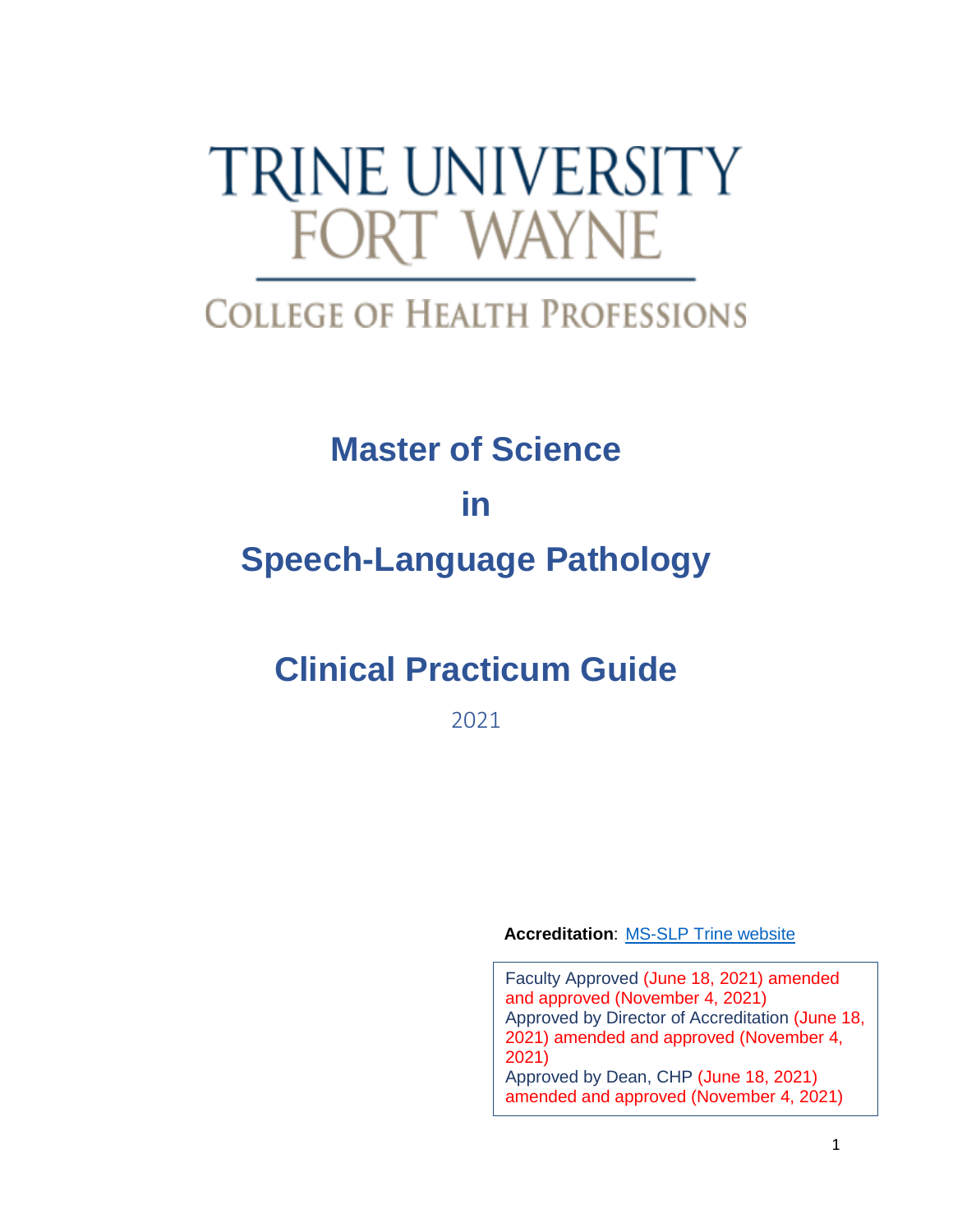## **Welcome to the MS-SLP Program and Clinical Practicum!**

The goal of the MS-SLP clinical education program is to provide you, the MS-SLP student clinician, with the knowledge and skills to practice as a speech-language pathologist in evolving healthcare and educational systems to serve the needs of an increasingly diverse community. Trine University and the MS-SLP program has the expectation of the highest standards of professionalism and clinical practice, and we depend on you to help us maintain this expectation.

During your MS-SLP program, you will experience a variety of clinical experiences. Each experience will increase your clinical skills and prepare you to be a speech-language pathologist. Confidence and independence will come after many hours of planning, evaluation, intervention, data collection, data analysis, and documentation.

You will be immersed in professional settings where interprofessional collaboration is key for best patient care. It is important that you become aware of your professional scope of practice through American Speech-Language-Hearing Association (ASHA) (included in this practicum guide), so that you can communicate with other professionals for the best intervention/care for the person being treated. You are the professional representing speech-language pathology on the team.

While you are working with clients, remember that their care is why we are here, and their welfare is paramount. It is with the utmost respect and dignity that we must treat each individual that is entrusted into our care. We must value each person for their differences, determine how we can assist with their communication and swallowing skills, and advocate as appropriate.

As you navigate each of your clinical experiences, the clinic director will connect you with the clinical educator at each practicum site. This person will be a valuable resource for you! Enclosed in this practicum guide you will find your responsibilities and your clinical educator's responsibilities, be prepared and know what these responsibilities are before you go to the site. Learn from this person and follow their lead.

Resources are listed throughout this practicum guide you should keep this as a reference guide, it will be a useful resource during all five of your semesters of practicum while in the MS-SLP program.

Chanda Lichtsinn, M. S. CCC-SLP Program Director

Abbey Guyll, M. A. CCC-SLP Clinic Director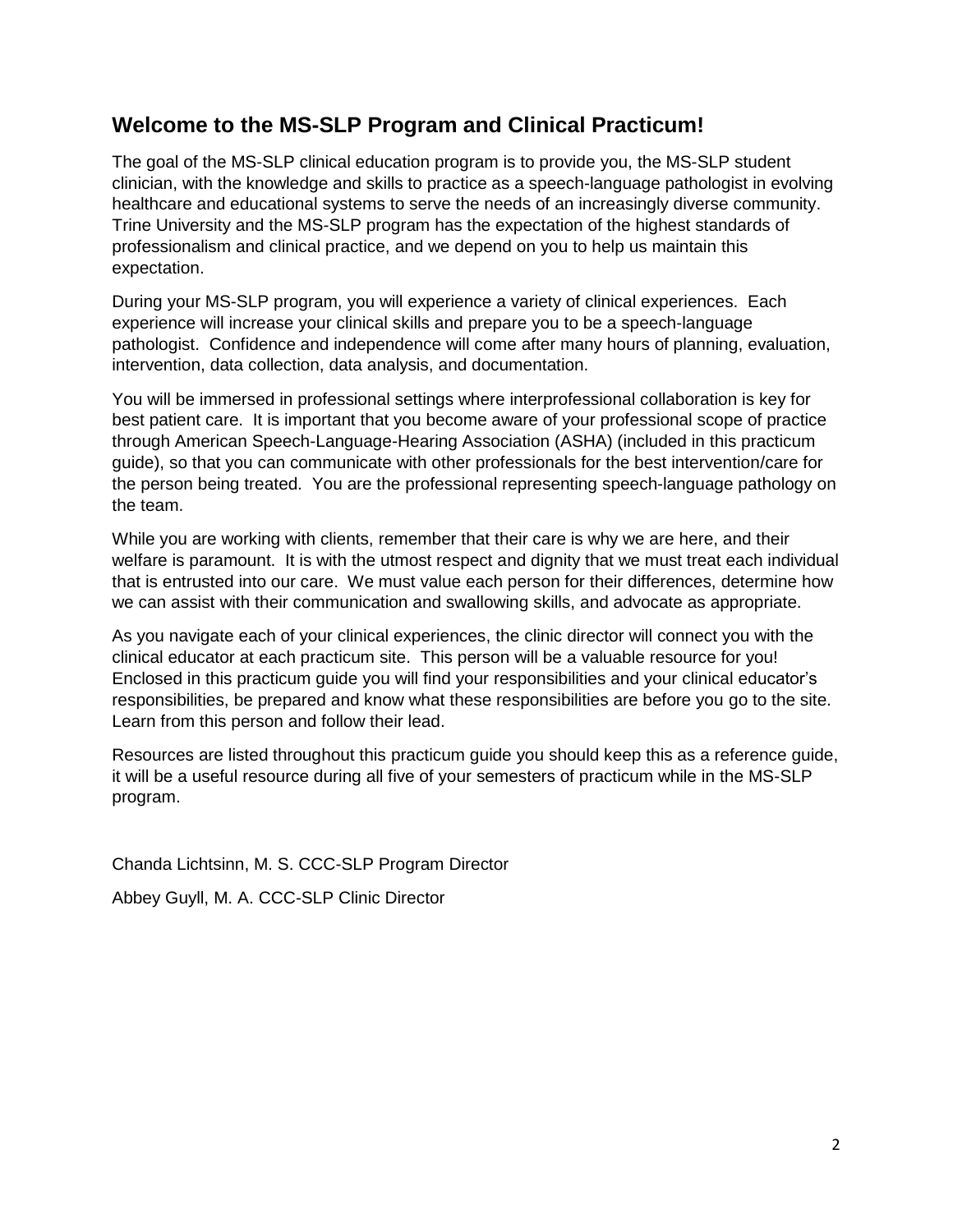| <b>Table of Contents</b>                                                                  |  |
|-------------------------------------------------------------------------------------------|--|
|                                                                                           |  |
|                                                                                           |  |
|                                                                                           |  |
|                                                                                           |  |
|                                                                                           |  |
| Commitment to Program Quality Improvement (CAA 1.4.4., 3.9.5, 5.3.1, 5.3.2, 5.3.4, 5.3.6, |  |
|                                                                                           |  |
|                                                                                           |  |
|                                                                                           |  |
| Academic and Clinical Advising Policy (CAA 2.2.2B, 4.3, 4.4, 4.6.1, 4.7, 5.1) 10          |  |
|                                                                                           |  |
|                                                                                           |  |
|                                                                                           |  |
|                                                                                           |  |
|                                                                                           |  |
|                                                                                           |  |
|                                                                                           |  |
|                                                                                           |  |
|                                                                                           |  |
|                                                                                           |  |
|                                                                                           |  |
|                                                                                           |  |
|                                                                                           |  |
|                                                                                           |  |
|                                                                                           |  |
|                                                                                           |  |
|                                                                                           |  |
|                                                                                           |  |
|                                                                                           |  |
| Activities that May be Grounds for Dismissal from the MS-SLP Program (CAA 3.10B.2)        |  |
|                                                                                           |  |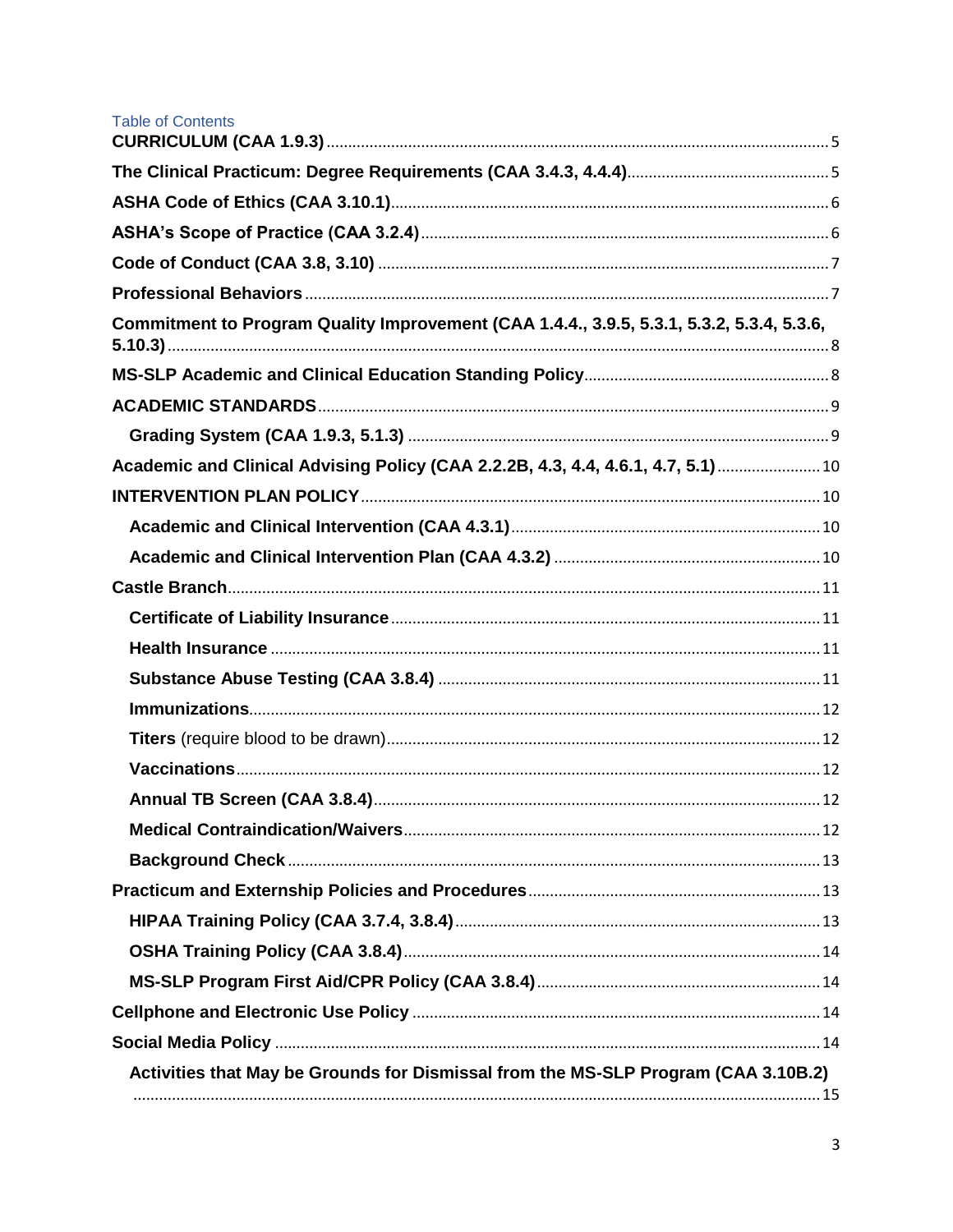| Unprofessional Behavior that May be the Basis for Disciplinary Action (CAA 3.10B.2) 15 |  |
|----------------------------------------------------------------------------------------|--|
|                                                                                        |  |
|                                                                                        |  |
|                                                                                        |  |
|                                                                                        |  |
|                                                                                        |  |
|                                                                                        |  |
|                                                                                        |  |
|                                                                                        |  |
|                                                                                        |  |
|                                                                                        |  |
|                                                                                        |  |
|                                                                                        |  |
|                                                                                        |  |
|                                                                                        |  |
|                                                                                        |  |
|                                                                                        |  |
|                                                                                        |  |
|                                                                                        |  |
|                                                                                        |  |
|                                                                                        |  |
|                                                                                        |  |
|                                                                                        |  |
|                                                                                        |  |
|                                                                                        |  |
|                                                                                        |  |
|                                                                                        |  |
|                                                                                        |  |
|                                                                                        |  |
|                                                                                        |  |
|                                                                                        |  |
|                                                                                        |  |
|                                                                                        |  |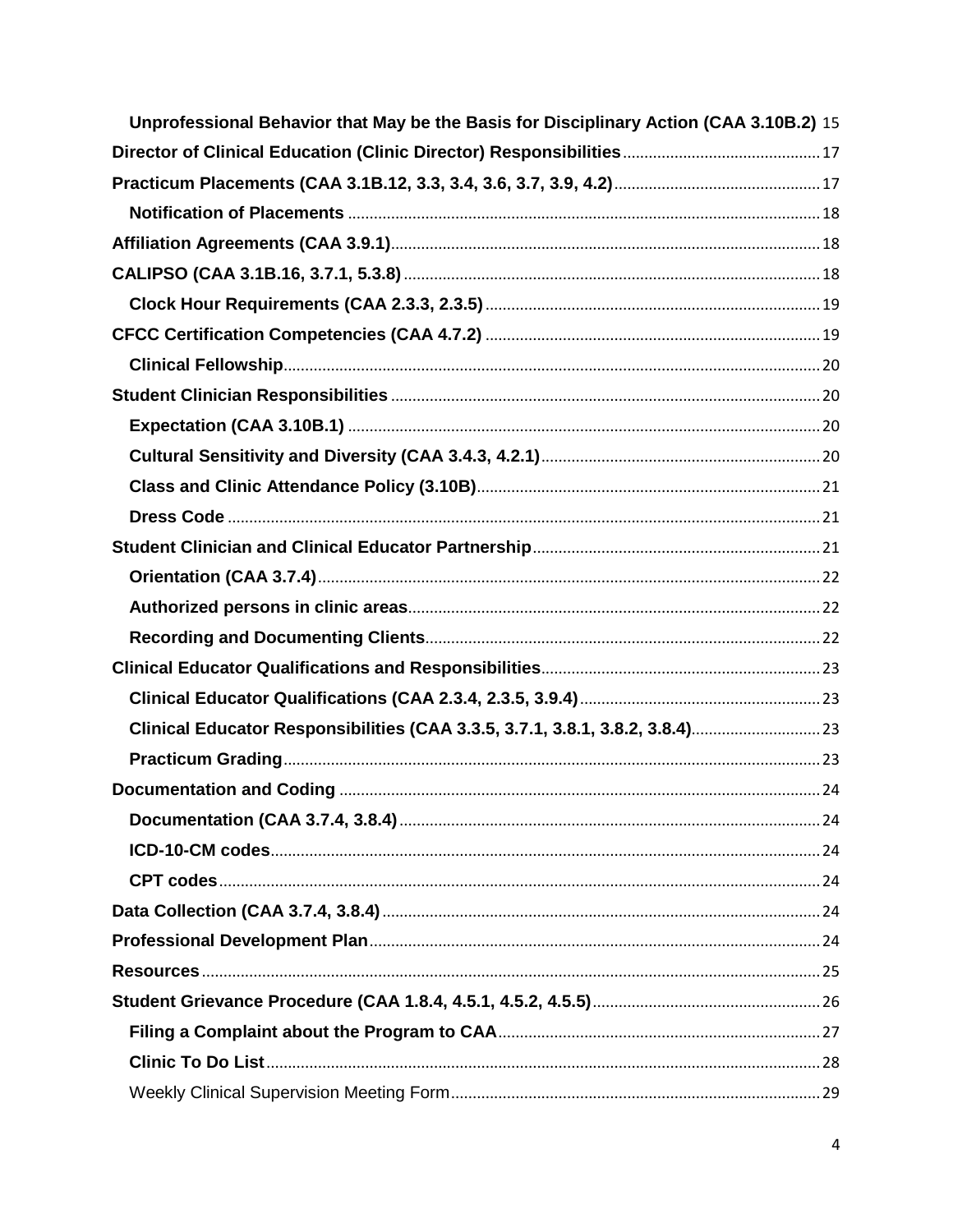| Give yourself 2 points for yes, 1 point for sometimes, and zero for no. What is your |  |
|--------------------------------------------------------------------------------------|--|
|                                                                                      |  |
|                                                                                      |  |

## <span id="page-4-0"></span>**CURRICULUM (CAA 1.9.3)**

The MS-SLP curriculum is available on the [Course Catalog | Trine University.](https://www.trine.edu/resources/registrar/course-catalog.aspx)

## **Practicum hours/weeks**

| <b>Practicum</b>                      | Hours per week    | <b>Weeks</b> |
|---------------------------------------|-------------------|--------------|
| Practicum I (3) starts second 8-weeks | 10 hours per week | 8-weeks      |
| Practicum II (3)                      | 15 hours per week | 8-weeks      |
| Practicum III (3)                     | 20 hours per week | 12-weeks     |
| Practicum IV (6)                      | 30 hours per week | 12-weeks     |
| Externship (6)                        | 40 hours per week | 15-weeks     |

## <span id="page-4-1"></span>**The Clinical Practicum: Degree Requirements (CAA 3.4.3, 4.4.4)**

The MS-SLP program at Trine follows CAA and CFCC (ASHA) requirements [ASHA 2020 SLP](https://www.asha.org/certification/2020-slp-certification-standards/)  [certification standards link.](https://www.asha.org/certification/2020-slp-certification-standards/) During a variety of clinical experiences, students will complete clock hours (face-to-face time) toward the minimum of 400 clinical hours. At least 375 direct client contact hours must be earned during your graduate school clinical practicums and the externship. It is preferred that the twenty-five hours of guided observation be completed prior to graduate school with appropriate documentation.

Guided clinical observation will precede placement in a practicum in the MS-SLP program. Guided observation typically consists of the observer, clinical educator and client. The observer and the clinical educator will debrief following the session. Evidence to provide could include dates, hours, activities observed, and signature from a clinical educator who holds CCC-SLP.

Trine University and the MS-SLP program does not accept the transfer of clinical hours earned at the undergraduate level. Only observation hours are accepted with documentation. During the achievement of the 375 face-to-face hours earned, the MS-SLP program requires a minimum of 50 hours of treatment with adult clients, and a minimum of 15 hours of evaluation with adult clients. Further, the program requires a minimum of 50 hours of treatment with pediatric clients, and a minimum of 15 hours of evaluation with pediatric clients.

Per the CAA the program's academic and clinical standards must include the following: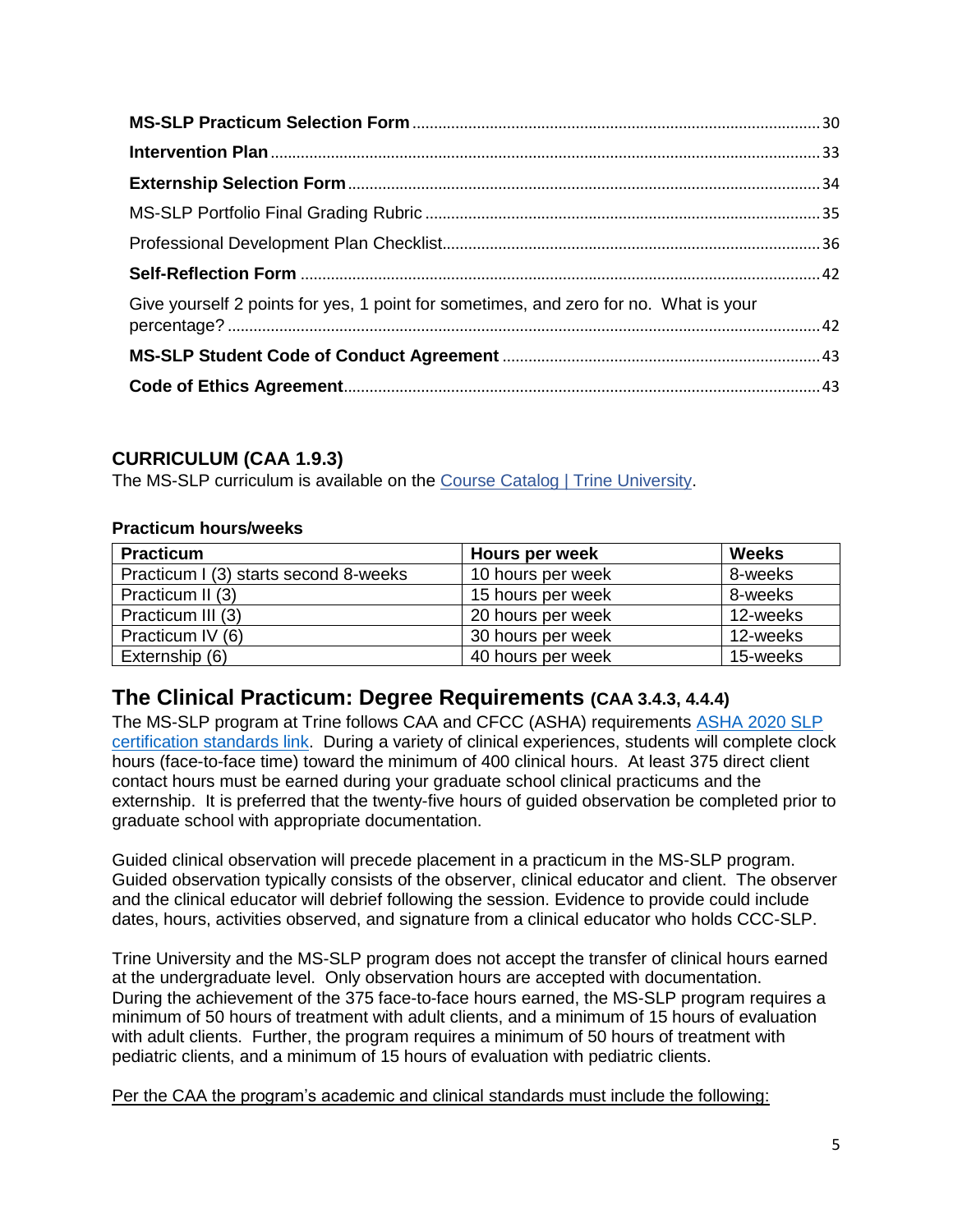- 1. Nine professional practice competencies (page 15-17 in this practicum guide)
- 2. Foundations of speech-language pathology practice
- 3. Identification and prevention of speech, language, and swallowing differences and disorders
- 4. Assessment of speech, language, and swallowing differences and disorders
- 5. Intervention to decrease the impact of speech, language, and swallowing differences, and disorders

**Student Learning Outcomes (CAA 2.1.1):** Students who graduate from Trine's Master of Science in Speech-Language Pathology program will demonstrate:

- 1. The ability to evaluate, diagnose, plan and provide intervention for individuals with communication and swallowing impairments across the lifespan using an evidence-based practice framework.
- 2. An understanding of and observance of ASHA's code of ethics, and the standards of practice endorsed by the profession.
- 3. Knowledge and skills of different organizational frameworks and clinical delivery models across educational and healthcare settings.
- 4. The skills to contribute to the profession and the community by engaging in lifelong learning, service, and community advocacy and education.

## **ASHA**

As the professional organization for speech-language pathologists, ASHA has many resources and benefits to being a member both as a student and professional. One benefit is that you can, as a student, attend the state and national conferences, and student conclave at discounted rates.

Trine University MS-SLP students are strongly encouraged to become student members of ASHA. The National Student Speech-Language-Hearing Association (NSSLHA) is the student organization for pre-professionals studying communication sciences and disorders recognized by ASHA. Students are advised to participate in state chapter and national activities. Students who have questions are encouraged to visit the ASHA website [\(ASHA.org\)](https://www.asha.org/) and speak with your academic advisor for more information.

## <span id="page-5-0"></span>**ASHA Code of Ethics (CAA 3.10.1)**

The American Speech-Language-Hearing Association (ASHA) has adopted the [Code of Ethics](https://www.asha.org/code-of-ethics/#:~:text=The%20ASHA%20Code%20of%20Ethics,making%20related%20to%20professional%20conduct) for all speech-language pathologists. It is the responsibility of the MS-SLP student to uphold this code in all situations. Failure to uphold the ASHA code of ethics could result in the failure of a course or clinical experience, or result in removal from the program. The MS-SLP program **Code of Ethics Agreement Form** (appendix page 43) is to be signed and put into the Clinical Tracker from Castle Branch ® (see page 11-13) prior to placement at a clinical practicum.

## <span id="page-5-1"></span>**ASHA's Scope of Practice (CAA 3.2.4)**

ASHA states that the Scope of Practice in Speech-Language Pathology is to:

- 1. Delineate areas of professional practice
- 2. Inform others about professional roles and responsibilities of qualified providers
- 3. Support SLPs in the provision of high-quality, evidence-based services to individuals with communication, feeding, and /or swallowing concerns
- 4. Support SLPs in conducting and disseminating research
- 5. Guide education preparation and professional development of SLPs to provide safe and effective services.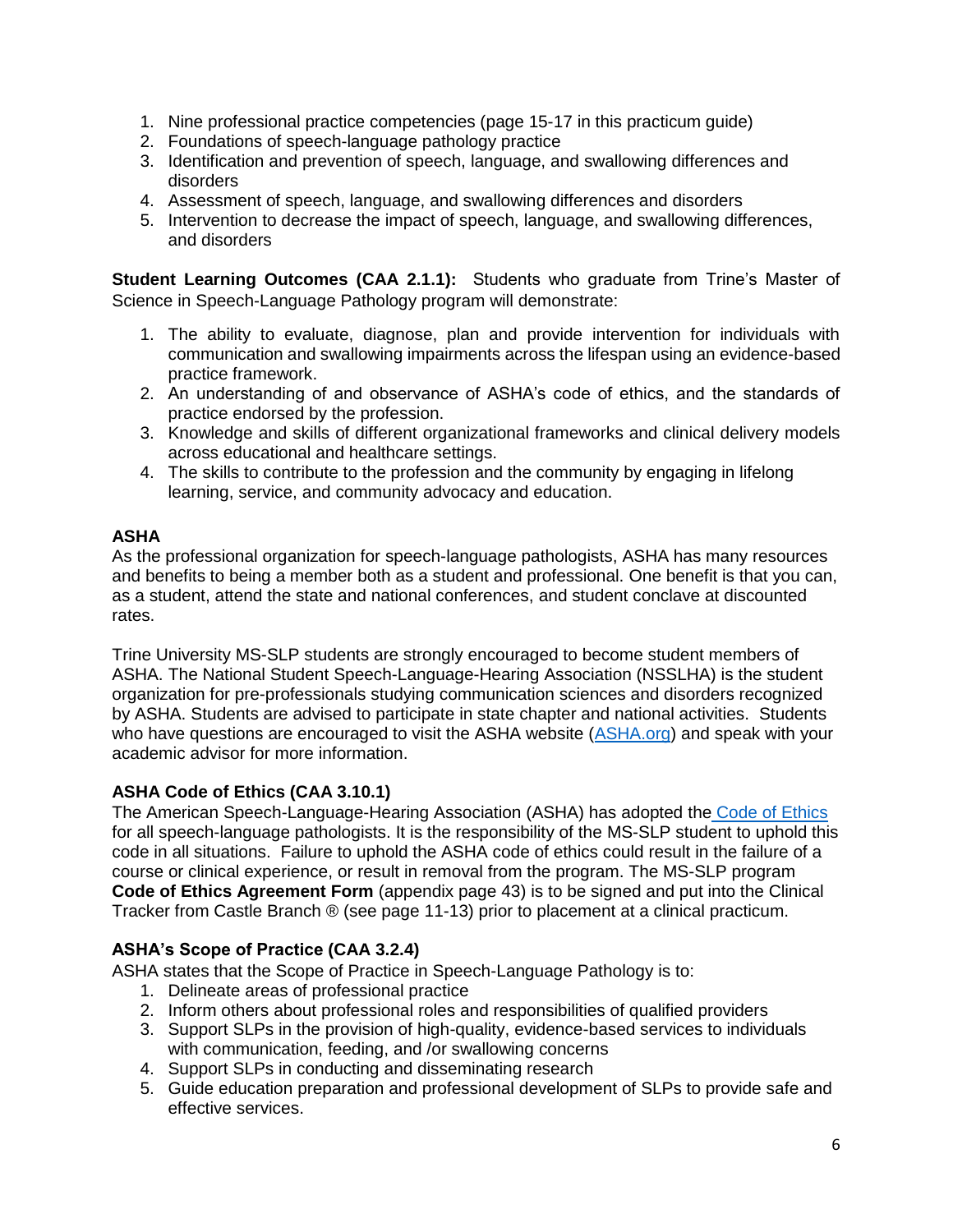Refer to [C:\Users\goelzk\Downloads\ASHA's Scope of Practice](file:///C:/Users/goelzk/Downloads/ASHA)[ASHA Scope of Practice](https://www.asha.org/policy/sp2016-00343/) for complete information on the Scope of Practice Policy for Speech-Language Pathology.

## <span id="page-6-0"></span>**Code of Conduct (CAA 3.8, 3.10)**

To ensure consistency and compliance with all students, each MS-SLP student will be required to affirm that they have read the policies contained within this clinical practicum guide, including the ASHA Code of Ethics and ASHA Scope of Practice, and follow them as they are assigned to practicums. The MS-SLP program **Code of Conduct Agreement Form** (appendix page 43) is to be put in the *Clinical Tracker* from Castle Branch® (see page 11-13). You will be required to sign this form prior to placement at a clinical practicum.

## <span id="page-6-1"></span>**Professional Behaviors**

Professional behavior is, without exception, required. It is expected that all students demonstrate behaviors consistent with those of healthcare professionals. It is required that all students exhibit these behaviors in the classroom and clinical practicum settings, during site visits, clinical externships, and service learning activities. Failure to demonstrate these behaviors could result in failure of a course or clinical experience. Professional behaviors (listed in the MS-SLP Student Handbook) and the nine CAA professional competencies, starting on page 15, are considered required of a speech-language pathologist.

## **All Trine University MS-SLP students are expected to:**

- 1. Demonstrate safe performance of activities, sensitivity to individuals, appreciation for alternate points of view, respectful communication, concern for self, cooperation with others, and acceptance of personal and corporate responsibility for the coursework.
- 2. Show respect for facilities and equipment in the College of Health Professions and in the clinical education settings.
- 3. Present an appropriate personal appearance in classrooms, laboratories, and clinical education settings and at public meetings where their identity as speech-language pathology students is apparent. Please refer to the dress code for details.

Professional behaviors are evaluated by self-assessment, clinical instructors, peers, and faculty. Written clinical instructor comments and instructor observation of student performance provide the basis for counseling on professional behavior. It is expected that most cases of professional misbehavior can be successfully corrected by sensitive discussion and counseling between the faculty and the student. A plan for intervention can be developed and implemented as needed. (see Intervention Policy)

## **Commitment to Diversity (CAA 1.8.1)**

Trine University remains committed to cultivating diversity, inclusion and fairness. As a leading private institution of higher education, Trine fosters a culture of understanding, growth and inquiry; values the diverse qualities of its students, faculty and staff; promotes an inclusive environment free of discrimination and intolerance; and welcomes everyone. Trine will not allow discrimination and will continue to grant admission and provide educational opportunities without regard to race, age, disability, gender, gender identity, sexual orientation, marital status, national origin, religion or veteran status. The culture of Trine University dictates that these same standards of acceptance apply to all faculty, staff, alumni and community members.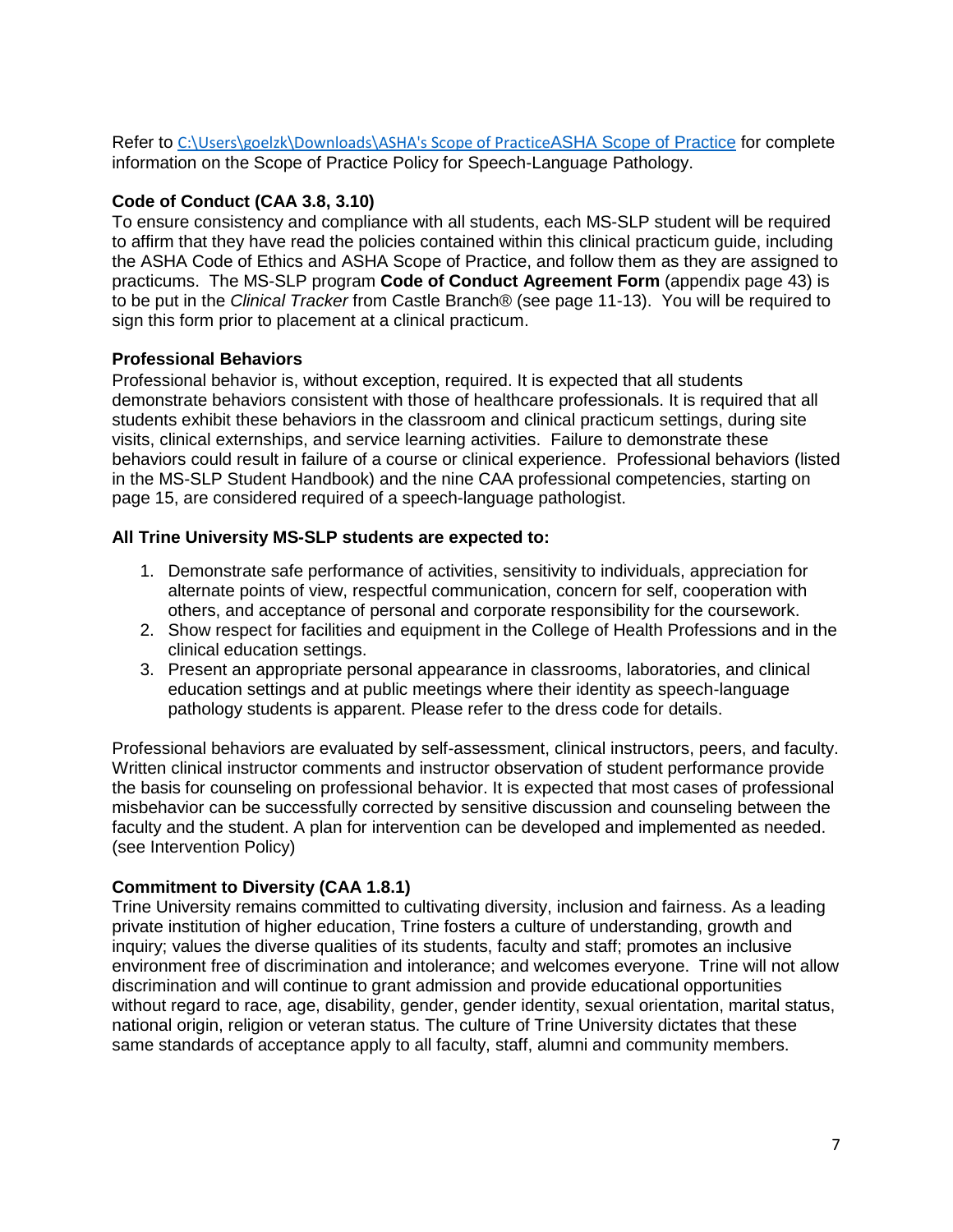## <span id="page-7-0"></span>**Commitment to Program Quality Improvement (CAA 1.4.4., 3.9.5, 5.3.1, 5.3.2, 5.3.4, 5.3.6, 5.10.3)**

The academic assessment process at Trine University is designed to measure the abilities and knowledge of students graduating from all degree programs. It also measures student satisfaction with the program.

Students will be asked to reply to surveys or questionnaires that rate the quality of instruction, the level of satisfaction with career preparation, and the overall satisfaction of the Trine experience. Occasionally, anonymous samples of student course work will be used in an assessment process.

Use of this information is vital to our program for academic credentialing with the Council on Academic Accreditation (CAA) and ASHA. Trine University is committed to providing quality educational experiences for our students. The information gathered through the assessment process provides information for continual improvement of our program.

## <span id="page-7-1"></span>**MS-SLP Academic and Clinical Education Standing Policy**

## **Academic and Clinical Education Requirements (CAA 5.5.4):**

Students admitted to the Master of Science in Speech-language Pathology are required to meet the criteria of the program as follows:

- Earn a minimum GPA of 3.0 each semester
- Farn a minimum cumulative GPA of 3.0
- Earn no more than 6 credit hours below a B

## **Academic and Clinical Program Probation (CAA 4.6.6):**

A student will be placed on academic probation under this condition:

- Earning a semester GPA below 3.0 once
- Upon earning an overall GPA below 3.0, the student will be referred to the Academic Review Committee.
- Following a review by the Academic Review Committee, the Dean of the College of Health Professions can place the student on probation.
- Failure of a clinical course will result in the student being placed on probation. The student will be required to repeat the clinical prior to moving forward to a more advanced practicum. Due to the cohort nature of the MS-SLP program, further didactic courses will not be permitted until the successful clinical experience has been achieved. Clinical hours obtained during an unsuccessful clinical experience will not count toward the minimum required clock hours for graduation.

## **Academic and Clinical Program Dismissal (CAA 3.10.2):**

A student will be academically dismissed under these conditions:

- Earning more than 6 credit hours below a B
- Earning a semester GPA below 3.0 twice
- Upon earning an overall GPA below 3.0 twice, the student will be referred to the Academic Review Committee.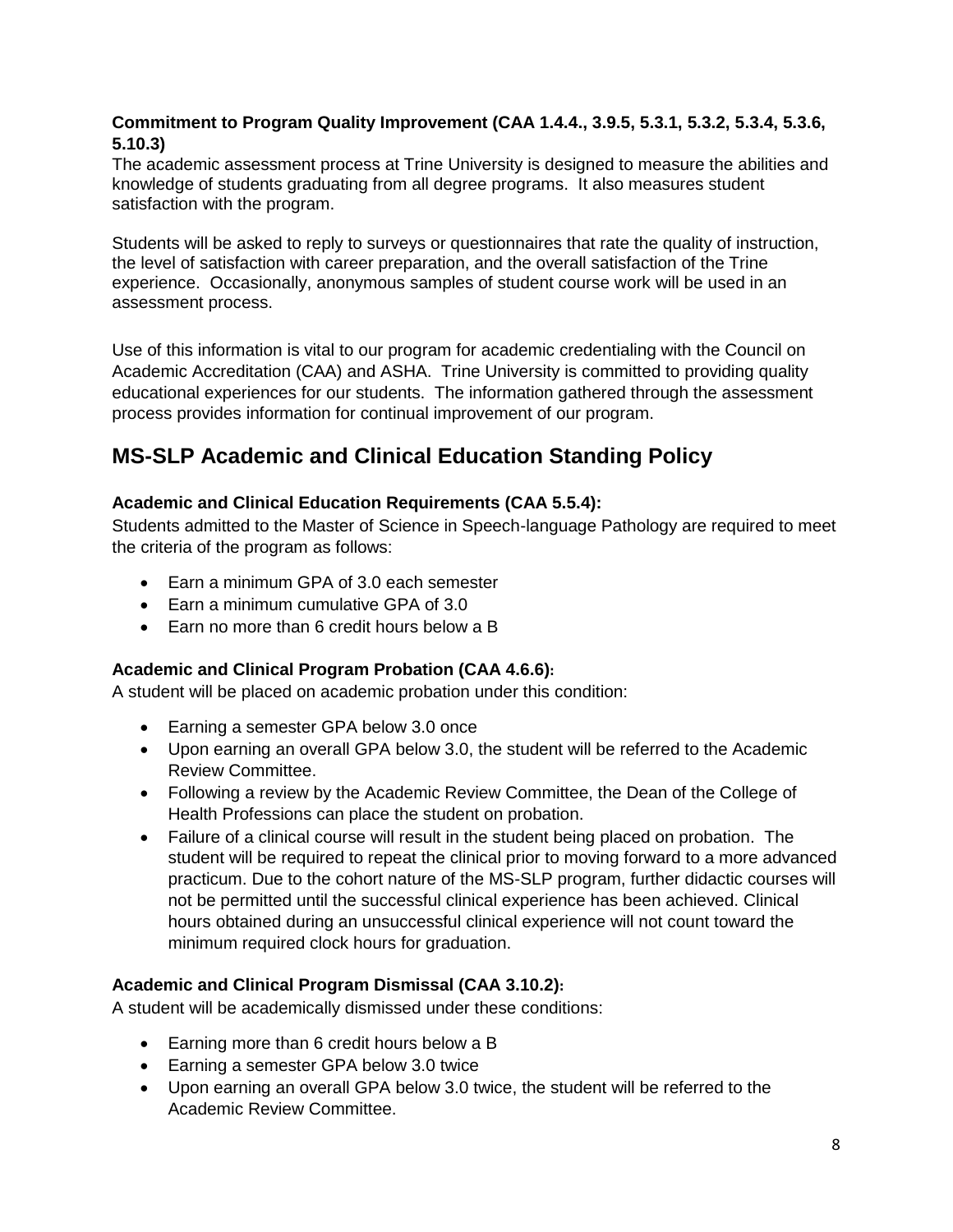• Following a review by the Academic Review Committee, the VPAA can dismiss the student.

## **Appeals and Incomplete Grade Policy (4.3, 4.4):**

The awarding of grades is the prerogative of the classroom instructor in accordance with Trine University policies. Please refer to the [Trine University Student Handbook](https://trine.edu/campus-life/documents/trinestudenthandbook_2021.pdf) and [Trine University](https://trine.edu/resources/registrar/course-catalog.aspx)  [Course Catalog](https://trine.edu/resources/registrar/course-catalog.aspx) for information regarding grading appeals, incomplete grade, in-progress grade, and course repeat policies.

## **Trine University Institutional Policy for Satisfactory Academic Progress (SAP) (4.2.3):**

Federal regulations mandate that all students make satisfactory, measurable academic progress toward completion of a degree in order to receive federal assistance through Title IV federal grant, work, and loan programs; as well as all institutional and state grant/award programs. Follow this link for full information starting on page 22 [Trine University Student](https://trine.edu/campus-life/documents/trinestudenthandbook_2021.pdf)  [Handbook.](https://trine.edu/campus-life/documents/trinestudenthandbook_2021.pdf)

## **College of Health Professions Academic and Clinical Review Committee**

The Academic Review Committee promotes adherence to academic standards and programspecific standards of conduct. The committee consists of 5 program directors, 2 ad hoc faculty, and the Dean of the College of Health Professions. Examples include but are not limited to: plagiarism, cheating on an exam, falsifying clinical documentation, failure to meet program requirements for academic standing such as GPA, course repeats, progression, etc. Other instances of misconduct, specifically non-academic behavior, are referred to the dean of students (DOS) by the program director immediately after the incident occurs as outlined in the University handbook.

## **Steps for the Academic and Clinical Review:**

**Step 1**: Program level investigation and recommendation from the program director submitted to the dean of CHP who convenes the Academic Review Committee.

**Step 2**: Academic Review Committee examines evidence, student statement (s), and policy before making a recommendation.

**Step 3**: Dismissal recommendations are forwarded to Vice-President of Academic Affairs (VPAA) and DOS. Non-dismissal decisions are at the level of the dean of CHP's discretion.

**Step 4:** VPAA and DOS review investigation documentation and recommendation from the dean of CHP. Render final decision on the dismissal and information the student, dean, and program director.

## <span id="page-8-0"></span>**ACADEMIC STANDARDS**

<span id="page-8-1"></span>

| Grading System (CAA 1.9.3, 5.1.3) |                        |     |         |
|-----------------------------------|------------------------|-----|---------|
|                                   | Very Good to Excellent | 4.0 | 90-100% |
| в                                 | Good to Very Good      | 3.0 | 80-89%  |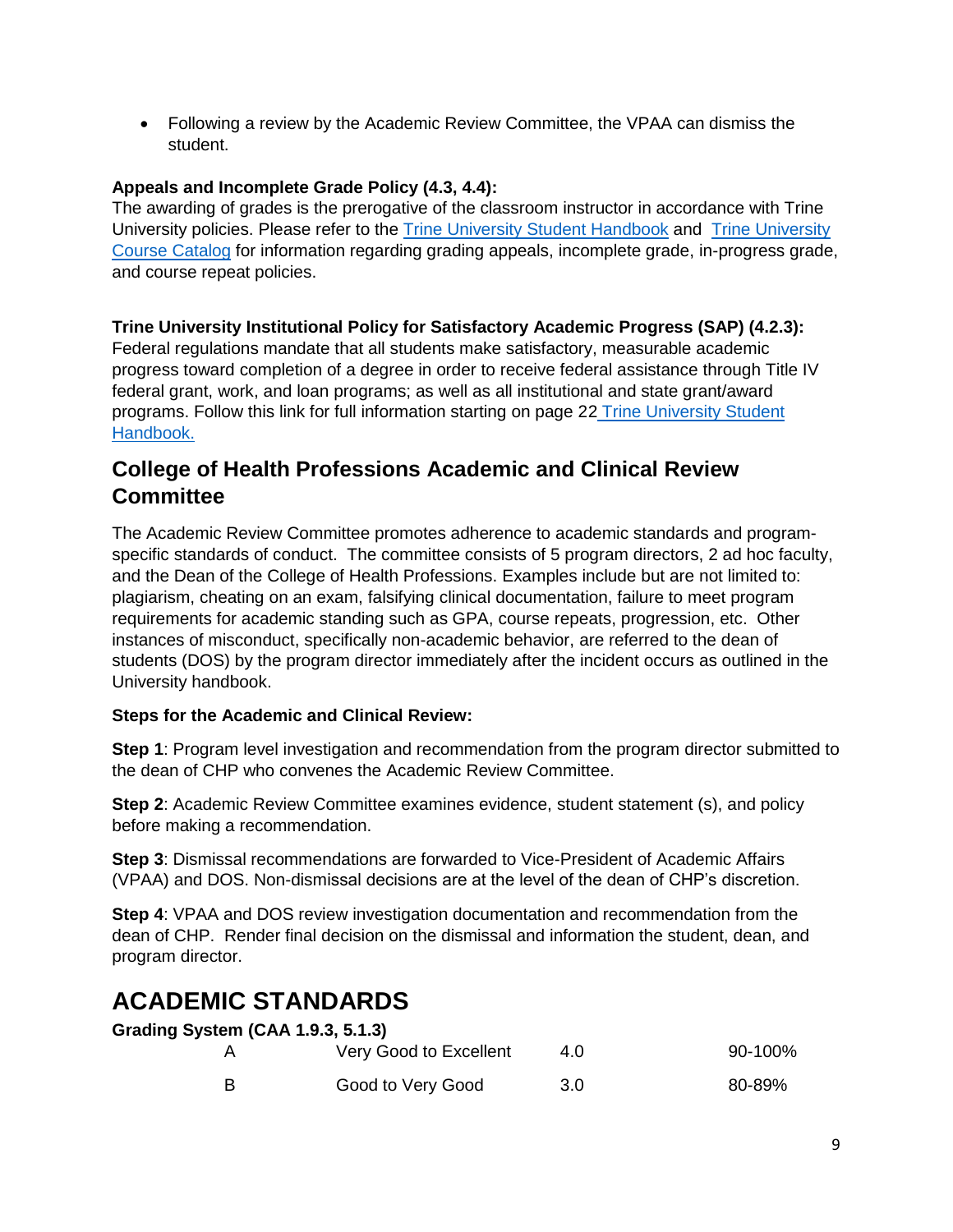| - C | Fair    | 2.0 | 70-79%  |
|-----|---------|-----|---------|
| - D | Poor    | 1.0 | 60-69%  |
| E   | Failing | 0.0 | $<60\%$ |

- <80% for a final course grade is not considered within academic standing for the MS-SLP program (see below)
- <80% on a course assignment, examination, or at midterm on a practicum would result in a referral to the Student Success Committee for assistance on intervention. (See Academic and Clinical Intervention Policy)

## <span id="page-9-0"></span>**Academic and Clinical Advising Policy (CAA 2.2.2B, 4.3, 4.4, 4.6.1, 4.7, 5.1)**

The academic advisor is responsible for advising students in didactic education. The advisor will provide support to the student throughout the academic coursework.

During these academic advising sessions, a review is completed of the student's progress toward achieving knowledge and skills. The CALIPSO tracking form is utilized and documented during this session.

Clinical Advising is completed by the clinical director and others as assigned. This advising will support the student, the clinical educator and other supervisors during the student's practicum experiences.

Each student in the MS-SLP program will meet with their academic and clinical advisors during each semester.

If there are concerns regarding performance in either course work or practicum skills, your advisor is there to assist with an intervention plan. This intervention plan will be carried out by the student while being monitored by the academic or clinical advisor. (See section on grading for further information on the intervention plan.)

## <span id="page-9-1"></span>**INTERVENTION PLAN POLICY**

## <span id="page-9-2"></span>**Academic and Clinical Intervention (CAA 4.3.1)**

Should a student have difficulty achieving a learning outcome during an academic course or practicum, have an assignment grade below a "B," or demonstrate difficulty with clinical skill levels as indicated by a clinical educator that could cause the student to fail the practicum, a team meeting will occur. For a clinical intervention, the team will consist of the clinic director, student clinician, and clinical educator. For academic intervention, the team will consist of the course instructor, the student and the student's academic advisor. Should an additional person be required, the program director can assist in an intervention meeting/plan creation.

## <span id="page-9-3"></span>**Academic and Clinical Intervention Plan (CAA 4.3.2)**

A written Intervention Plan (form Appendix page 33) will be created with a specific timeline for completion, with expected outcomes, and selected tasks for the student to complete outlined. The plan will be signed by each member of the team.

Selected tasks for the Intervention Plan are to be guided by the clinic director and/or clinical educator. Selected tasks can include, but is not limited to the following examples:

➢ Observation of therapy session with targeted skill being modeled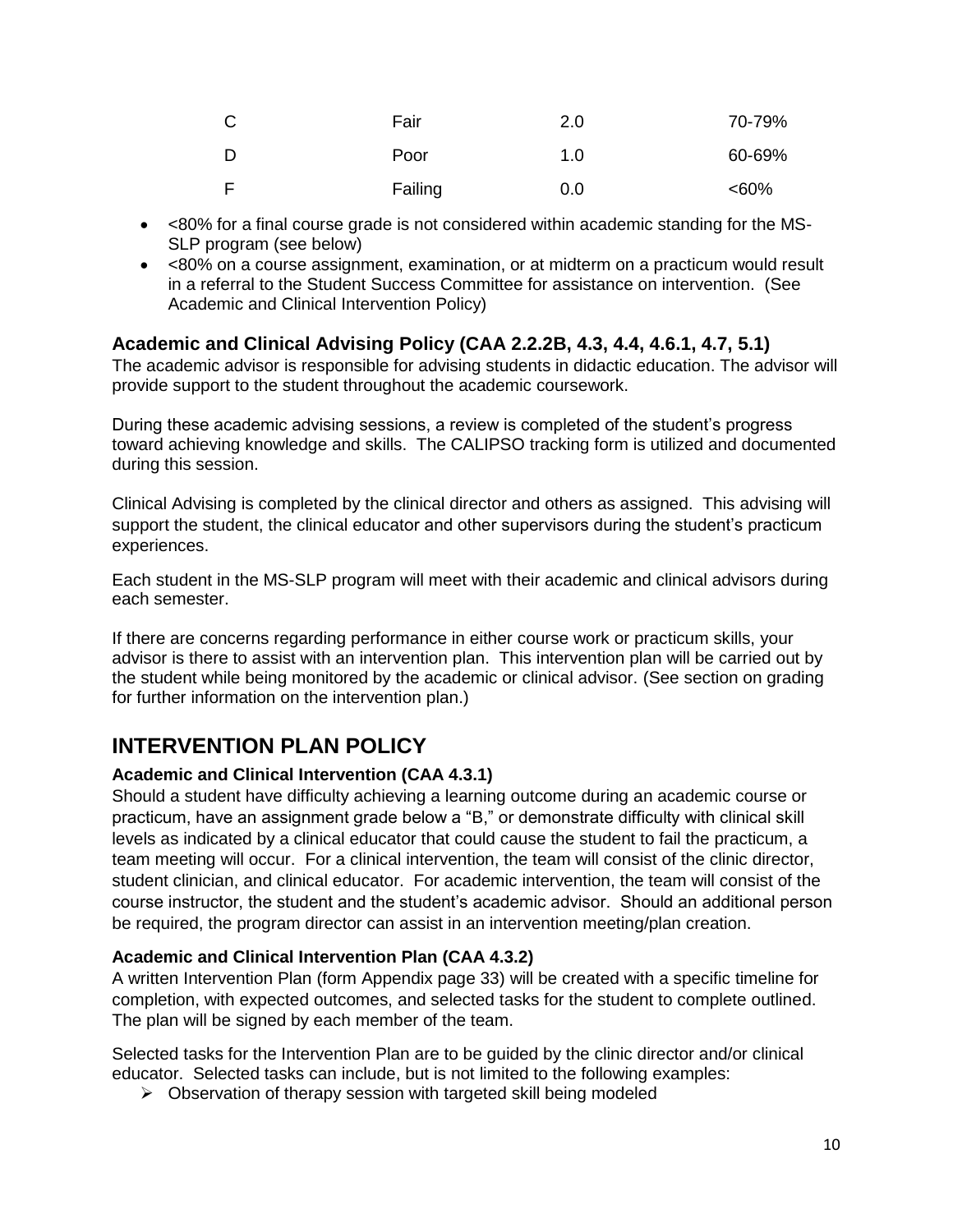- $\triangleright$  Assigned readings from the clinical educator
- ➢ Simulated exercises
- ➢ Role-playing exercises with an assigned partner and task

At the end of the allotted timeline, the student's skills will be reassessed by the clinical educator. At that time the student clinician, clinical educator and clinical director will meet again to determine the outcome of the Intervention Plan. Action steps could be continuation of the plan, conclusion the Intervention Plan as successful, and/or clinical probation.

A copy of the completed Intervention Plan is to be sent to the program director for review and placement in the student's file.

## <span id="page-10-0"></span>**Castle Branch**

*Clinical Tracker* from Castle Branch® is an easy to use platform that the MS-SLP program utilizes as a database to collect and store information related to your personal health information and information that pertains to clinic [Castle Branch link.](https://discover.castlebranch.com/) Registration for *Clinical Tracker* from Castle Branch® is a part of your orientation packet information. **Note:** you will be required to pay a fee for services for Castle Branch ® Clinical Tracker to store your personal information for your clinical experiences.

Once you have completed reading the policies that are contained within this clinical practicum guide, you will log-in to your Castle Branch® account and sign *code of conduct form* (page 43) to all policies contained within the practicum guide.

Information regarding immunizations and health insurance must be entered into Castle Branch® prior to placement for a practicum. Information that will be contained on Castle Branch® and updated prior to clinical rotations are the following:

## <span id="page-10-1"></span>**Certificate of Liability Insurance**

All students are provided professional liability insurance through Trine University. Professional liability insurance covers activities completed as Speech-Language Pathology students in the classroom, laboratory educational experiences, and clinical education experiences. A student's professional liability insurance does not cover the student in activities outside the domain of the MS-SLP program (e.g. while employed as a SLP-A or aide). Proof of professional liability insurance by clinical sites is available upon request from the Clinic Director.

## <span id="page-10-2"></span>**Health Insurance**

Students will be expected to show proof of coverage for personal health insurance before the start of the program and maintain coverage throughout the professional program. Students are required to submit a copy of their health insurance card annually to the program. Copies of insurance cards will become part of the students' clinical education file.

## <span id="page-10-3"></span>**Substance Abuse Testing (CAA 3.8.4)**

Students are required to consent to and pass a substance abuse test prior to being placed on clinical practicums. Some full-time clinical education experiences have additional testing requirements.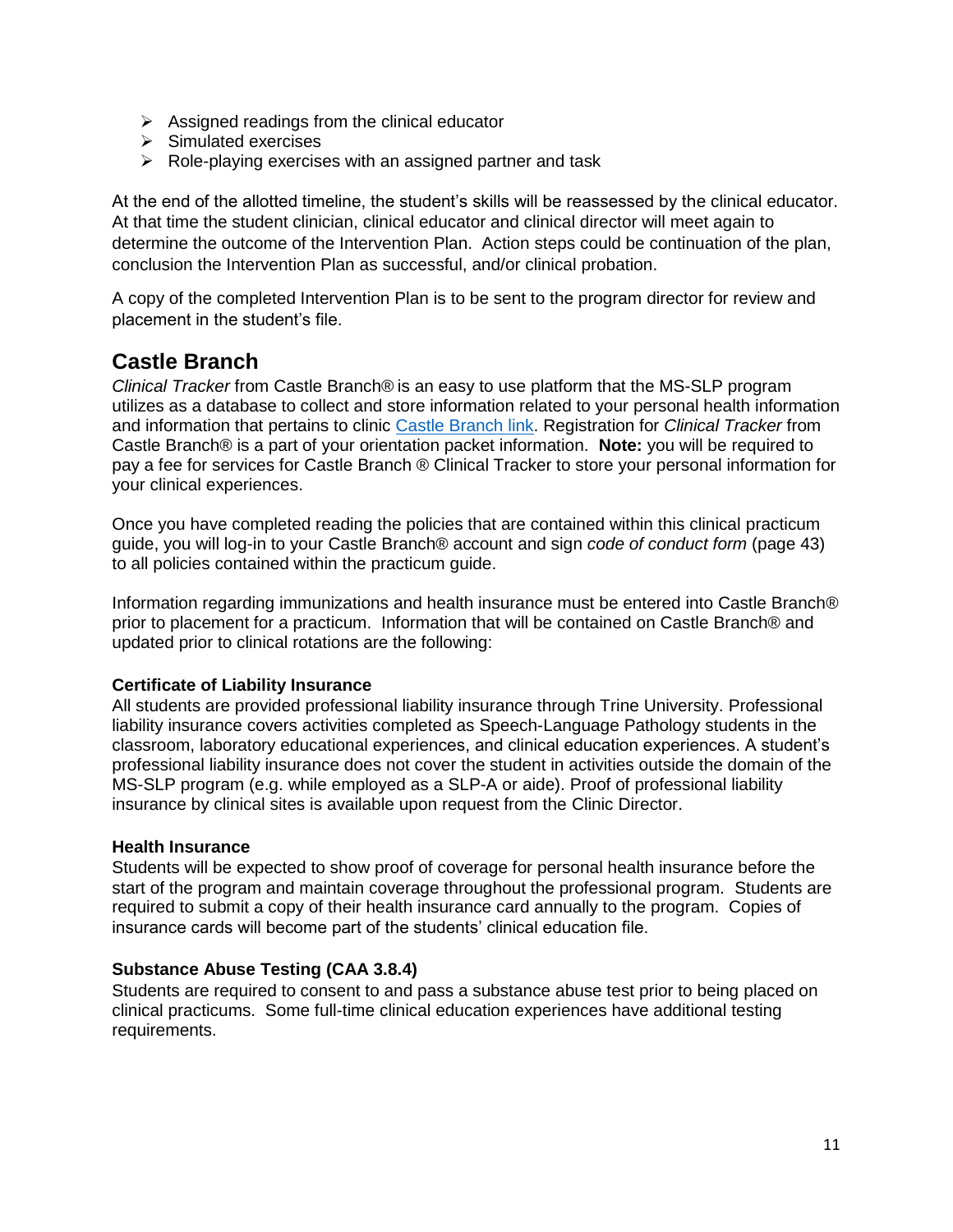## <span id="page-11-0"></span>**Immunizations**

Immunizations are based on Centers for Disease Control recommendations for Health Care Providers and requirements of our affiliating health care institutions. Completion of the **MS-SLP Program Health Clearance & Vaccination Form** (pages 39-40) is to be completed and uploaded to Castle Branch with Immunization, Titers, Vaccination, and TB information.

## <span id="page-11-1"></span>**Titers** (require blood to be drawn)

Titer results indicate immunity to the conditions listed below. Vaccinations alone do not meet the Center for Disease Control (CDC) recommendations for Health Care Providers.

Our clinical partners require that we follow CDC recommendations. Therefore, they are program requirements:

- Hepatitis B Antibody IgG
- Measles (Rubeola)
- Mumps
- Rubella
- Varicella

## <span id="page-11-2"></span>**Vaccinations**

Tetanus, Diphtheria, Acellular, Pertussis (Tdap) is required within 10 years of anticipated graduation date.

## <span id="page-11-3"></span>**Annual TB Screen (CAA 3.8.4)**

- Option 1 TB Blood Draw (also called the interferon-gamma release assays or IRGAs): There currently are two types of IRGAs used in the US: QuantiFERON®–TB Gold In-Tube test (QFT-GIT) and T-SPOT®. TB test (T-Spot). Either of these tests are acceptable.
	- NOTE: Advantage This option only requires one trip to the lab or physician office.

Disadvantage – More expensive.

- Option 2 Multiple Step PPD/TB Screen:
	- o Step 1: Have skin surface test performed
	- $\circ$  Step 2: Return between 48 and 72 hours after administration to have this test read
	- o Step 3: Wait 1-3 weeks (10-14 days preferred)
	- o Step 4: Have second skin surface test performed
	- o Step 5: Return between 48 and 72 hours after administration to have this test read NOTE: Advantage – Less expensive.

Disadvantage – Requires four trips to the lab or physician office. (If you miss a test or reading, the whole process may need to be repeated.)

## <span id="page-11-4"></span>**Medical Contraindication/Waivers**

If there is medical contraindication to any required immunization(s), verification from the primary healthcare provider must accompany the health record. When any medical contraindication exists, a waiver must be signed (form on pages 37-38) by the student to acknowledge that inadvertent exposure might occur and to release the clinical site and university from liability in the event of exposure. If signed, the waiver form must be uploaded to Castle Branch.

The form on pages 37-38 of this workbook must be signed if declining an immunization. If a student, for whatever reason, elects to waive (decline) an immunization requirement(s), placement in a clinical setting cannot be guaranteed. As such, the student may be deemed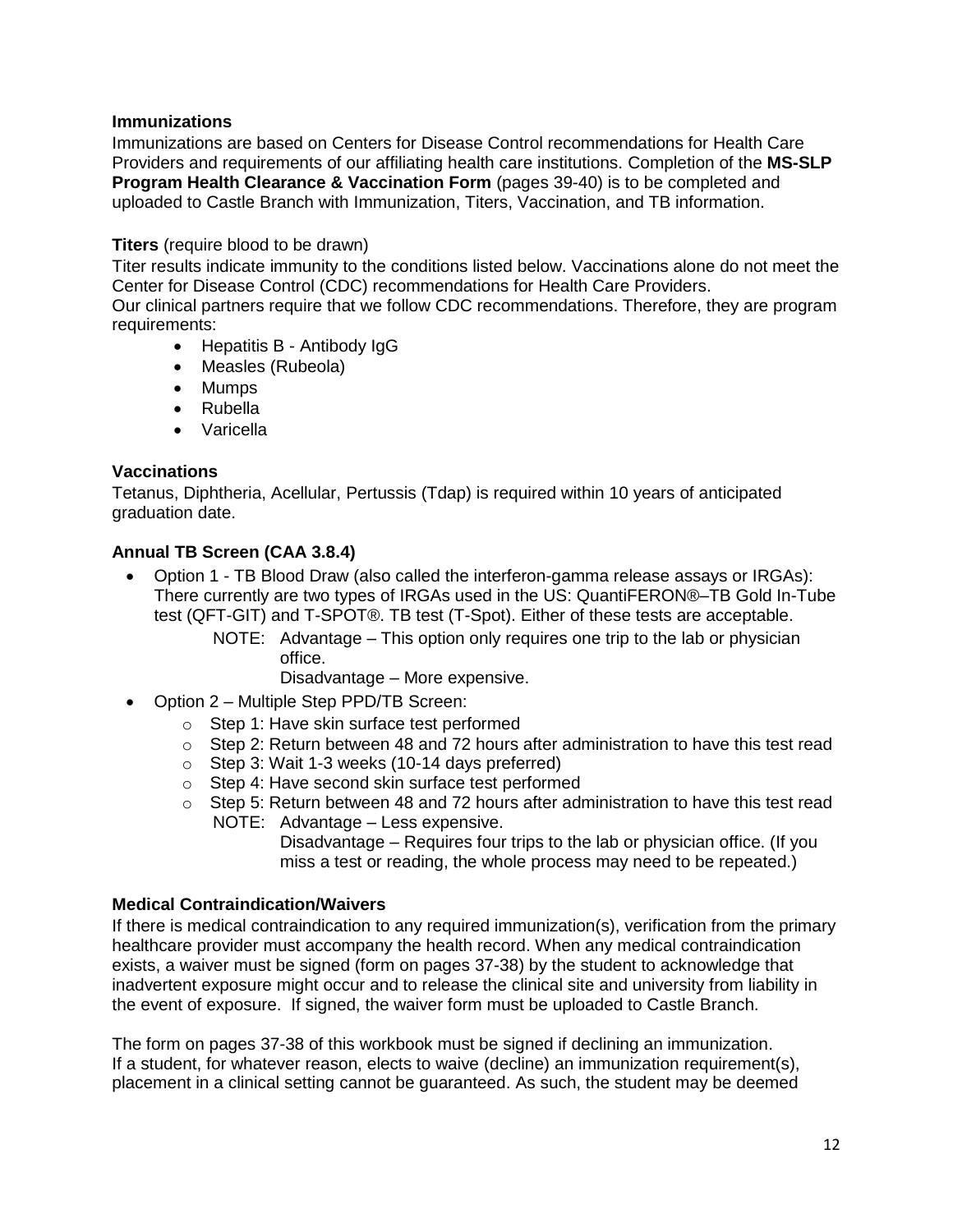unable to complete the required clinical education coursework. See vaccine acknowledgement form, page 41, which is required by the Trine University College of Health Professions.

## <span id="page-12-0"></span>**Background Check**

The purpose of the background check policy is to:

- 1. Promote and protect patient/client safety as well as the well-being of the campus community.
- 2. Comply with the mandates of clinical sites which require student background checks as a condition of their written contracts with the Master of Science in Speech-language Pathology, and Trine University.
- 3. Promote early self-identification of students who may be at risk for not meeting Speech-Language Pathology licensure eligibility requirements in some states due to a felony conviction.
	- $\circ$  Students with an identified history of criminal activity may be at risk for not being able to successfully complete the required clinical education requirements of the MS-SLP program. Successful completion of all designated clinical education experiences is a graduation requirement for a MS-SLP degree.

**NOTE**: All incoming Speech-language Pathology students are required to submit to and receive a criminal background check as a condition of enrollment at the student's expense. Instructions for obtaining the initial background screening will be provided to the student at program orientation.

The MS-SLP program will track each student to ensure compliance and to verify presence of a negative criminal record. If a background check identifies a history of criminal behavior, the student may be prohibited from participation in clinical education courses. Completion of the practicum and externship courses are required for acquisition of this degree. Cases will be evaluated on an individual basis by the clinical director with consultation from the MS-SLP program director and/or other University administrative personnel. Any criminal activity in question must be disclosed to the clinical site prior to placement. Clinical sites have the right to refuse placement for any student possessing a history of criminal activity. All information gathered in the process of criminal background checks is strictly confidential. Information may not be revealed to any other party without written permission from the student. Students will have access to the results in Castle Branch

## <span id="page-12-1"></span>**Practicum and Externship Policies and Procedures**

## <span id="page-12-2"></span>**HIPAA Training Policy (CAA 3.7.4, 3.8.4)**

The Health Insurance Portability and Accountability Act (HIPAA) defines a set of uniform standards relating to the security, privacy, and confidentiality of patient health-related data. All students must participate in HIPAA training prior to participation in clinical and/or patient-related activities. This training is to orient the student to concepts of confidentiality, appropriate access of information, and appropriate release of information procedures for protected health information. Students must pass a post-test and receive a certificate of completion to meet this requirement. Students may not participate in any clinical practicum or externship or patientrelated activity unless certification is current. A \$15 HIPAA course is provided on Castle Branch [Castle Branch link.](https://discover.castlebranch.com/)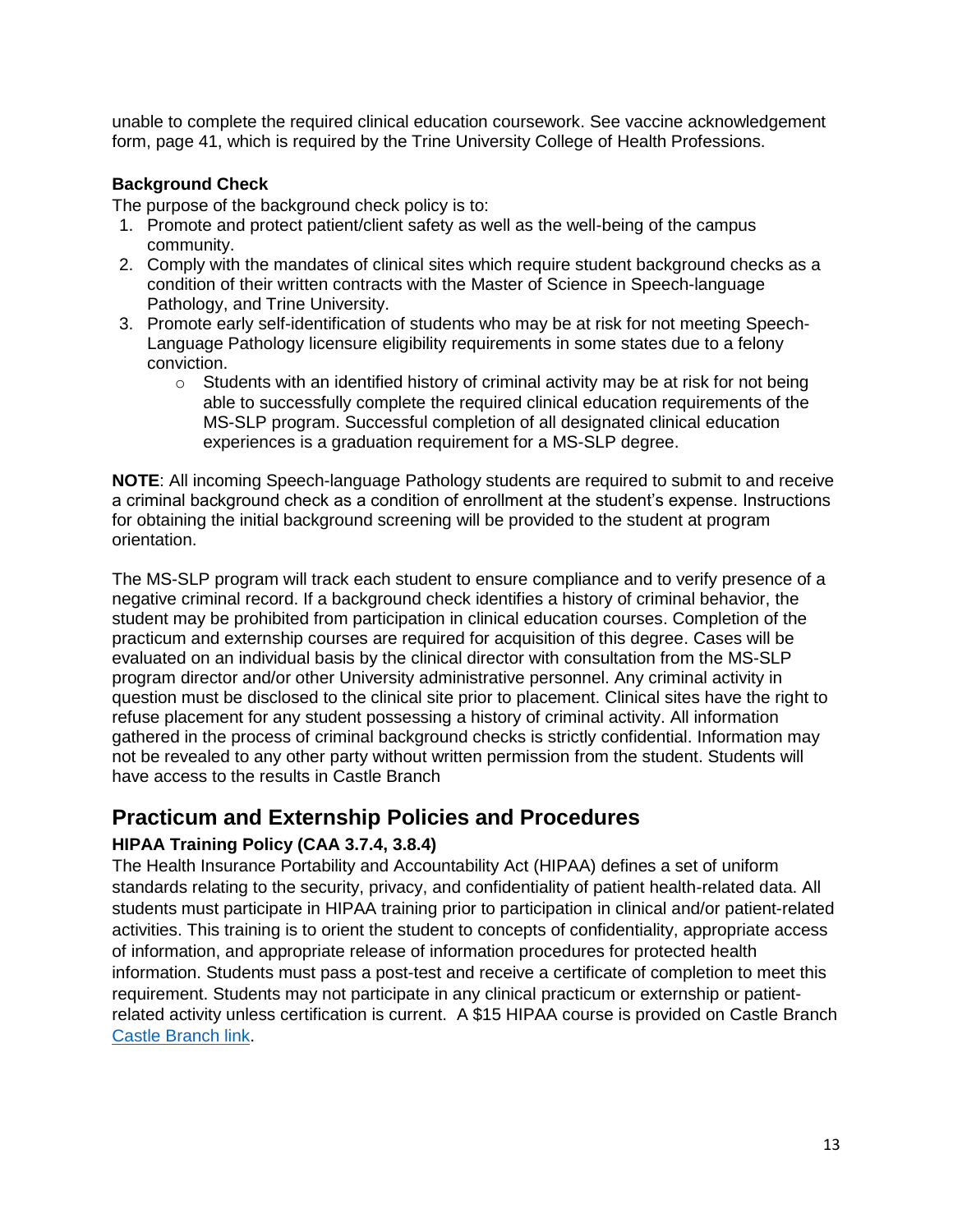## <span id="page-13-0"></span>**OSHA Training Policy (CAA 3.8.4)**

The Occupational Safety and Health Administration (OSHA) has defined requirements which specify the protective measures all healthcare personnel are required to perform in order to prevent the spread of communicable disease. All students will participate in Blood-borne Pathogens Training prior to participation in clinical and/or patient-related activities. A \$15 OSHA training is provided on Castle Branch [Castle Branch link.](https://discover.castlebranch.com/)

## <span id="page-13-1"></span>**MS-SLP Program First Aid/CPR Policy (CAA 3.8.4)**

All students in the MS-SLP program are required to obtain and maintain certification in First Aid/CPR/AED training. There is a Red Cross sponsored on-line courses available at [Red Cross](https://www.redcross.org/take-a-class/classes/adult-child-and-baby-first-aid%2Fcpr%2Faed-online/a6R0V0000015EUt.html)  adult - child- baby- [CPR and first aid.](https://www.redcross.org/take-a-class/classes/adult-child-and-baby-first-aid%2Fcpr%2Faed-online/a6R0V0000015EUt.html) Current price (September 2021) is \$35.00. Students may not participate in any clinical or patient-related activity unless CPR certification is current.

## <span id="page-13-2"></span>**Cellphone and Electronic Use Policy**

Appropriate conduct in every teaching environment in the MS-SLP program promotes an environment of academic achievement and integrity. Disruptive classroom behavior that interrupts either the instructor's ability to teach or student learning is prohibited. Disruptive behavior includes inappropriate use of technology in the classroom.

Examples include but are not limited to: ringing cell phones, text messaging, watching videos, playing computer games, accessing email, instant messaging, or surfing the internet on your devices. Students who participate in disruptive behaviors will be asked to leave the classroom. Students are expected to follow these simple regulations to avoid the inappropriate use of technology in the classroom:

- 1. All cell phones must be turned off while in class and be stored away from the study space.
- 2. If expecting a critical health or family-related call, please inform the instructor prior to start of class. Please sit nearest the door and leave class when your phone alerts (silently) that your call has arrived.
- 3. Laptop computers, iPads, etc., are to be used for note-taking only, unless specifically addressed by the instructor of record.
- 4. If electronic devices are improperly used, a verbal warning will be issued first, followed by a request from the instructor for the student to leave the class.

## <span id="page-13-3"></span>**Social Media Policy**

Trine University MS-SLP students are expected to follow professional guidelines set forth by the University and ASHA. Students are expected to be professional at all times while representing the University. This includes the appropriate use of social media. Access the ASHA's position on use of social media at [Issues in Ethics: Ethical Use of Social Media.](https://www.asha.org/practice/ethics/ethical-use-of-social-media/)

The student will abide by the following:

- 1. Standards of professionalism are the same online as in any other setting.
- 2. MS-SLP students must not share or post identifiable patient or university information or photos
- 3. Maintain ethically prescribed professional client-SLP, faculty-student boundaries while a student at the University.
- 4. Do not make disparaging remarks about patients, employers, healthcare agencies, co-workers, peers, faculty or staff, even if they are not identified by name.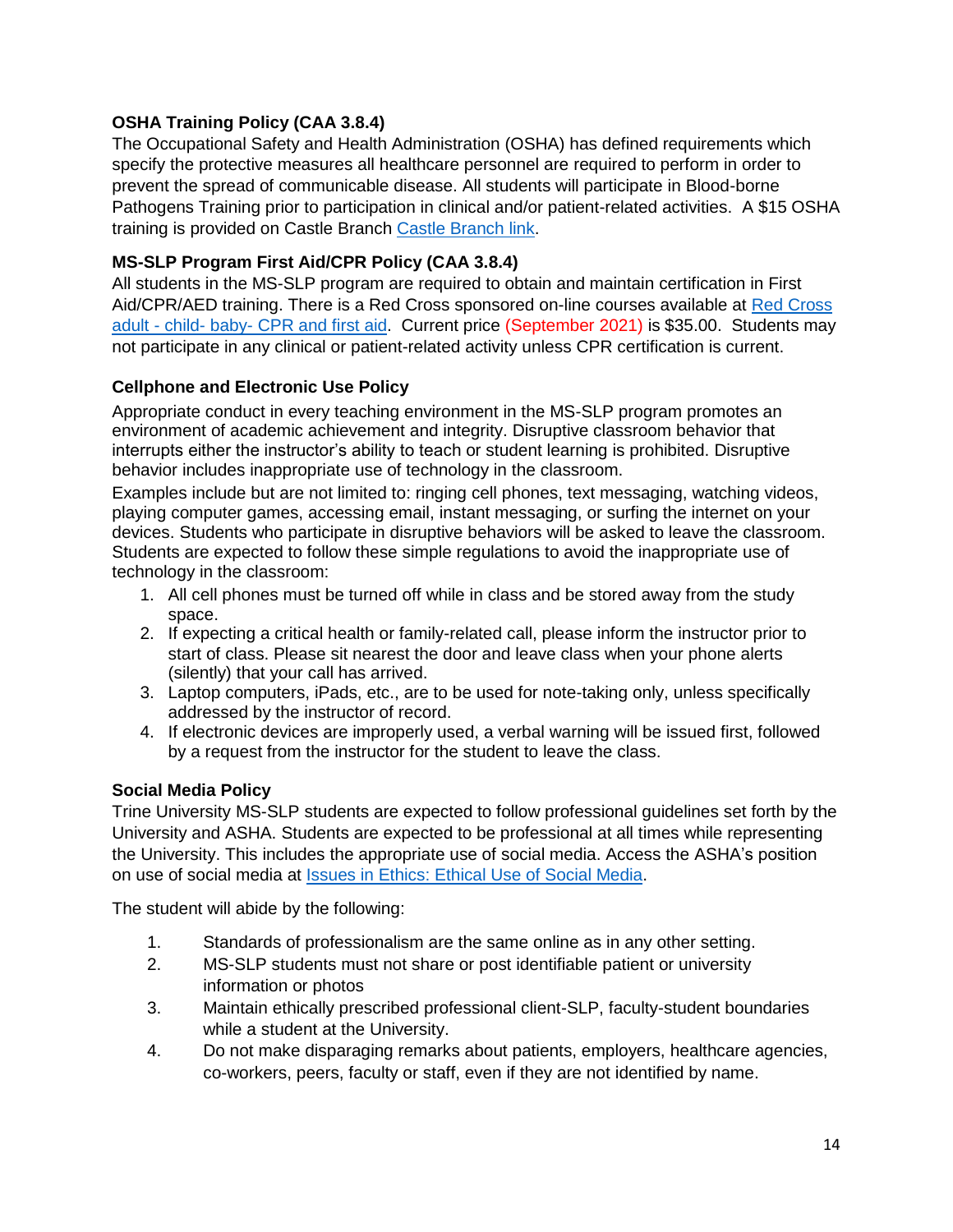- 5. MS-SLP students must be aware that clients, colleagues, institutions, and employers may view postings.
- 6. Promptly report a breach of confidentiality or privacy.

## <span id="page-14-0"></span>**Activities that May be Grounds for Dismissal from the MS-SLP Program (CAA 3.10B.2)**

- 1. Publishing, discussing, or sharing in any way the health information of other individuals. Be aware that removal of an individual's name or use of a pseudonym does not constitute proper de-identification of protected health information. Inclusion of data such as age, gender, race, diagnosis, date of evaluation, or type of treatment or posting of patient stories and/or pictures (such as a before/after photograph of a patient having surgery, a photograph of a patient participating in speech-language pathology, or a photograph of the contents of a patient's room) may still allow the reader to recognize the identity of a specific individual.
- 2. Claiming to be an official representative or spokesperson for Trine University or its entities, including the Master of Science in Speech-language Pathology.
- 3. Assuming the identity of another person or otherwise attempting to obscure one's own identity as a means to circumvent the prohibited activities outlined in this policy.

## <span id="page-14-1"></span>**Unprofessional Behavior that May be the Basis for Disciplinary Action (CAA 3.10B.2)**

- 1. Using vulgar language.
- 2. Using language or photographs that imply disrespect for any individual or group, including but not limited to age, race, gender, ethnicity, or sexual orientation.
- 3. Publishing or sharing in any way personal photographs or photographs of oneself or others that may reasonably be interpreted as condoning irresponsible use of alcohol, the use of recreational drugs, illegal activities, or sexual promiscuity.
- 4. Publishing, discussing, or sharing in any way potentially inflammatory or unflattering material on another individual's website (e.g. on the "wall" of that individual's Facebook site).

## **Professional Practice Competencies (CAA 3.1 B)** (Documentation Guidance: 2017

Standards for Accreditation)**:**

## **Accountability**

- Adhere to federal, state, and institutional regulations and policies that are related to services provided by speech-language pathologists.
- Understand the fiduciary responsibility for each individual served.
- Understand the various models of delivery of speech-language pathology services (e.g., hospital, private practice, education, etc.).
- Use self-reflection to understand the effects of his or her actions and make changes accordingly.
- Understand the health care and education landscape and how to facilitate access to services.
- Understand how to work on interprofessional teams to maintain a climate of mutual respect and shared values. Practice in a manner that is consistent with the professional code of ethics and the scope of practice documents for the profession of speech-language pathology.

## **Integrity**

• Use the highest level of clinical integrity with each individual served, family members, care givers other service providers, students, other consumers, payers; and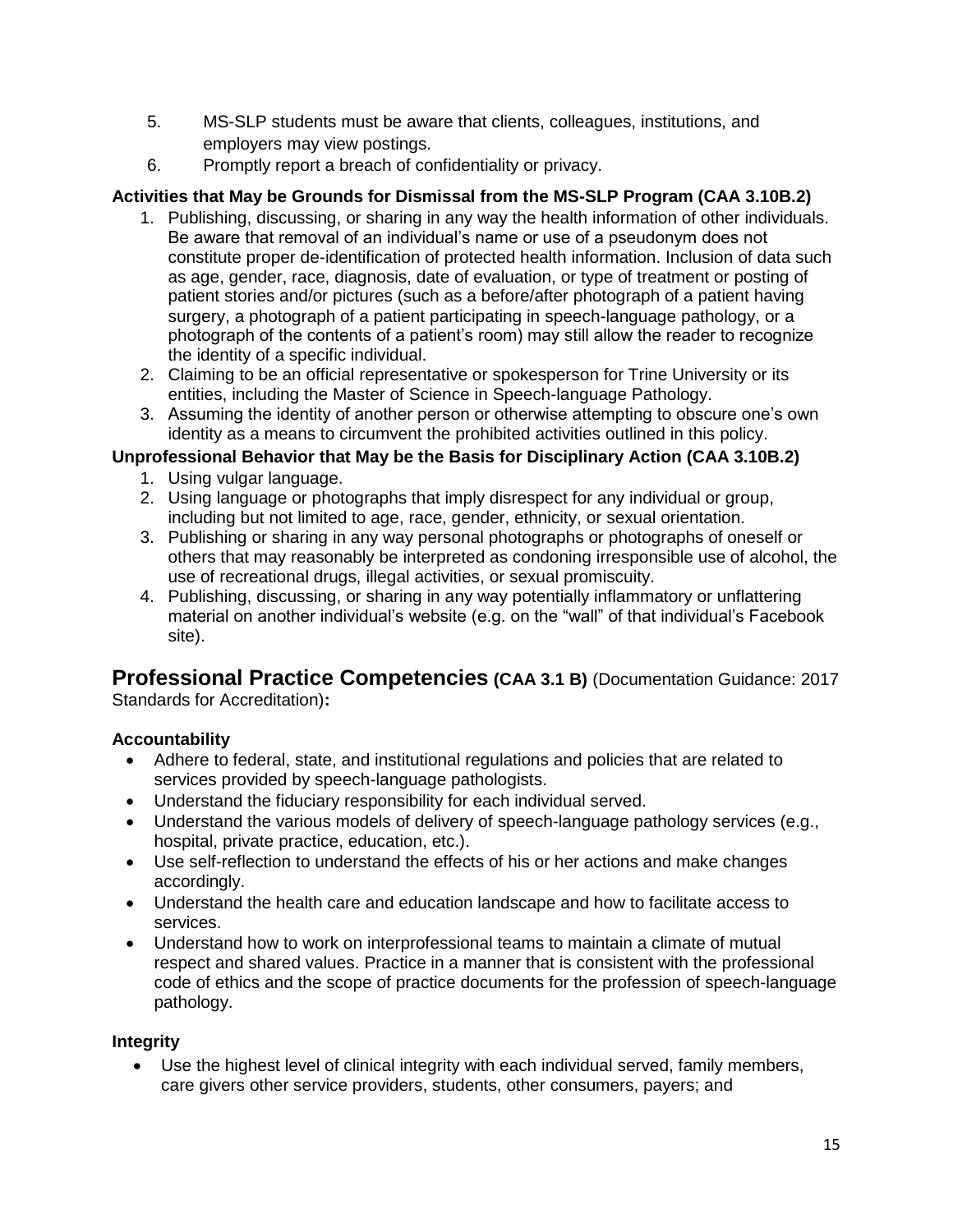• Understand and use best professional practices related to maintenance of confidentiality for all individuals in accordance with HIPAA and FERPA requirements.

## **Effective Communication Skills**

- Use all forms of expressive communication including written, spoken, and non-verbal communication – with individuals served, family members, caregivers and any other involved in the interaction to ensure the highest quality of care that is delivered in a culturally competent manner.
- Communicate with patients, families, communities, and interprofessional team colleagues and other professionals caring for individuals in a responsive and responsible manner that supports a team approach to maximize care outcomes.

## **Clinical Reasoning**

- Use valid scientific and clinical evidence in decision making regarding assessment and intervention.
- Apply current knowledge, theory, and sound professional judgment in approaches to intervention and management of individuals served.
- Use clinical judgment and self-reflection to enhance clinical reasoning.

## **Evidence-Based Practice**

- Access sources of information to support clinical decisions regarding assessment and intervention and management.
- Critically evaluate information sources and apply that information to appropriate populations.
- Integrate evidence in the provision of speech-language pathology services.

## **Concern for Individuals Served**

- Show evidence of care, compassion and appropriate empathy during interactions with each individual served, family members, caregivers, and any others involved in care; and
- Encourage active involvement of the individual served in their own care.

## **Cultural Competence**

- Understand the impact of their own set of cultural and linguistic variables on delivery of effective care. These include, but are not limited to, variables such as age, ethnicity, linguistic background, national origin, race, religion, gender, and sexual orientation.
- Understand the impact of the cultural and linguistic variables of the individuals served on delivery of care. These include but are not limited to variables such as age, ethnicity, linguistic background, national origin, race, religion, gender, and sexual orientation.
- Understand the interaction of cultural and linguistic variables between the caregivers and the individuals served in order to maximize service delivery.
- Understand the characteristics of the individuals served (e.g., age, demographics, cultural and linguistic diversity, educational history and status, medical history and status, cognitive status, and physical and sensory abilities) and how these characteristics relate to clinical services.

## **Professional Duty**

• Engage in self-assessment to improve their effectiveness in the delivery of services.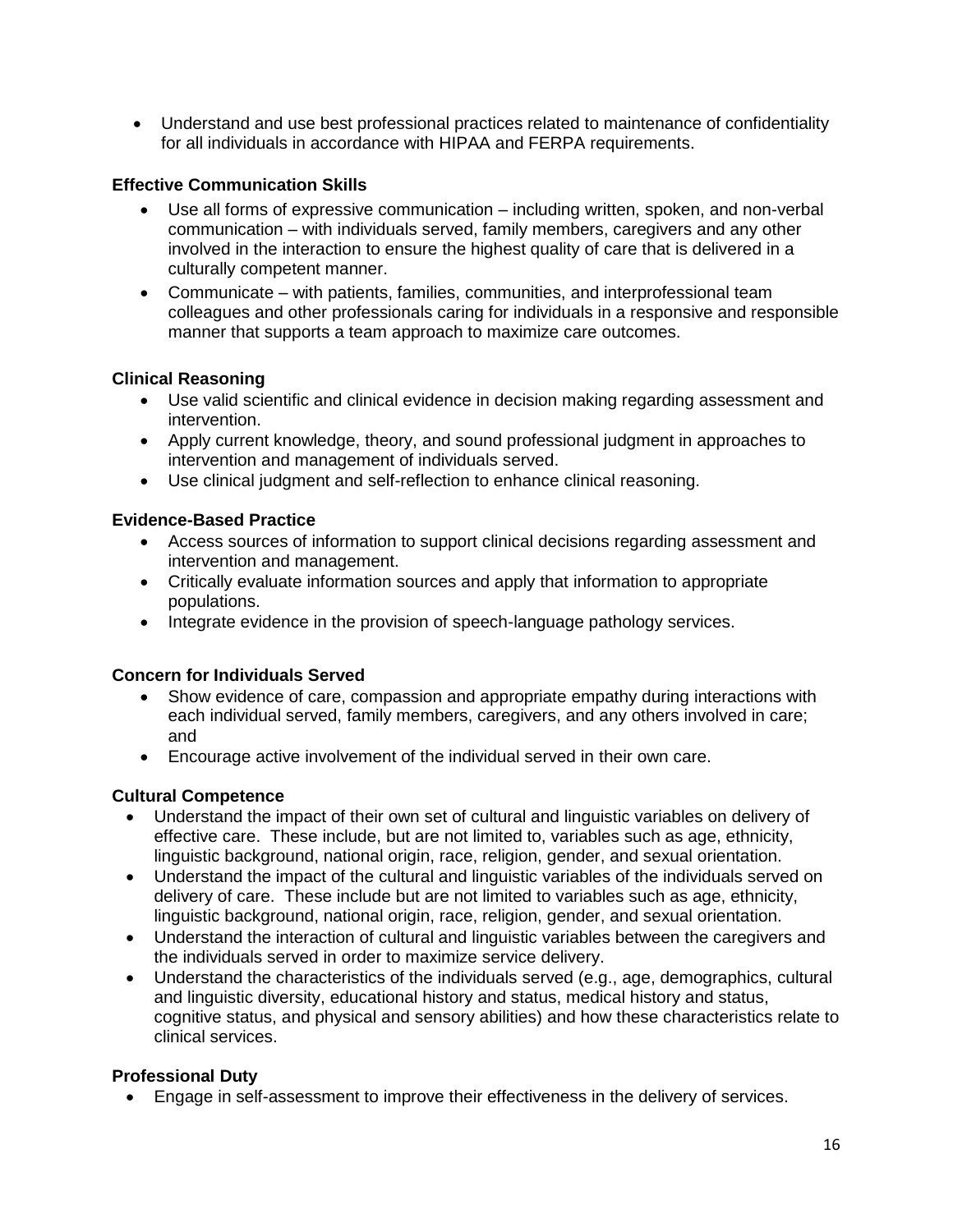- Understand the roles and importance of professional organizations in advocating for rights to access speech-language pathology services.
- Understand the role of clinical teaching and clinical modeling as well as supervision of student and other support personnel.
- Understand the roles and importance of interdisciplinary/interprofessional assessment and intervention and be able to interact and coordinate care effectively with other disciplines and community resources.
- Understand and practice the principles of universal precautions to prevent the spread of infectious and contagious diseases.
- Understand and use the knowledge of one's own role and those of other professionals to appropriately assess and address the needs of the individuals and populations served.

## **Collaborative Practice**

- Understand how to apply values and principles of interprofessional team dynamics.
- Understand how to perform effectively in different interprofessional team roles to plan and deliver care centered on the individual served that is safe, timely, efficient, effective, and equitable.

#### <span id="page-16-0"></span>**Director of Clinical Education (Clinic Director) Responsibilities**

The MS-SLP clinic director is responsible for coordination of practicum and externship placements for students enrolled in this program. Recruitment of clinical educators and facilities are the responsibility of the clinic director. The clinic director will establish or determine that the affiliation agreement with each practicum site is current prior to placement of a student at that site. Further, the clinic director will ensure that the clinical educator, who will be supervising a MS-SLP student clinician, is appropriately vetted and holds current ASHA certification and Indiana State licensure.

The clinic director is responsible for placing each student at a clinical placement and notifying students of their clinic placements. Progress toward goals and clinical course objectives are monitored by the clinic director. Progress toward achievement of the CAA Knowledge and Skills is also monitored by the clinic director. Should a concern arise in a clinical skill area, the clinic director will assist the student clinician and clinical educator with an Intervention Plan.

Open lines of communication are essential for the clinic director, clinical educator and student clinician, in order for there to be successful completion of the practicum. The clinical director will complete a site visit at least one time per semester for practicums 12-weeks and longer (externship). Also, the clinic director will meet with each student at least one time per semester to discuss the next semester's placement in a clinical practicum/externship. The clinic director counsels students individually on clinical performance and professionalism.

The clinic director will submit practicum grades from CALIPSO to the Trine University system. The student and clinical educator are responsible for completing all supervision documentation prior to submission of grades by the clinic director.

## <span id="page-16-1"></span>**Practicum Placement Policy (CAA 3.1B 12, 3.3, 3.4, 3.6, 3.7, 3.9, 4.2)**

Each MS-SLP student will rotate through different placements to include but not limited to the Trine Speech and Language Clinic (TSLC), a hospital setting, a skilled nursing facility, a school setting, a rehabilitation setting (inpatient or outpatient), or a specialty area (pediatrics, ENT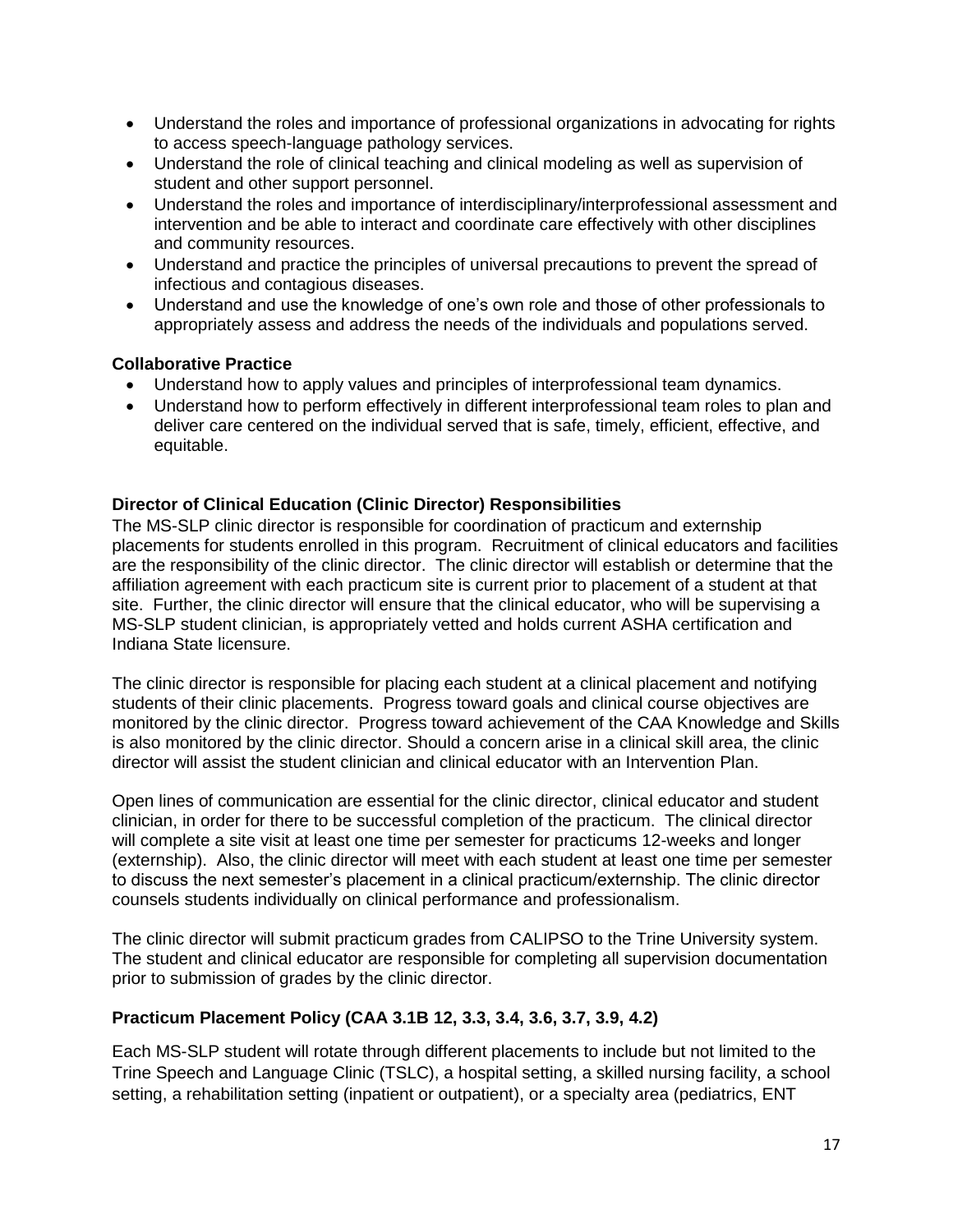clinic, etc.). These sites will provide you an array of practice for your clinical experiences.MS-SLP students will be selected for a practicum based on a variety of factors. Placement of a student at a practicum site will be based on knowledge, skills, abilities, and schedule. Practicum assignments will be at the discretion of the clinic director and/or program director.

Each MS-SLP student will be asked to complete a **Clinical Practicum Selection Form** (appendix page 30). On this form you will be asked to rank the types of placements/experiences and indicate what area of the city you live to place a consideration on location if needed.

The clinic director will take into consideration the requests and decide based on clinical experience, facility requirements and student abilities, educational and/or personal goals of the student, and any student requests.

During your fifth semester in the MS-SLP program, you will experience the entire 15-weeks in a 40 hour per week externship. By the end of the externship, it is expected that you will be serving the full caseload of your supervising SLP. Complete the **Externship Request Form** (appendix page 34) and submit to the clinic director by the end of your first semester.

## <span id="page-17-0"></span>**Notification of Placements**

Two to four weeks before the new semester the clinical director will notify the student clinician of the placement site. Practicum notification will come by email and will include the following information:

- 1. Site name, address, and phone number
- 2. Clinical educator name and contact number
- 3. Days/hours expected to be at practicum
- 4. Vocabulary/terminology specific to site (patient, client, billing, coding, etc.)
- 5. Services provided at this site
- 6. Expected attire for the practicum
- 7. Initial meeting will be set or the notification will instruct the student to contact the clinical educator for the initial meeting prior to the practicum start date.

## <span id="page-17-1"></span>**Affiliation Agreements (CAA 3.9.1)**

All practicum sites will have current affiliation agreements with Trine University and the MS-SLP program prior to having students placed at the clinical site. A **Student Release of Information Form** (appendix page 39-40) will be required from the student for each practicum and the externship site. The information will be annually up-loaded into Castle Branch and Trine University will release the information to the clinical site/practicum or externship with the student's signed release.

## <span id="page-17-2"></span>**CALIPSO (CAA 3.1B.16, 3.7.1, 5.3.8)**

The MS-SLP program has adopted the Clinical Assessment of Learning Inventory of Performance Streamlined Office Operations (CALIPSO), which manages student clinical learning and clinical competencies in a web-based format.

CALIPSO scoring is a competency-based program and adheres to the standards set forth by the Council on Academic Accreditation (CAA) and the Council for Clinical Certification (CFCC). Students must demonstrate specified clinical competencies in order to qualify for graduation.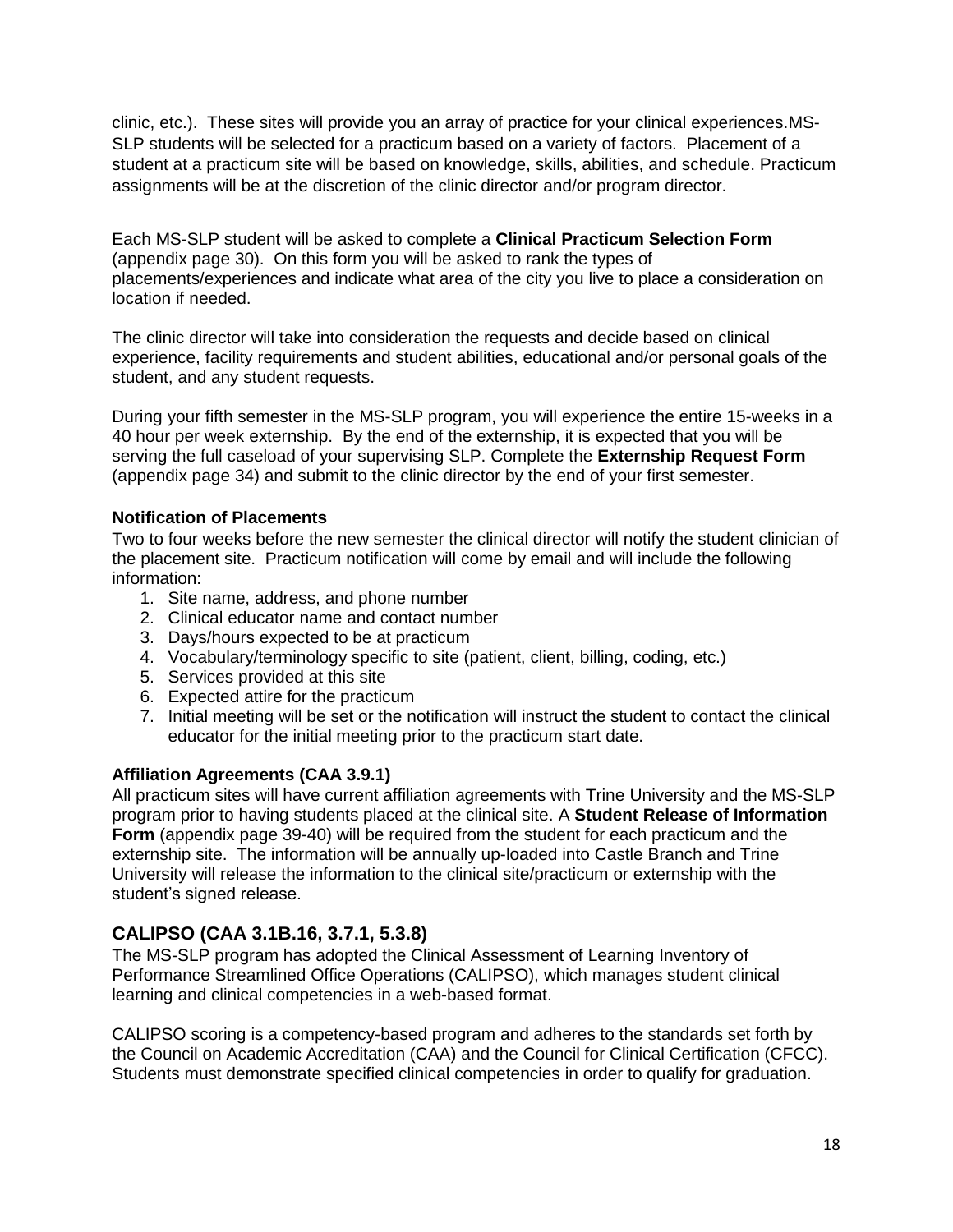CALIPSO Competency-Based Scores:

- 1. *Not Evident* Skill not evident most of the time. Student requires direct instruction to modify behavior and is unaware of the need to change. Clinical educator must model the behavior and implement the skill required for client to receive optimal care. Clinical educator provides numerous instructions and frequent modeling. (skill is present <25% of the time.
- 2. *Emerging* Skill is emerging, but is inconsistent or inadequate. Student shows awareness of need to change behavior with clinical educator input. Clinical educator frequently provides instructions and support for all aspects of case management and services. (skill is present 26-50% of the time).
- 3. *Present* Skill is present and needs further development, refinement or consistency. Student is aware of need to modify behavior, but does not do this independently. Clinical educator provides on-going monitoring and feedback; focuses on increasing student's critical thinking on how/when to improve skill. (skill is present 51-75% of the time).
- 4. *Adequate*  Skill is developed/implemented most of the time and needs continued refinement or consistency. Student is aware and can modify behavior in-session, and can self-evaluate. Problem-solving is independent. Clinical educator acts as a collaborator to plan and suggest possible alternatives (skill is present 76-90% of the time).
- 5. *Consistent* Skill is consistent and well developed. Student can modify own behavior as needed and is an independent problem-solver. Student can maintain skills with other clients, and in other settings, when appropriate. Clinical educator serves as consultant in areas where student has less experience; Provides guidance on ideas initiated by student (skill is present >90% of the time)

The clinical educator will rate the student on several factors, which will be calculated into one score. This information will be provided through orientation and through CALIPSO.

**NOTE:** Each MS-SLP student must register and pay a one-time \$100.00 user fee to CALIPSO. CALIPSO is a web-based format that will be used to track clinical hours, clinical practicum grades, and CAA professional knowledge and skills competencies throughout the program.

## <span id="page-18-0"></span>**Clock Hour Requirements (CAA 2.3.3, 2.3.5)**

The CFCC (ASHA) defines one clinical practicum hour as sixty-minutes. As the student records clock hours, only record face-to-face time with a client/patient providing direct care, when in contact with a family during assessment, management and/or counseling can be counted. There can be no rounding up of hours.

Documentation time, therapy preparation time, sanitizing, creation of therapy materials, scoring and analyzing tests, meetings regarding the client, telephone calls regarding the client, or talking to your supervisor about the client cannot be counted as billable time. This is considered *non-billed time*, not clock hours.

Student clock hours are to be tracked, submitted, approved, and calculated within CALIPSO.

## <span id="page-18-1"></span>**CFCC Certification Competencies (CAA 4.7.2)**

The Council for Clinical Certification in Audiology and Speech-Language Pathology (CFCC) is the credentialing body of ASHA. The certification competencies are based on knowledge and skills outcomes and lead to certification as a speech-language pathologist. Standard V-A to V-F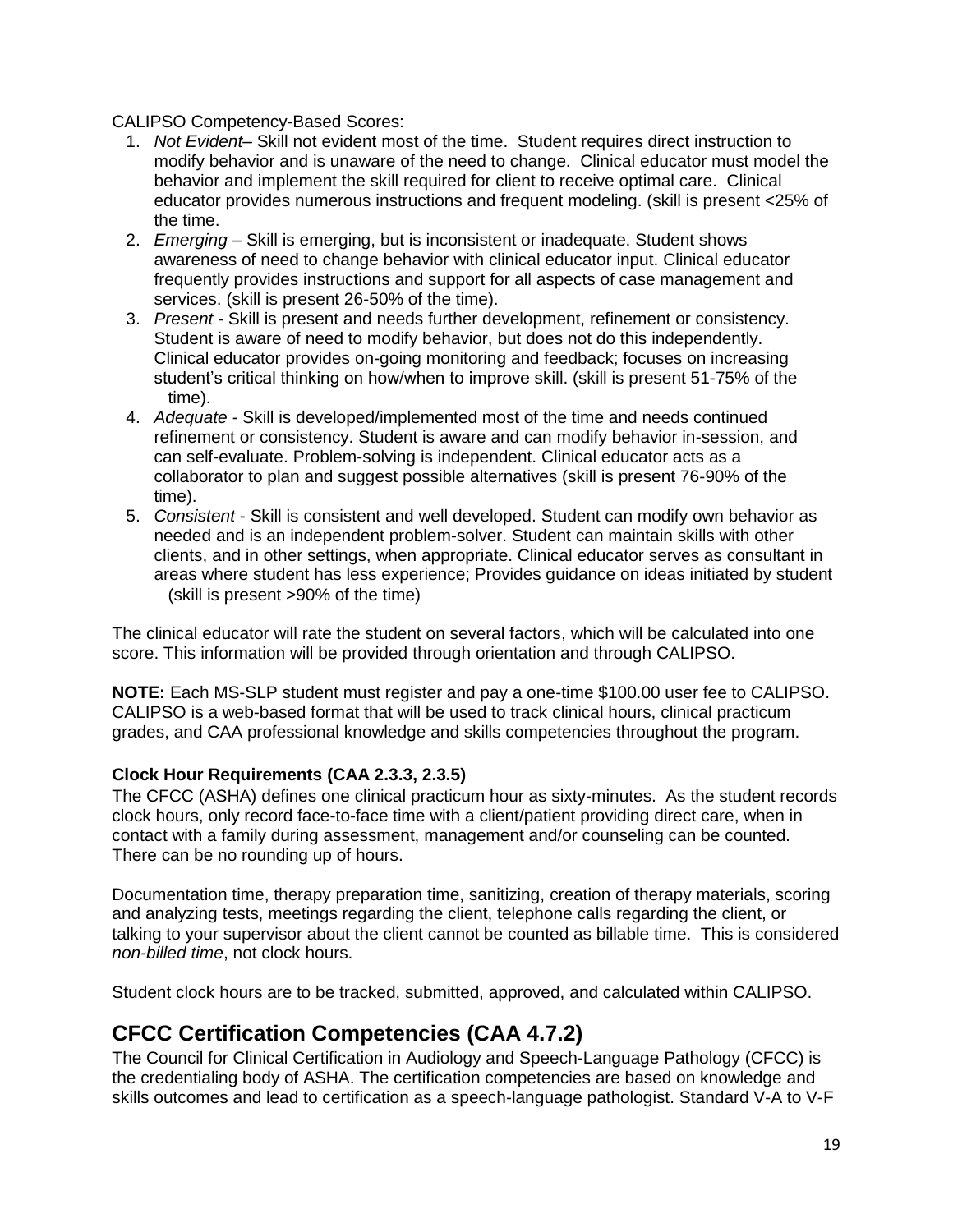are to be completed in a graduate program. Each student should be well versed in the [2020](https://www.asha.org/certification/2020-slp-certification-standards/)  [Standards and Implementation Procedures for the Certificate](https://www.asha.org/certification/2020-slp-certification-standards/) of Clinical Competence in Speech-[Language Pathology](https://www.asha.org/certification/2020-slp-certification-standards/) on ASHA's website as they prepare to complete their degree and pursue a clinical fellowship position.

## <span id="page-19-0"></span>**Clinical Fellowship**

Standard VII: the speech-language pathology clinical fellowship can be initiated only after all academic and clinical graduate work has been completed successfully delineated in Standards IV and V and successful completion of the Praxis ® examination. Refer to ASHA for a full description of the Clinical Fellowship (Standard VII - [Speech-Language Pathology Clinical](https://www.asha.org/certification/2020-slp-certification-standards/)  [Fellowship\)](https://www.asha.org/certification/2020-slp-certification-standards/).

## <span id="page-19-1"></span>**Student Clinician Responsibilities**

## <span id="page-19-2"></span>**Expectation (CAA 3.10B.1)**

MS-SLP student clinicians will follow the policies and procedures of the site that they are assigned. The clinical educator will discuss the rules and expectations with the student clinician during the orientation to the site. The student clinician is to take responsibility of their own learning and take a dynamic role in the practicum experience. The following is expected:

- All dates for practicum, the student will be present and prepared.
- All documentation required of the site and of the clinic director is completed on time.
- Student clinician is professional in behavior and presentation in all situations. Student clinician is participatory in all practicum experiences.
- Student clinician has read and abides by all policies and procedures of Trine University, the MS-SLP program, the clinical placement site, and ASHA.
- Student clinician will communicate any concerns during the practicum to the appropriate person.
- Student clinician will actively participate in the formal weekly meetings with the clinical educator.
- Student clinician notifies the clinical educator and the clinic director if they are unable to be at practicum (includes all late arrivals to site). Early departure from practicum requires prior approval.
- Student clinician will complete all assignments for the practicum.

## <span id="page-19-3"></span>**Cultural Sensitivity and Diversity (CAA 3.4.3, 4.2.1)**

MS-SLP student clinicians will be practicing in a variety of settings and working with a diverse population. Cultural variables, such as age, gender, occupation, sexual orientation, disability, socioeconomic status, religious beliefs, and ethnicity, can impact evaluation and intervention. It is essential for the student clinician to be sensitive to cultural influences which can be improved through greater cultural competence.

Throughout the MS-SLP program, students will construct an understanding of cultural and linguistic factors that occur during the delivery of therapy services. This construct will occur through knowledge and skills utilization. MS-SLP students will strive to understand how their own set of cultural beliefs can impact the delivery of speech and language therapy. Some of the variables that can impact this care includes, but is not limited to, age, ethnicity, national origin, race, linguistic background, religion, gender, and sexual orientation.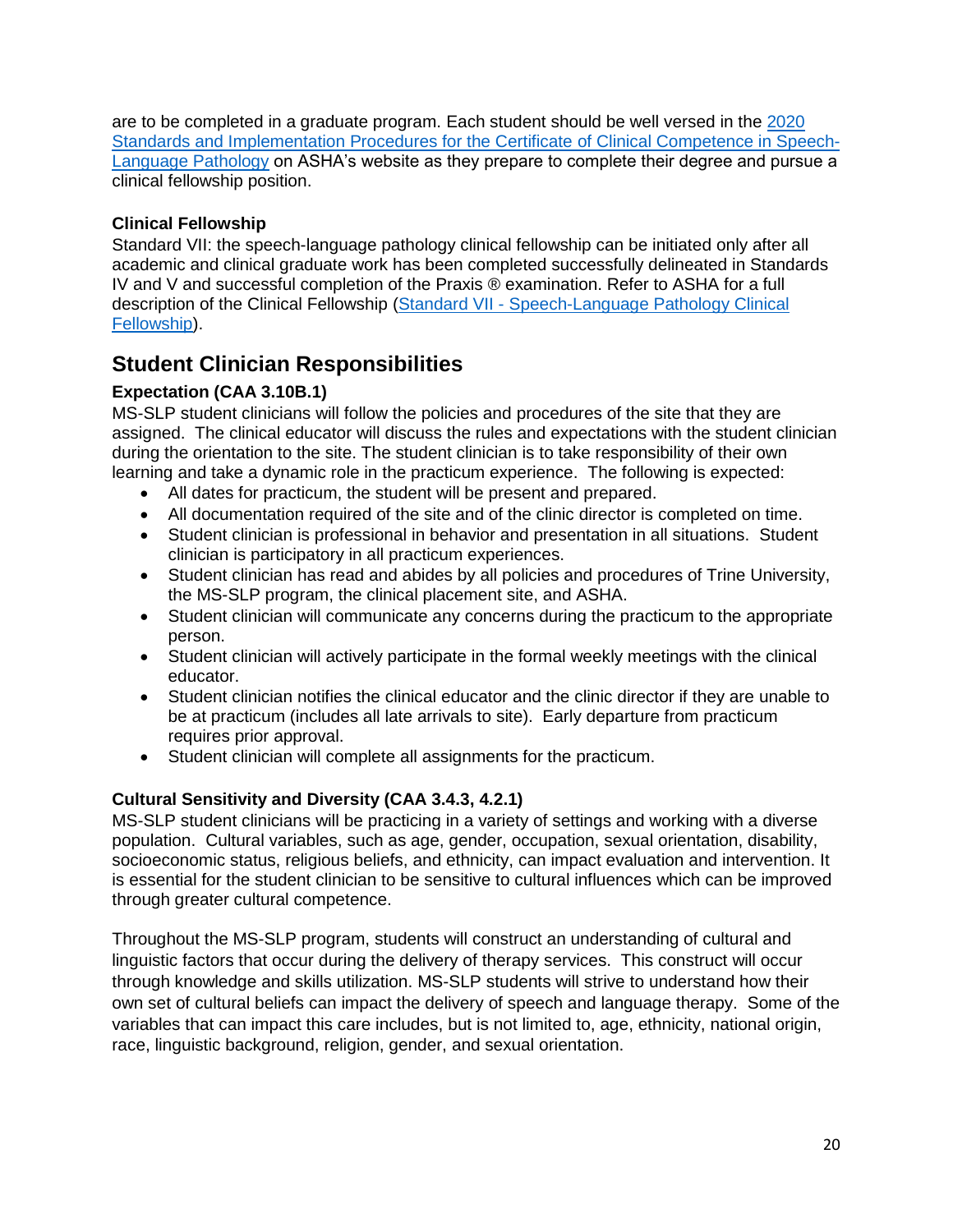## **Equal Opportunity/Anti-Harassment**

Trine University and the MS-SLP program are committed to cultivating diversity, inclusion, and fairness. Trine will not allow discrimination or harassment in any form. Trine's Equal Opportunity/Anti-Harassment Policy is on page 33 of the [Trine University Student Handbook.](https://trine.edu/campus-life/documents/trinestudenthandbook_2021.pdf) Please refer to this policy for additional information.

## <span id="page-20-0"></span>**Class and Clinic Attendance Policy (3.10B)**

Attendance to your practicum placement is expected. In the event that you are unable to attend you will notify the clinical educator and the clinic director. The facility/site will have a protocol for you to follow should you have an unexpected emergency. The clinical educator together with the clinic director will determine if you will be able to 'make up' the missed hours with the clients.

Attendance to your practicum placement is expected. In the event that you are unable to attend due to an unexpected emergency or illness, you will notify the clinical educator and the clinic director with as much notice as possible. The facility/site and clinical educator will have a protocol for you to follow should you have an unexpected emergency. The clinical educator together with the clinic director will determine if you will be able to 'make up' the missed hours with the clients.

## <span id="page-20-1"></span>**Dress Code**

Classroom dress code is analogous to wearing attire that most represents to your client that you are a professional. In some cases, it is specifically directed as a condition of employment. Student clinicians shall wear name tags at all times. The MS-SLP program requires student clinicians to introduce themselves as Trine University MS-SLP student clinicians.

- 1. Students are expected to appear professional and neat at all times while on campus and at practicum sites. Because we share the space with patients, clinicians, health care administrators, and distinguished visitors, it is important for students in a professional education program to be sensitive to their professional image and the reactions of others while you are on campus.
- 2. Maintain clean, well-kept hairstyles.
- 3. Avoid heavily scented perfumes, personal care products and/or aftershave.
- 4. Keep body art covered as much as possible. Discuss any visible body art and piercings (other than ears) with the program director.
- 5. Wear closed toed shoes for all patient encounters.
- 6. Do not wear hats indoors.
- 7. Jewelry at a minimum during practicums.
- 8. No blue jeans, holes in clothes, overly casual clothing, revealing clothing, flip flops or sweatpants.
- 9. Students will follow dress code of the facility where they will be performing their clinical education experiences.

If you have questions about presenting a professional appearance, please ask the clinical or program director.

## <span id="page-20-2"></span>**Student Clinician and Clinical Educator Partnership**

Communication between the student clinician and the clinical educator is essential for a successful practicum partnership. The student clinician and the clinical educator will formally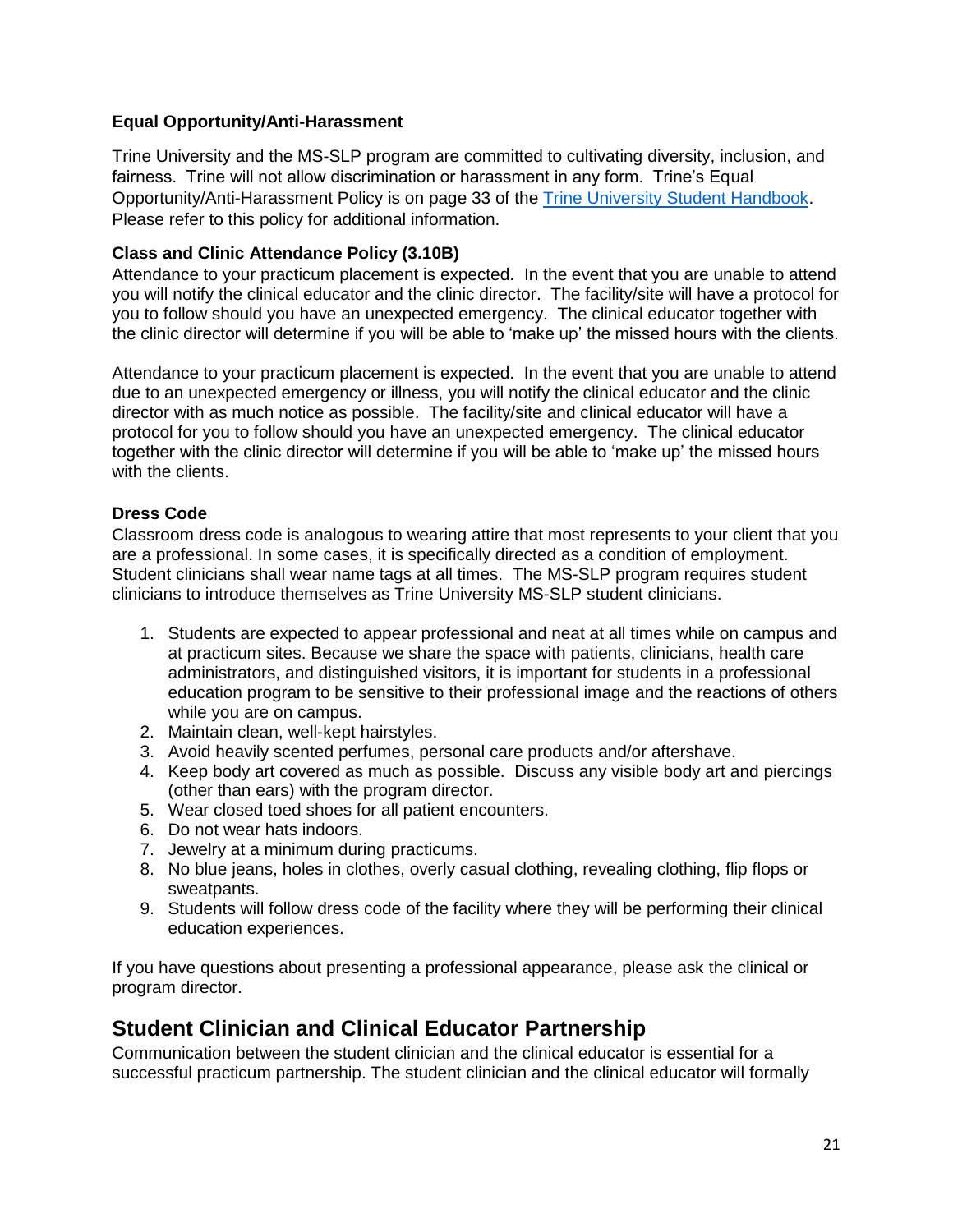meet weekly to discuss the student's next steps. During this meeting a **Weekly Clinical Supervision Meeting Form** (appendix page 29) will be completed and submitted to CALIPSO.

The Student Clinician will:

- o Follow the code of conduct
- $\circ$  Interact with compassion and cultural competence to family members and caregivers
- o Manage behaviors of clients and motivate clients to work toward goals
- o Set realistic and achievable session goals
- o Take data and document each session
- o Move goals in a step-wise progression toward mastery
- o Ask questions of self-reflection to determine knowledge and skills
- o Follow supervisor's lead
- o Implement all suggestions by supervisor in a timely fashion
- o Ask for assistance if you do not understand
- $\circ$  Select and administer evaluation tools with supervisor approval be able to provide rationale as to why you chose that assessment tool over another

The clinical educator will:

- Create an environment of mutual respect
- Teach therapy techniques to enable student learning
- Plan the client evaluation or intervention with the student clinician
- Recommend alternative ideas to encourage goal achievement
- Observe all evaluation and intervention sessions
- Provide feedback about evaluation and intervention to encourage learning
- Discuss grades with student and clinical director
- Guide and support the student clinician in the development of cultural sensitivity and diversity
- Guide and support the student clinician in the development of professional knowledge and skills

## <span id="page-21-0"></span>**Orientation (CAA 3.7.4)**

The student must attend an orientation meeting at the practicum site prior to starting the practicum. Students will learn rules and regulations specific to this facility to be prepared for evaluation and intervention of the clients.

#### <span id="page-21-1"></span>**Authorized persons in clinic areas**

Only the individuals assigned to be in the clinic areas to provide services to clients are to be in the clinic areas. Each facility will have a list of individuals and professionals that are preferred in the clinic areas. The MS-SLP student will familiarize themselves with this list during orientation.

#### <span id="page-21-2"></span>**Recording and Documenting Clients**

Each facility will have regulations on recording of clients and documentation will be different at each site. Part of becoming a well-rounded clinician will be to experience different requirements and being flexible and adaptable in each setting. Students will learn the regulations and the documentation procedures at orientation.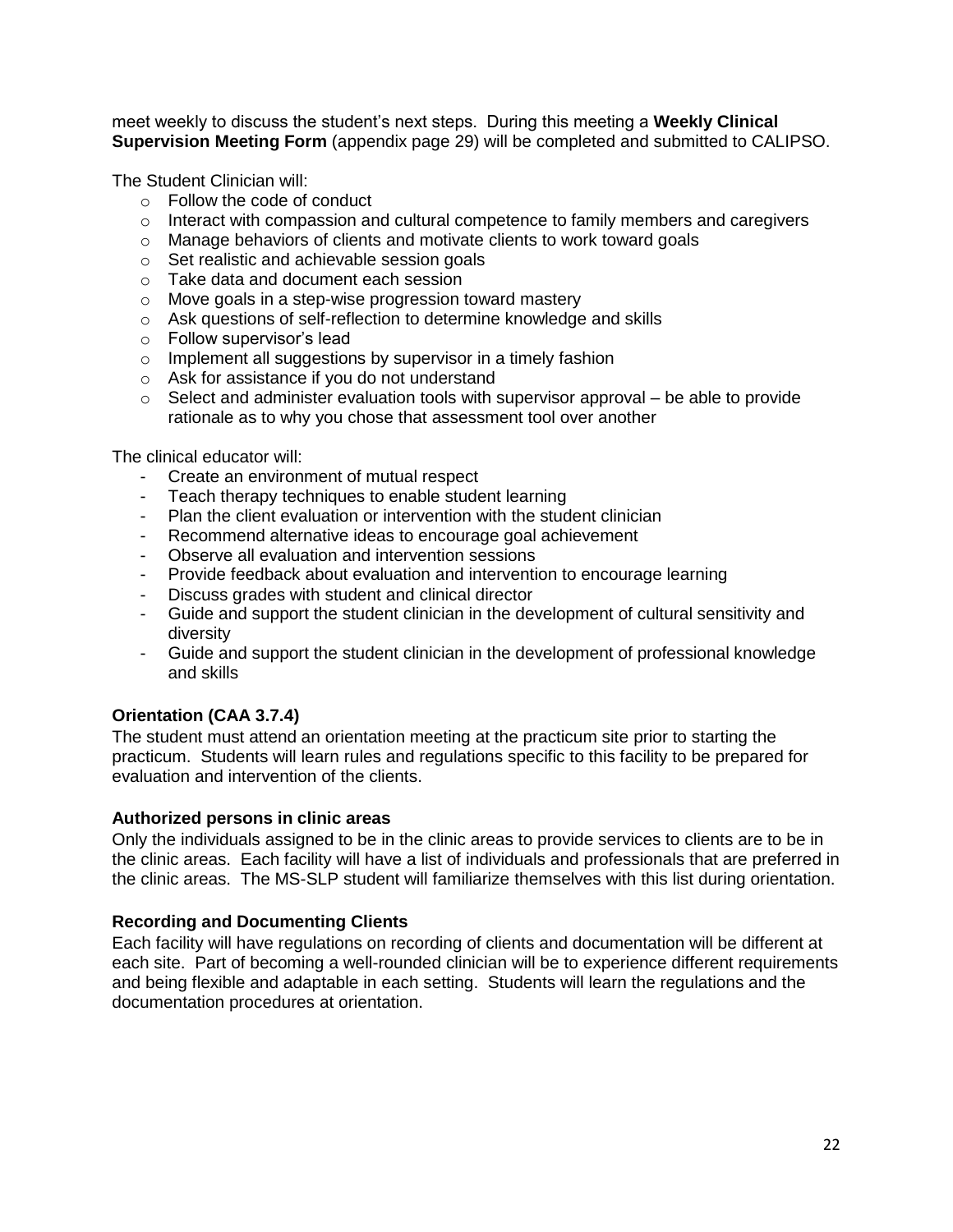## <span id="page-22-0"></span>**Clinical Educator Qualifications and Responsibilities**

## <span id="page-22-1"></span>**Clinical Educator Qualifications (CAA 2.3.4, 2.3.5, 3.9.4)**

All MS-SLP program clinical educators will hold the American Speech-Language-Hearing Association (ASHA) Certificate of Clinical Competence. Verification will be made prior to the onset of the first practicum and annually thereafter. All clinical educators will be required to maintain licensure in the state they are providing services. Should an out-of-state externship be requested/occur, ASHA certification and that state's licensure would require verification prior to initiation of the externship. Annual verification of state licensure will occur as well.

All clinical educators will be required to take the required two-hours of continuing education in supervision through ASHA or an accepted by ASHA course. Certificate of hours will be a part of the clinical educator's electronic file.

Clinical educators will be asked to provide a signed statement that they have and will maintain ASHA certification and state licensure while supervising. Further they agree to adhere to ASHA's Code of Ethics and Scope of Practice for speech-language pathology. Certification, licensure, and the signed statement will be included in the information on CALIPSO. This information is updated per semester at minimum. **Code of Ethics Agreement Form Clinical Educator** (appendix page 43)

## <span id="page-22-2"></span>**Clinical Educator Responsibilities (CAA 3.3.5, 3.7.1, 3.8.1, 3.8.2, 3.8.4)**

Clinical educators set the tone of the practicum and should establish an atmosphere of mutual respect, teaching, and development of essential clinical skills. The clinical educator is responsible for establishing expectations at the onset of the practicum. Further, it is the clinical educator's responsibility to orient the student clinician to all aspects of the practicum, including but not limited to, documentation, policies and procedures for the site, materials, assessment tools, therapy schedule, dress code for site, and contact information.

Clinical educators at the practicum sites will determine when students are able to be moved from observation to delivery of supervised clinical services. Didactic courses and clinical practicum experiences of the incoming student will be provided to the clinical educator to ensure knowledge of the needed level of supervision for the student.

Supervision should be 100% initially and be reduced as the therapist is confident in the student clinician's skills, but be no less than a minimum of 50% of evaluation and 25% of intervention sessions.

Student clinicians must have direct access to a speech-language pathologist at all times when evaluating or providing intervention. The licensed and ASHA certified SLP must be on site before the student can have client contact.

Mandatory meetings are required at least weekly with the MS-SLP student with documentation of the meeting. The student must attend an orientation meeting at the practicum site. Feedback from the clinical educator on the **Weekly Clinical Supervision Meeting Form** (appendix page 29) is to be submitted following your weekly meeting.

## <span id="page-22-3"></span>**Practicum Grading** (CALIPSO)

The student will receive a midterm and a final grade. At the midterm or sooner, if an Intervention Plan is required, the clinical educator will speak with the student and contact the clinic director. Intervention Plan form is on page 33.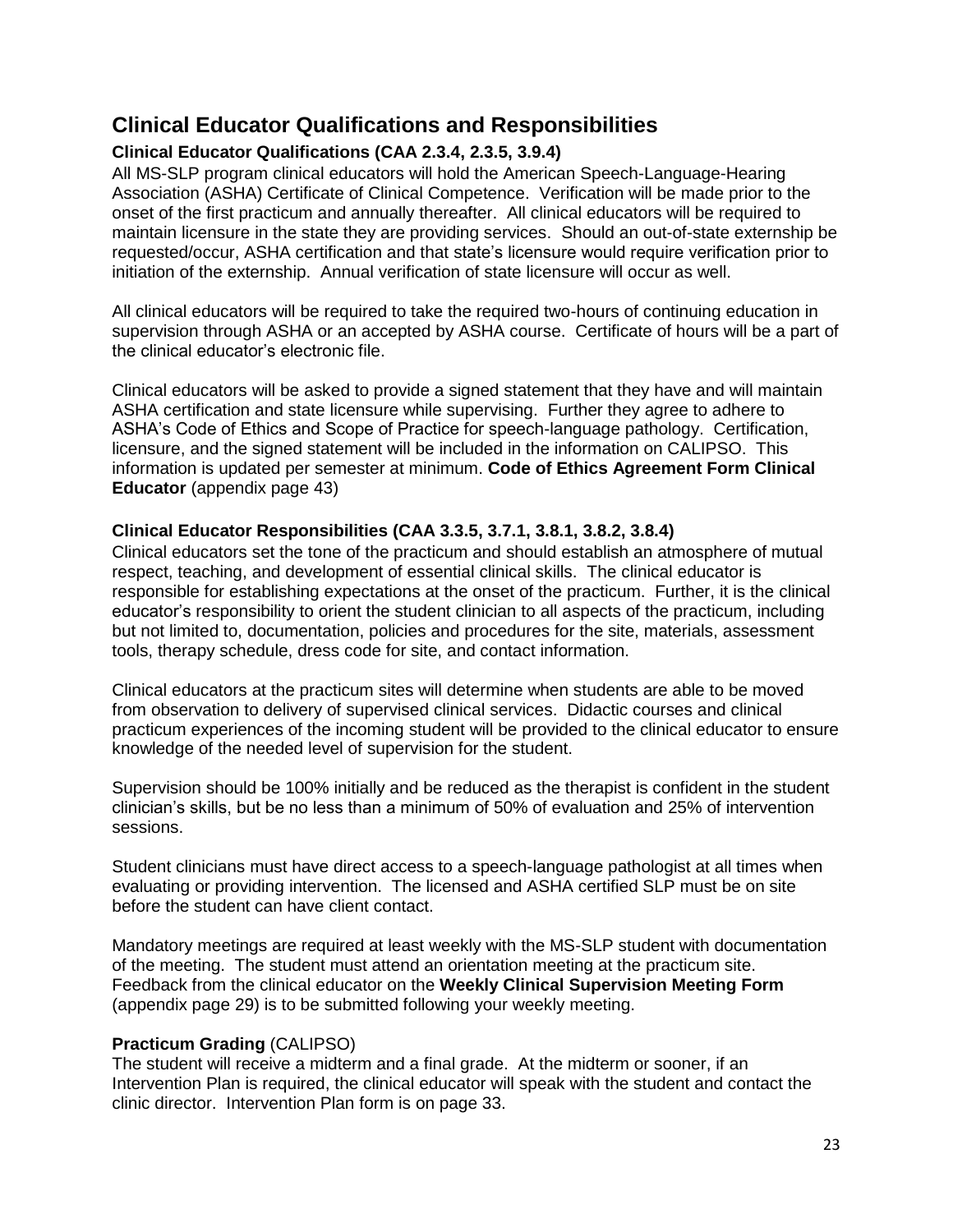## <span id="page-23-0"></span>**Documentation and Coding**

## <span id="page-23-1"></span>**Documentation (CAA 3.7.4, 3.8.4)**

It is essential in providing evaluation and treatment to the clients you will serve that you document what service you have provided. Information included in the document will have a standard format, but differ by facility. The purpose of the documentation is to state what service has been provided, how long it took to provide that service, professional assessment of the client's status on that date, provision of rationale for continued services for the client, and provide a treatment plan pathway for your client and you to follow. Different types of documentation will be covered in your didactic and clinical coursework. An example of a daily note, better known as a **SOAP note** can be found in the appendix on page 31. SOAP stands for Subjective, Objective, Assessment and Plan. Documentation will be covered thoroughly in your courses and practicum work.

## <span id="page-23-2"></span>**ICD-10-CM codes**

International Classification of Diseases, 10th Revision, Clinical Modification (ICD-10-CM or ICD codes) specify client diagnoses. SLPs should each be very familiar with ICD codes. ASHA provides a list of ICD codes related to the SLP discipline: [2021 ICD-10-CM Diagnosis Codes](https://www.asha.org/uploadedFiles/ICD-10-Codes-SLP.pdf)  [related to Speech, Language, and Swallowing Disorders](https://www.asha.org/uploadedFiles/ICD-10-Codes-SLP.pdf) Further instruction on ICD codes will occur between the clinical educator, clinic director and the student clinician during clinical practicums and during the clinic methods course.

## <span id="page-23-3"></span>**CPT codes**

Current Procedural Codes (CPT codes), reflect what service has been provided by a healthcare provider. There are specific CPT codes for each treatment. SLPs may only use designated SLP CPT codes. ASHA provides a list of SLP CPT codes on their website: [CPT codes and](https://www.asha.org/practice/reimbursement/medicare/SLP_coding_rules/)  [Medicare Rules for SLPs.](https://www.asha.org/practice/reimbursement/medicare/SLP_coding_rules/) Many of the CPT codes are untimed, meaning the reimbursement is one-time fee only for the service no matter how long is needed for the procedure/session, and some codes follow 15-minute intervals. Further instruction on CPT codes occurs between the clinical educator, clinical director, and clinician during clinical practicums and during the clinic methods course.

## <span id="page-23-4"></span>**Data Collection (CAA 3.7.4, 3.8.4)**

Data collection is an essential part of an evidenced-based practice and is what guides our clinical decision making for treatment of our clients. For SLPs to make informed decisions about a client's progress, we have to have collected data during sessions to indicate what is the best course of action for our client's achievement of goals.

Collecting data during a therapy session can be integrated easily. There are many forms to assist or you can create one on your own **(example of data collection form** appendix page 32). This data is to be reported each day on the daily note/documentation.

## <span id="page-23-5"></span>**Professional Development Plan**

A professional development plan is a comprehensive organized collection of information, developed throughout your graduate program. This collection of information will highlight what you have learned during your MS-SLP program. This will provide evidence of on-the-job training for you to take with you as you complete your transition from student to professional upon completion of your clinical fellowship. This will include a list of education information, work-site information, and responsibilities performed throughout your graduate education.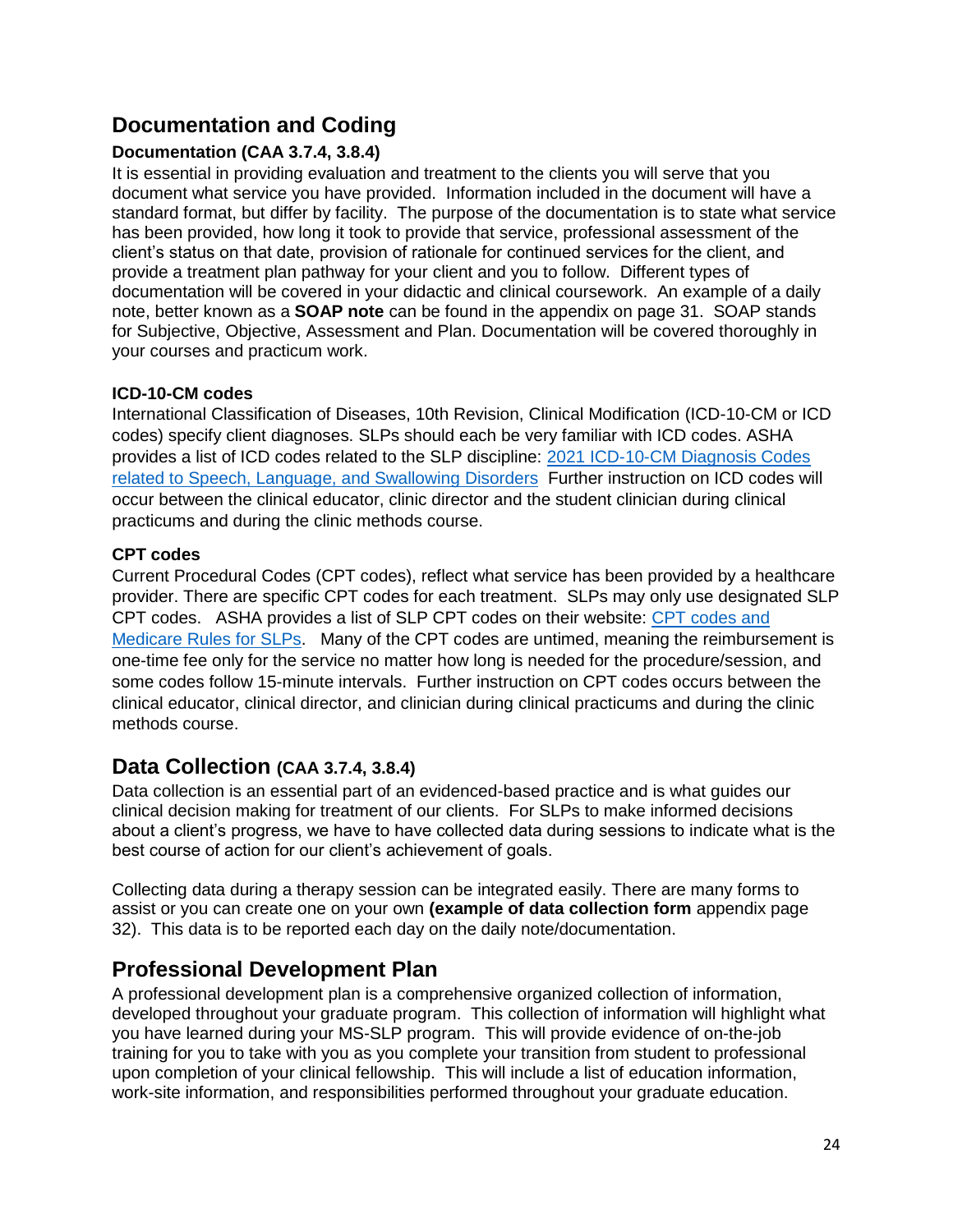You will not include information that has to do with client or fellow students – remember ASHA's code of ethics.

There is a checklist and a grading rubric (Appendix pages 35 and 36) of what to include in your portfolio. You have the freedom and creativity to design your own portfolio to be unique to you as the professional SLP. You are to initiate your portfolio during your first semester and work on this each semester throughout your program. Further guidance on the portfolios will occur in the SLP 5133 Clinical Methods course.

The portfolios will be presented to the faculty one month prior to graduation. All faculty in the MS-SLP program will be reviewing the portfolios. The grade is a pass/fail, but all items from the checklist must be present to pass.

Include the following items; meetings with academic advisor, setting your own professional practice goals written in the SMART format (specific, measurable, attainable, realistic, and timely), as well as:

**Service Related Activities** – demonstrate leadership through volunteering in a SLP related field AND participate in professional related activities (NSSLHA, communication walk/disability, student fair/career fair to educate about SLP) – 10+ hours

**Continuing Education:** attend a continuing education event, complete an ASHA on-line CEU module, attend a SLP workshop, etc. – 10+ hours

**Advocacy Activities:** attend a support group, participate in IEP, IFSP, collaborative meeting, discharge planning meeting, assistance to client in a referral or support services, assistance with funding proposal

**Professional Resume:** create a complete resume with education, experiences, skills, etc. to apply for a position as a SLP

**Clinical Reflection:** single page, brief information sheet listing strengths and areas to focus on growth. Self-assessment or self-reflection can be one of the greatest tools in a Speech-Language Pathologist's tool box. A single page is required on each practicum and the externship.

**Presentation and Organization:** demonstrates care, time, effort, potential for leadership, desire to complete task presented, cognizant of the impact of this assignment.

## <span id="page-24-0"></span>**Resources**

Trine University's website has a [resource section](https://trine.edu/resources/index.aspx) that can assist in the location of information for academics, campus resources, financial aid and student accounts, online, departments, international services, and employment resource center.

#### **Library (CAA 6.5.3)**

A collection of current texts, journals, periodicals and reference materials applicable and related to the curriculum and the continued professional growth of SLPs is housed in the Learning Resource Center (LRC). Additional materials are available online for student use. Various items are kept on reserve at the LRC for on premise use only. Interlibrary exchange is available via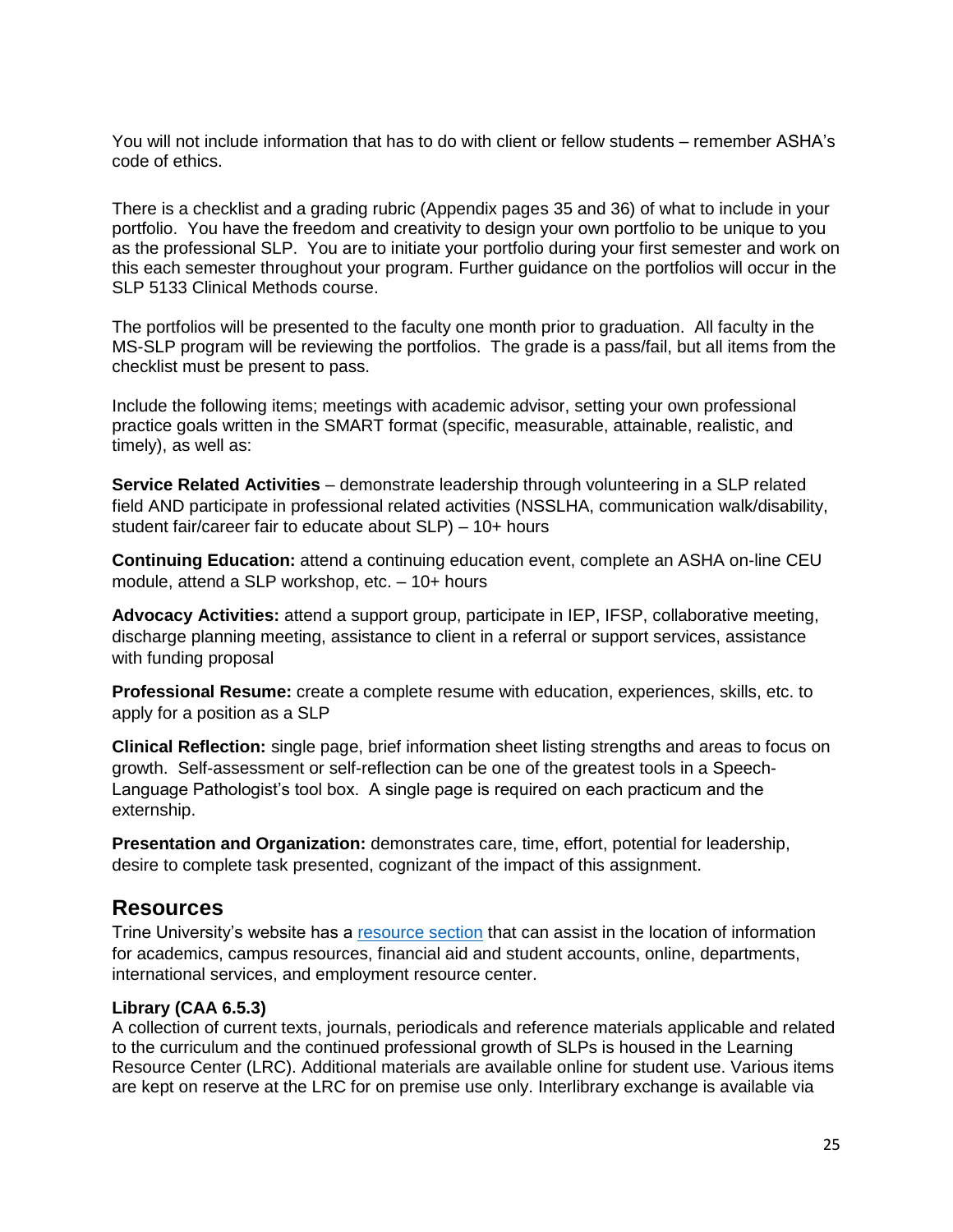interlibrary loans (ILL) from the main Trine University library and will be delivered and/or returned as needed.

For electronic access to MS-SLP resources in the library, go to the library's home page. Start in the MS-SLP program guide, search "Trine Library and Beyond" search box or through any of the links to books, journals, etc. Login using your Trine credentials (email and password). Check the tutorials for how-to guides, such as downloading eBooks.

#### **Internet (CAA 6.5.2, 6.5.3)**

The University provides Internet access to all students. The MS-SLP program is housed in a Wi-Fi enabled building. All students will use their assigned Trine University email address for program emails.

#### **Writing Center (CAA 4.6.5)**

The University offers students assistance with writing, as well as help in using computers for research or composition of a paper. Appointments can be made for face-to-face, e-tutoring, or on-line (zoom). Please make an appointment online by visiting [TrineWrite](https://www.trine.edu/write/index.aspx) or you can email the Writing Center directly at [writingcenter@trine.edu.](mailto:writingcenter@trine.edu)

## <span id="page-25-0"></span>**Student Grievance Procedure (CAA 1.8.4, 4.5.1, 4.5.2, 4.5.5)**

The MS-SLP program follows the University procedures for filing grievances. Students are encouraged to voice concerns they have and should attempt, in the first instance, to resolve a concern by using a direct and informal approach. Concerns may be addressed with the support and involvement or intervention of university faculty and/or staff members. It is advisable to voice concerns as soon as possible and to seek informal resolution, if possible.

If, however, a student feels that a complaint has not been dealt with satisfactorily they should use the appropriate process to have the issue addressed and are encouraged to submit a Formal Complaint Form.

**Step One**: Complete a Notice of Complaint form found on the Trine University myPortal – Student Page, under Miscellaneous Student Forms – Formal Complaint Form. The student will need to provide the date of the incident and a thorough explanation of what happened. The student complaint must be submitted within 30 business days of the incident.

**Step Two:** The vice president for academic affairs (or designee) will review the complaint and forward the complaint to the appropriate University administrator who will be responsible for meeting with the concerned student and investigating the complaint. Action must be taken within 10 business days.

**Step Three**: After completing the investigation of the incident, the University administrator will render a decision in writing to all entities involved in the grievance process within 5 business days. That decision is considered final. A summary of the findings will be submitted to the office of the VPAA for archiving purposes.

Students who are not satisfied with the results of the complaint process can contact the following entities:

Indiana Commission for Higher Education 101 W. Ohio Street, Suite 300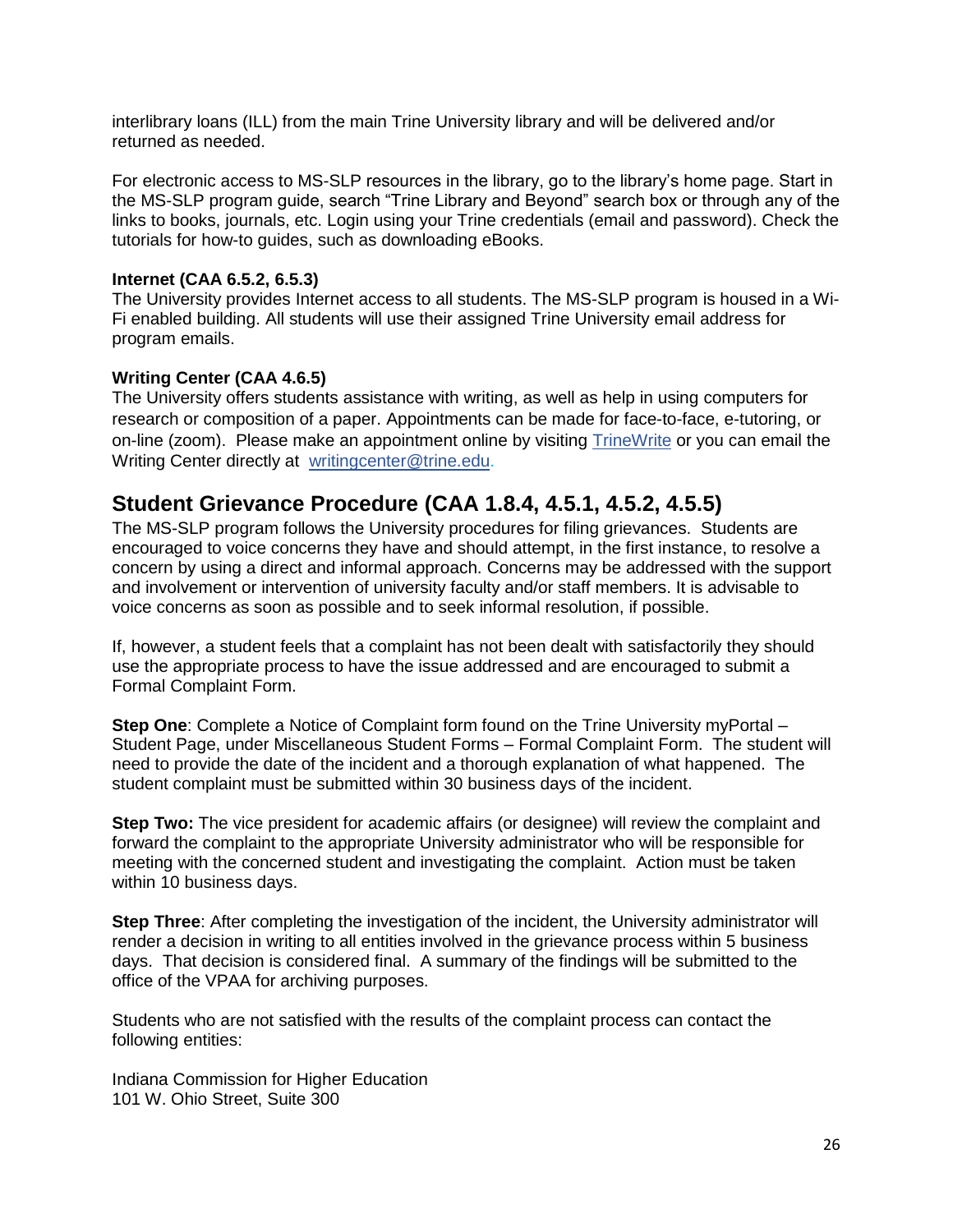Indianapolis, IN 46204 Phone: 888-528-4719 Website:<https://www.in.gov/che/student-complaints/>

Higher Learning Commission 230 South LaSalle Street, Suite7-500 Chicago, IL 60604 Phone: 800-621-7440 Website:<https://www.hlcommisssion.cor/student-resources/complaints.html> Complaints concerning any violation of Title IX should refer to [Trine University Title IX.](https://trine.edu/about/titleix/index.aspx)

If the dean is the object of the complaint, the vice president for academic affairs will attempt to resolve the dispute. Students maintain their right to due process by filing all complaints and grievances against the program, faculty, or staff through procedures outlined in the [2021 Trine](https://www.trine.edu/campus-life/documents/revised-2020-2021-student-handbook_1-2021.pdf)  [Student Handbook](https://www.trine.edu/campus-life/documents/revised-2020-2021-student-handbook_1-2021.pdf) Visiting students will operate under the same handbook.

Any complaints of sexual harassment must be handled in accordance with [Trine University Title](https://trine.edu/about/titleix/index.aspx)  [IX policy](https://trine.edu/about/titleix/index.aspx) and should be referred to the director of human resources.

#### <span id="page-26-0"></span>**Filing a Complaint about the Program to CAA**

Speech-language pathology education programs in the United States are accredited by the Council on Academic Accreditation in Audiology and Speech-Language Pathology (CAA), which works in conjunction with the American Speech-Language-Hearing Association (ASHA) to maintain the standards of the profession. Students, parents, patients, faculty, and other stakeholders may submit a complaint regarding the MSLP program to CAA. CAA has a mechanism to consider formal complaints about speech-language pathology education programs that allege a program is not in compliance with one or more of [CAA's evaluative](http://www.capteonline.org/uploadedFiles/CAPTEorg/About_CAPTE/Resources/Accreditation_Handbook/EvaluativeCriteria_PT.pdf)  [criteria](http://www.capteonline.org/uploadedFiles/CAPTEorg/About_CAPTE/Resources/Accreditation_Handbook/EvaluativeCriteria_PT.pdf) or has violated any of CAA's expectations related to academic integrity.

To contact CAA call 800-498-2071 or e-mail [accreditation@asha.org.](mailto:accreditation@asha.org)

Further information can be found on CAA's website <https://caa.asha.org/programs/complaints/> .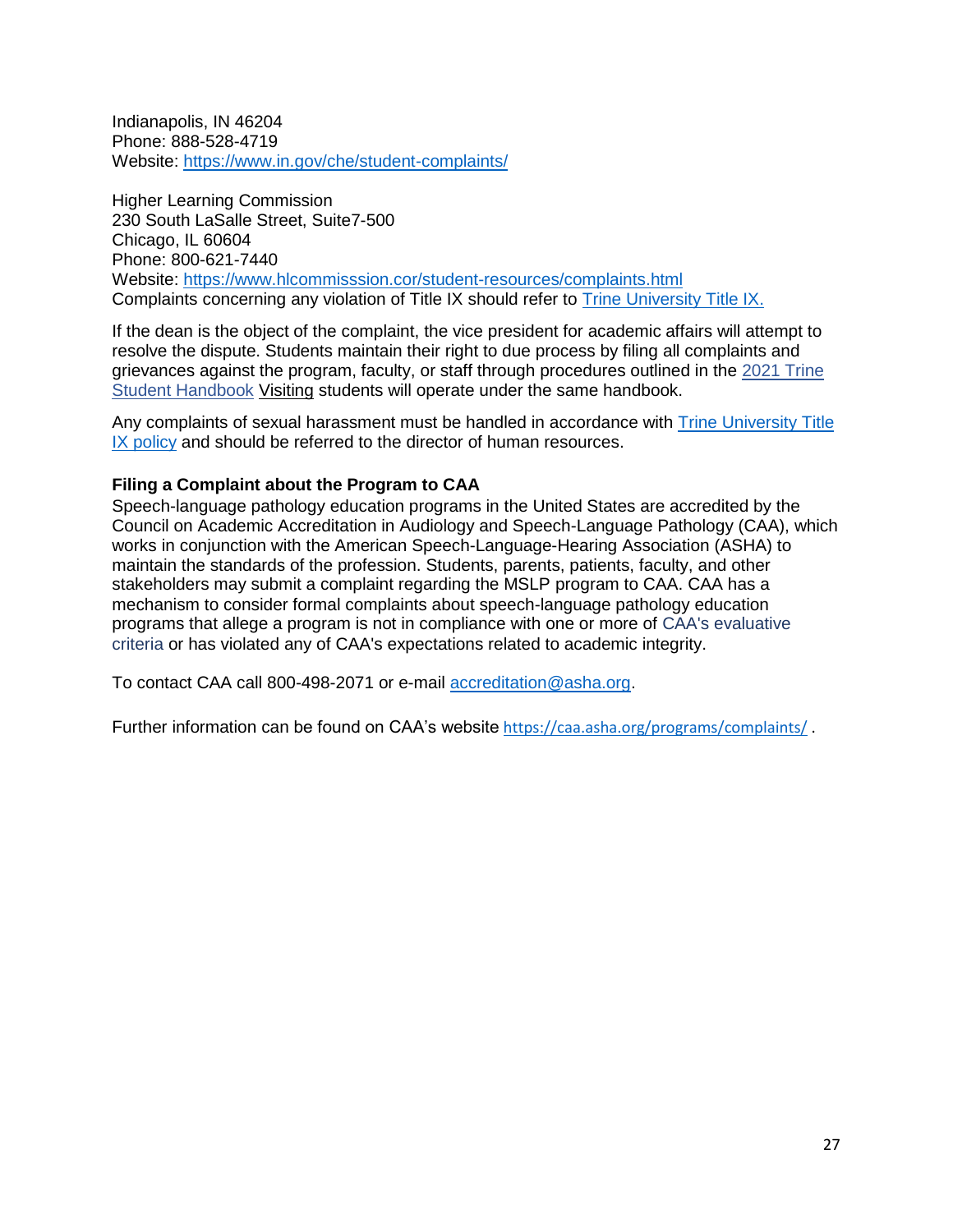## **Appendixes**

## <span id="page-27-0"></span>**Clinic To Do List**

| Item                                      | <b>Action</b>                                | <b>Due</b> | <b>Done</b> |
|-------------------------------------------|----------------------------------------------|------------|-------------|
|                                           |                                              |            |             |
| Code of Conduct                           | Read, agree, and sign                        |            |             |
| <b>ASHA's Code of Ethics</b>              | Read, and adhere to in practice              |            |             |
| Code of Ethics for Supervisor             | Turn in signed agreement from                |            |             |
|                                           | clinical educator                            |            |             |
| <b>ASHA's Scope of Practice</b>           | Read and adhere to in practice               |            |             |
| <b>Clinic Policies and Procedures</b>     | Read and adhere to Trine policies            |            |             |
| <b>Site Policies and Procedures</b>       | Read and adhere to                           |            |             |
| CastleBranch                              | All information completed:                   |            |             |
|                                           | -code of conduct                             |            |             |
|                                           | -student release of information              |            |             |
|                                           | -background check                            |            |             |
| <b>Student Clinician Responsibilities</b> | Read and apply                               |            |             |
| <b>Clinical Educator Responsibilities</b> | Read and understand                          |            |             |
| <b>CALIPSO</b>                            | Understand how to utilize during             |            |             |
|                                           | practicums, understand clock hour            |            |             |
|                                           | recording piece, understand grading          |            |             |
|                                           | part, and ensure your account is             |            |             |
|                                           | activated                                    |            |             |
| <b>Practicum Placements</b>               | Read guidelines, information about           |            |             |
|                                           | site, and sign student release of            |            |             |
|                                           | information form                             |            |             |
| <b>Practicum Grading</b>                  | Read and understand grading rubric           |            |             |
|                                           | and syllabus                                 |            |             |
| <b>Treatment and Diagnosis Codes</b>      | Read and follow site for use of              |            |             |
|                                           | treatment and diagnosis codes                |            |             |
| <b>Clinical Standards</b>                 | Read CAA's 9 professional Practice           |            |             |
|                                           | Competencies<br>Read CFCC/ASHA certification |            |             |
| <b>Certification Competencies</b>         |                                              |            |             |
|                                           | competencies<br>Information for Professional |            |             |
| <b>Academic Advising</b>                  | Development Plan during clinicals -          |            |             |
|                                           | see MS-SLP Student Handbook                  |            |             |
|                                           |                                              |            |             |
|                                           |                                              |            |             |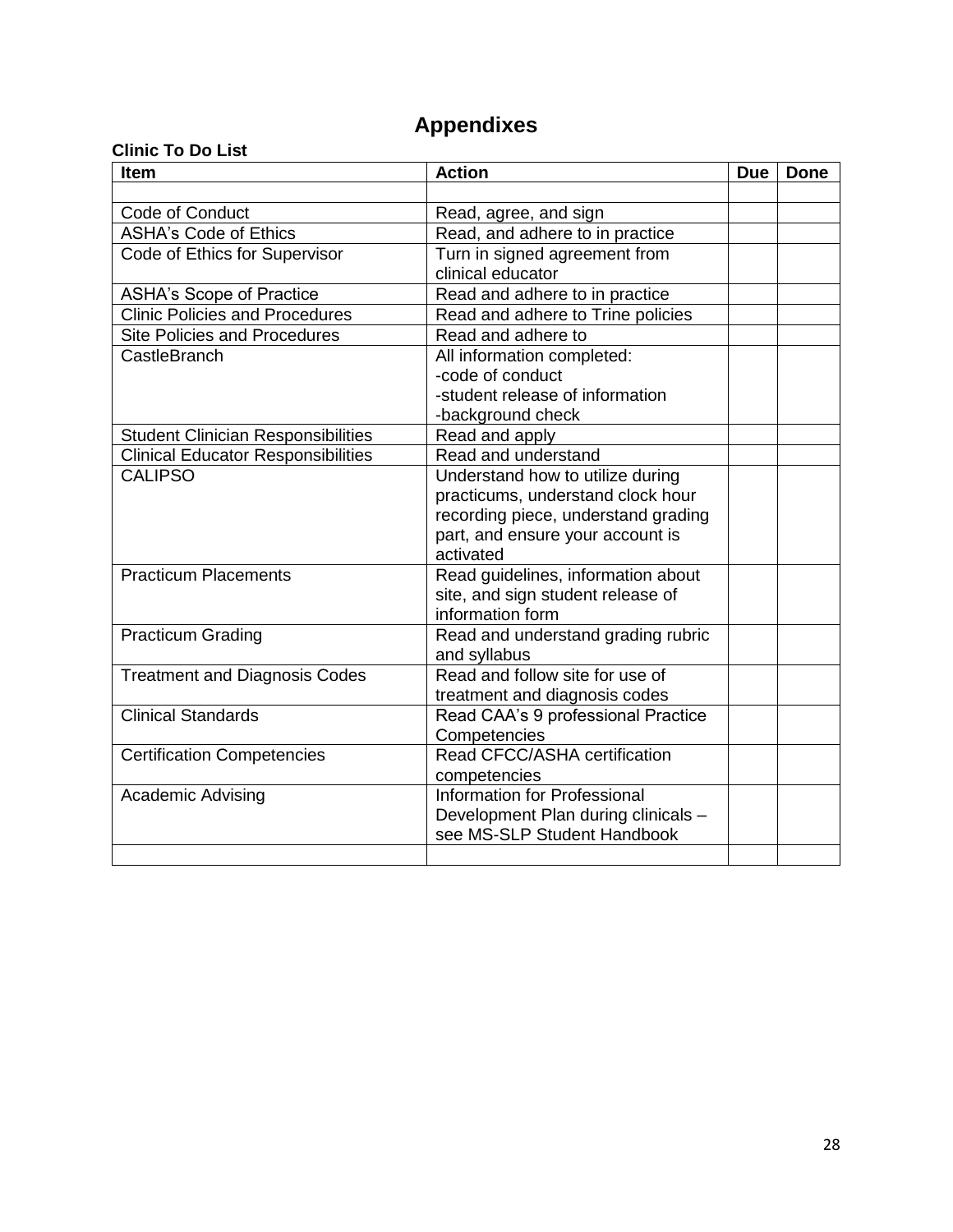<span id="page-28-0"></span>

| Weekly Clinical Supervision Meeting Form |  |             |  |                                                       |  |
|------------------------------------------|--|-------------|--|-------------------------------------------------------|--|
|                                          |  |             |  |                                                       |  |
|                                          |  |             |  | TRINE UNIVERSITY<br>FORT WAYNE                        |  |
|                                          |  |             |  | <b>COLLEGE OF HEALTH PROFESSIONS</b>                  |  |
|                                          |  |             |  | <b>Master of Science in Speech-Language Pathology</b> |  |
|                                          |  |             |  |                                                       |  |
| Date:                                    |  |             |  | <b>Clinical Educator:</b>                             |  |
| Site:                                    |  |             |  | <b>Student SLP:</b>                                   |  |
| <b>Skill Achieved</b>                    |  | Progressing |  | Comments:                                             |  |
|                                          |  |             |  |                                                       |  |
|                                          |  |             |  |                                                       |  |
|                                          |  |             |  |                                                       |  |
|                                          |  |             |  |                                                       |  |
|                                          |  |             |  |                                                       |  |
|                                          |  |             |  |                                                       |  |
|                                          |  |             |  |                                                       |  |

| Clinical Educator - ASHA # | Date |
|----------------------------|------|

\_\_\_\_\_\_\_\_\_\_\_\_\_\_\_\_\_\_\_\_\_\_\_\_\_\_\_\_\_\_\_\_\_\_ \_\_\_\_\_\_\_\_\_\_\_\_\_\_\_\_\_\_\_ Student SLP Date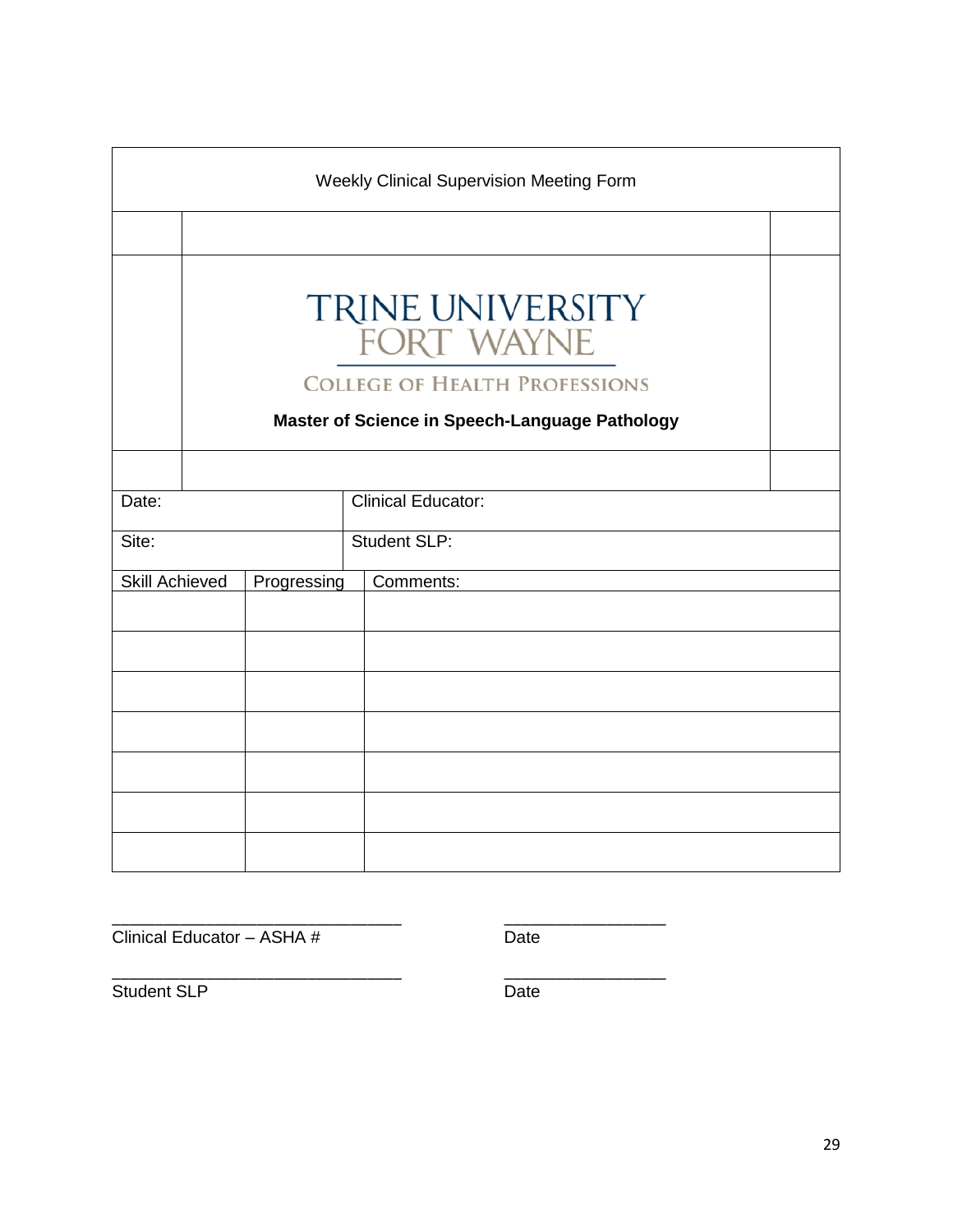# TRINE UNIVERSITY<br>FORT WAYNE

## **COLLEGE OF HEALTH PROFESSIONS**

## **MS-SLP Practicum Selection Form**

<span id="page-29-0"></span>

| <b>Student Name:</b> | <b>Student Address:</b> | <b>Special Request:</b> |
|----------------------|-------------------------|-------------------------|
|                      |                         |                         |
|                      |                         |                         |

|                                 | $\overline{2}$                  | 3                                  |
|---------------------------------|---------------------------------|------------------------------------|
| <b>First Choice: (circle)</b>   | <b>Second Choice: (circle)</b>  | <b>Third Choice: (circle)</b>      |
| Hospital                        | Hospital                        | Hospital                           |
| School                          | School                          | School                             |
| <b>Skilled Nursing Facility</b> | <b>Skilled Nursing Facility</b> | <b>Skilled Nursing Facility</b>    |
| Rehab or Specialty<br>Facility  | Rehab or Specialty Facility     | <b>Rehab or Specialty Facility</b> |
|                                 |                                 |                                    |

| Student Signature    | Date |  |
|----------------------|------|--|
|                      |      |  |
| Student name printed |      |  |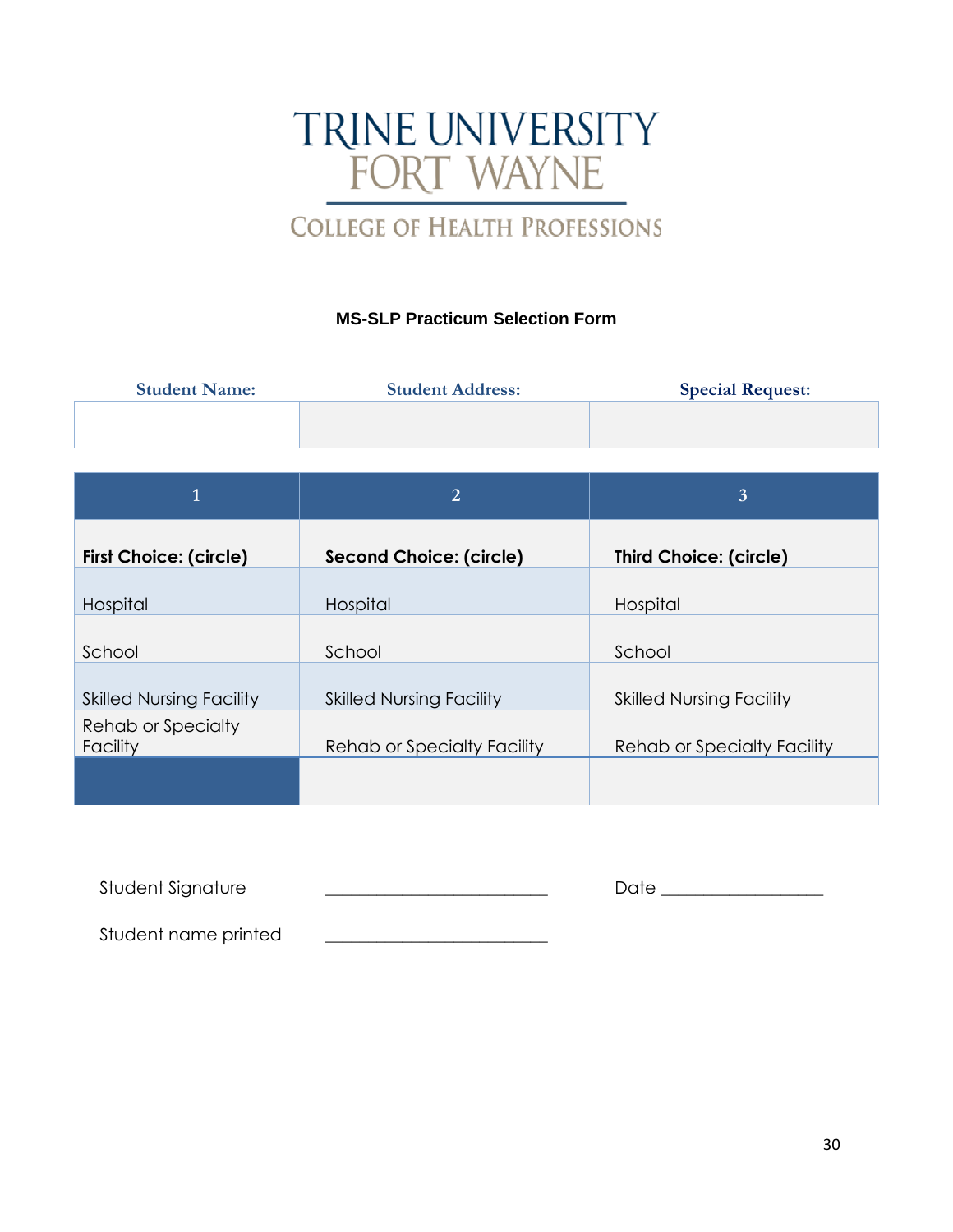| <b>Client's Name:</b>                                                                                                                                                                                                      | Date:                                                                                                                                                                                                      |  |  |
|----------------------------------------------------------------------------------------------------------------------------------------------------------------------------------------------------------------------------|------------------------------------------------------------------------------------------------------------------------------------------------------------------------------------------------------------|--|--|
| <b>Student Clinician:</b>                                                                                                                                                                                                  | <b>Hours Billed:</b>                                                                                                                                                                                       |  |  |
| What goes here:                                                                                                                                                                                                            | Example:                                                                                                                                                                                                   |  |  |
| Subjective portion of the note will contain your<br>observations of the child's behavior and wellbeing.<br>You will include any information that the child or<br>family provide you in this section.                       | Client appeared happy and<br>completed all tasks.<br>Parent reported that client is<br>practicing the /r/ sound at home.                                                                                   |  |  |
| Objective portion of the note will include goals and<br>progress toward goals from data collected during<br>this session. List all or just the goals worked on this<br>is up to clinical educator during practicums.       | Client produced /r/ in initial word<br>positions following a model with 6/10<br>success (60%).<br>Client produced initial and medial /r/<br>words in phrases following a model<br>with 4/10 success (40%). |  |  |
| Assessment portion of the note will include<br>descriptions of formal or informal assessments<br>completed during the session. Could also include<br>your assessment of progress across sessions.                          | Client continues to demonstrate<br>strong gains toward /r/ production,<br>which is now consistently produced<br>at 60% following a model in the initial<br>word position.                                  |  |  |
| Plan portion of the note will include your plan for<br>the next and continued treatment of this client.<br>You can write that you are continuing therapy as<br>recommended or put any changes in goals in this<br>section. | Recommend goals as stated one time<br>per week until mastery level is<br>reached.                                                                                                                          |  |  |

Student Clinician: \_\_\_\_\_\_\_\_\_\_\_\_\_\_\_\_\_\_\_\_\_\_\_\_\_\_\_\_\_\_\_\_\_\_\_\_\_\_ date: \_\_\_\_\_\_\_\_\_\_\_\_\_\_\_\_\_\_\_\_\_\_\_\_\_\_

Clinical Educator: \_\_\_\_\_\_\_\_\_\_\_\_\_\_\_\_\_\_\_\_\_\_\_\_\_\_\_\_\_\_\_\_\_\_\_\_\_\_ date: \_\_\_\_\_\_\_\_\_\_\_\_\_\_\_\_\_\_\_\_\_\_\_\_\_\_

Indiana license #

(SOAP Note information)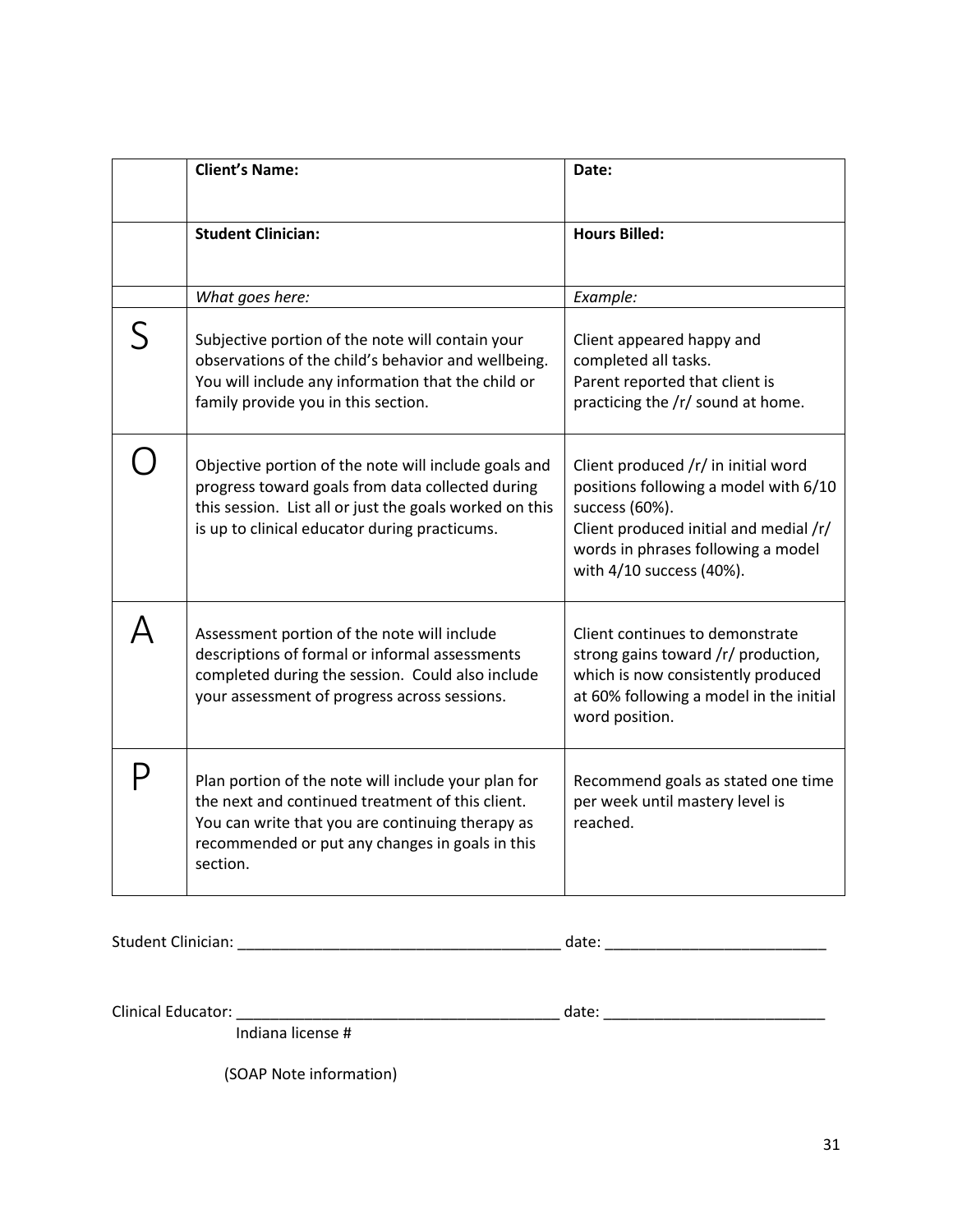| Name: |  |
|-------|--|
|       |  |
| 2.    |  |
|       |  |
|       |  |

| Activity:<br>Date: |                                          |  |             |              |              | /20 |               |  |      |           |      |
|--------------------|------------------------------------------|--|-------------|--------------|--------------|-----|---------------|--|------|-----------|------|
|                    |                                          |  |             |              |              |     |               |  | Ind. |           |      |
|                    |                                          |  |             |              |              |     |               |  |      |           | %    |
|                    |                                          |  |             |              |              |     |               |  |      |           |      |
| Goal #             | Notes:                                   |  |             |              |              |     |               |  |      |           | /20  |
|                    |                                          |  |             |              |              |     |               |  |      |           | Cued |
|                    |                                          |  |             |              |              |     |               |  |      |           | %    |
| Date:              | Activity:                                |  |             |              |              |     |               |  |      |           | /20  |
|                    |                                          |  |             |              |              |     |               |  |      |           | Ind. |
|                    |                                          |  |             |              |              |     |               |  |      |           | %    |
|                    |                                          |  |             |              |              |     |               |  |      |           |      |
| Goal #<br>Notes:   |                                          |  |             |              | /20          |     |               |  |      |           |      |
|                    |                                          |  |             |              |              |     |               |  |      |           | Cued |
|                    |                                          |  |             |              |              |     |               |  |      |           | %    |
| Date:              | Activity:                                |  |             |              |              | /20 |               |  |      |           |      |
|                    |                                          |  |             |              |              |     |               |  |      | Ind.      |      |
|                    |                                          |  |             |              |              |     |               |  |      |           | %    |
|                    |                                          |  |             |              |              |     |               |  |      |           |      |
| Goal #             | Notes:                                   |  |             |              |              | /20 |               |  |      |           |      |
|                    |                                          |  |             |              |              |     |               |  | Cued |           |      |
|                    |                                          |  |             |              |              |     |               |  |      |           | %    |
| Prompts &          | T=Tactile<br>V=Visual<br>A=Auditory      |  | G= Gestural |              |              |     |               |  |      |           |      |
| Cues:              | W-Written                                |  |             | Im-Imitation |              |     | R- Repetition |  |      | M-Modeled |      |
|                    |                                          |  |             |              |              |     |               |  |      |           |      |
| Level              | Mod-2 Cues<br>Min-1 Cue<br>I_Independent |  |             |              | Max- 3+ Cues |     |               |  |      |           |      |

**GRANCI** 

Data Collection Form (example)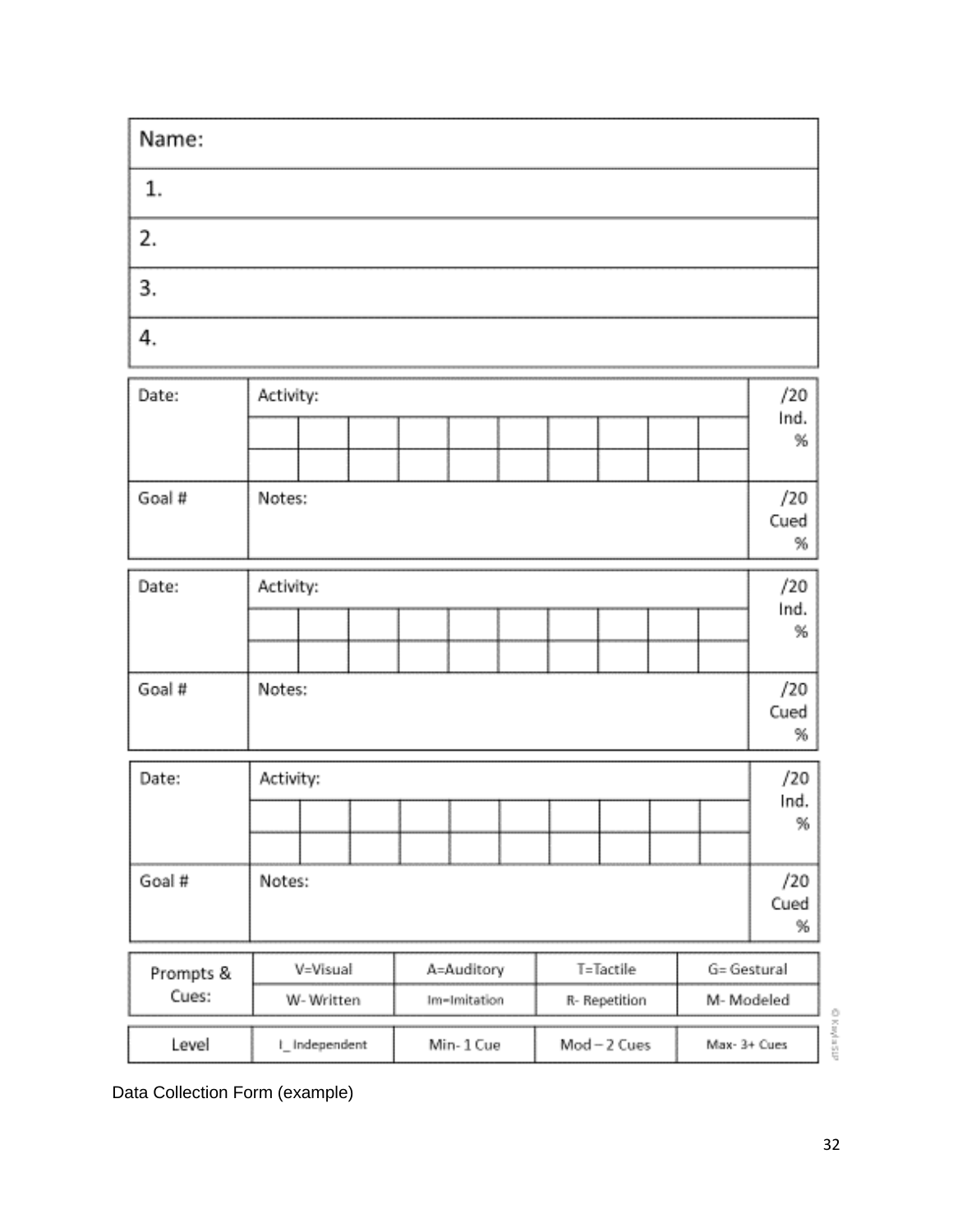# TRINE UNIVERSITY<br>FORT WAYNE

**COLLEGE OF HEALTH PROFESSIONS** 

## **Master of Science in Speech-Language Pathology**

#### **Intervention Plan**

<span id="page-32-0"></span>

| Date:                                                    | Facility:                                                                        | Course #:               |  |  |
|----------------------------------------------------------|----------------------------------------------------------------------------------|-------------------------|--|--|
| <b>Student Clinician:</b>                                | <b>Clinical Educator:</b>                                                        | <b>Clinic Director:</b> |  |  |
|                                                          |                                                                                  |                         |  |  |
| Learning Outcome (s) or Clinical Skill (s) of concern:   |                                                                                  |                         |  |  |
|                                                          |                                                                                  |                         |  |  |
|                                                          |                                                                                  |                         |  |  |
|                                                          |                                                                                  |                         |  |  |
|                                                          |                                                                                  |                         |  |  |
| <b>Selected Tasks:</b>                                   |                                                                                  |                         |  |  |
|                                                          | Observation of therapy session with targeted skill being modeled (# of sessions) |                         |  |  |
|                                                          |                                                                                  |                         |  |  |
| Assigned readings from the clinical educator             |                                                                                  |                         |  |  |
|                                                          |                                                                                  |                         |  |  |
|                                                          |                                                                                  |                         |  |  |
| Simulated exercises                                      |                                                                                  |                         |  |  |
|                                                          |                                                                                  |                         |  |  |
| Role-playing exercises with an assigned partner and task |                                                                                  |                         |  |  |
|                                                          |                                                                                  |                         |  |  |
|                                                          |                                                                                  |                         |  |  |
|                                                          | <b>Timeline for Completion of Intervention Plan:</b>                             |                         |  |  |
|                                                          |                                                                                  |                         |  |  |
| <b>Student Signature:</b>                                |                                                                                  |                         |  |  |
|                                                          |                                                                                  |                         |  |  |
| <b>Clinical Educator Signature:</b>                      |                                                                                  |                         |  |  |
| <b>Clinic Director Signature:</b>                        |                                                                                  |                         |  |  |
|                                                          |                                                                                  |                         |  |  |
| Program Director Signature:                              |                                                                                  |                         |  |  |
| <b>Reassessment of Skills:</b>                           |                                                                                  |                         |  |  |
|                                                          |                                                                                  |                         |  |  |
| <b>Further Action Steps:</b>                             |                                                                                  |                         |  |  |
|                                                          |                                                                                  |                         |  |  |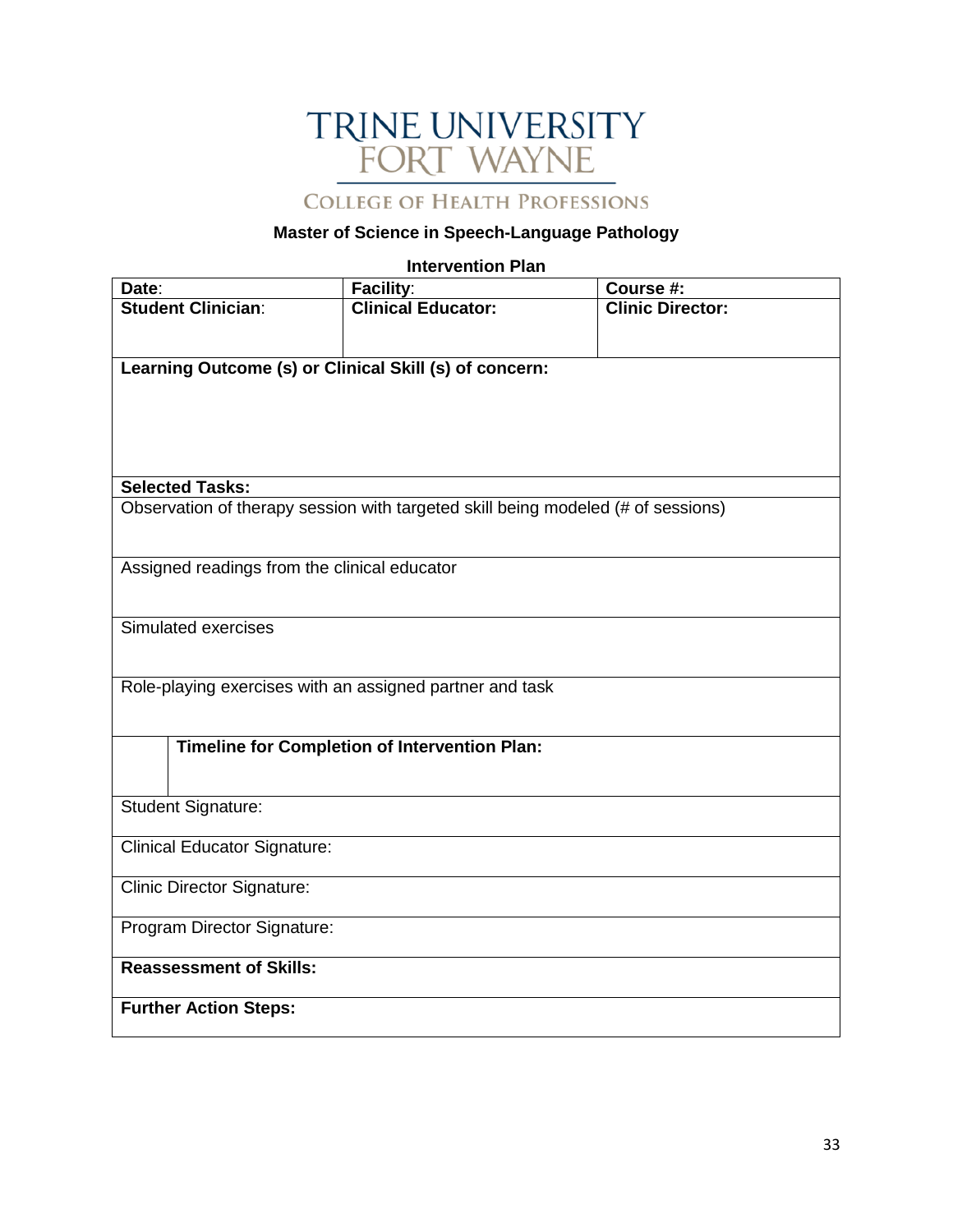

**COLLEGE OF HEALTH PROFESSIONS** 

## MS-SLP Program

## **Externship Selection Form**

<span id="page-33-0"></span>

| Date:                         |  |
|-------------------------------|--|
| Student Name:                 |  |
| Externship site<br>requested: |  |
| Dates of externship:          |  |
| Contact person at             |  |
| site:                         |  |
| Phone number of               |  |
| contact person:               |  |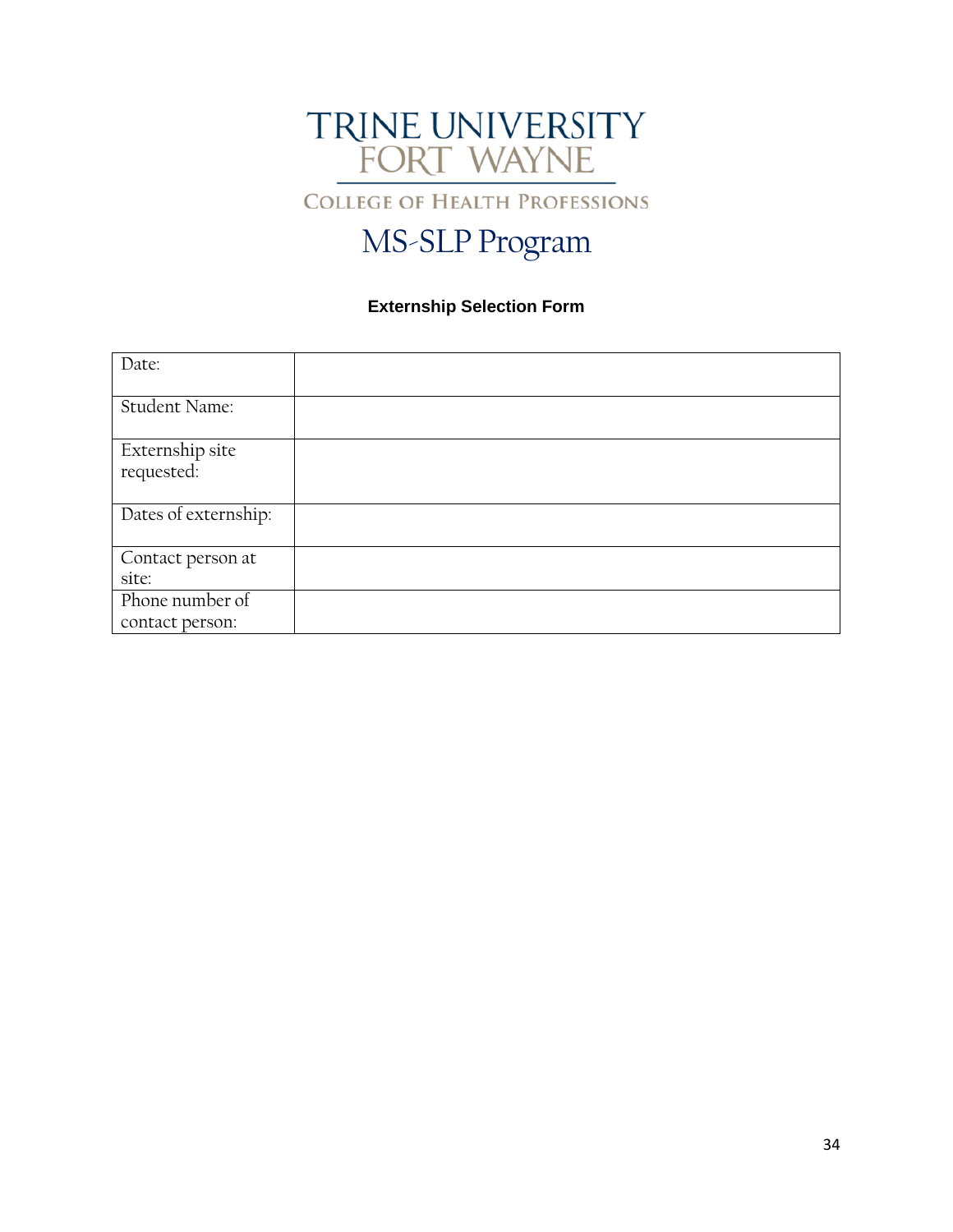<span id="page-34-0"></span>

| <b>MS-SLP Portfolio Final Grading Rubric</b>                                     |        |      |  |  |
|----------------------------------------------------------------------------------|--------|------|--|--|
| Presentation of Portfolio:                                                       | absent | pass |  |  |
| Organized with cover page, table of contents, and objectives<br>$\bullet$        |        |      |  |  |
| Demonstrates care, time, effort, desire to complete<br>$\bullet$                 |        |      |  |  |
| Potential for leadership<br>$\bullet$                                            |        |      |  |  |
| Comprehensive without being voluminous                                           |        |      |  |  |
| <b>Didactic and Clinical Evidence</b>                                            | absent | pass |  |  |
| Project, paper or exam – one from each didactic course                           |        |      |  |  |
| Lesson plans – one from each clinical practicum with client info                 |        |      |  |  |
| removed                                                                          |        |      |  |  |
| Weekly supervisor meetings during clinicals - choose one per                     |        |      |  |  |
| practicum minimum                                                                |        |      |  |  |
| Semester meetings with academic advisor - a report from each                     |        |      |  |  |
| Professional Resume and Essays                                                   | absent | pass |  |  |
| Well written and ready to submit for an open position for hire                   |        |      |  |  |
| Personal statement of why you chose Speech-language Pathology                    |        |      |  |  |
| 3 reflection essays: first practicum, client impact, multicultural topic         |        |      |  |  |
| Praxis scores                                                                    | absent | pass |  |  |
| Document 10 or more hours of:                                                    | absent | pass |  |  |
| Volunteer service at skilled nursing facility hospital, school,<br>$\bullet$     |        |      |  |  |
| community group, or other professionally-related facility                        |        |      |  |  |
| Participation in profession-related activities, such as career or                |        |      |  |  |
| student fair where handouts are given about the profession SLP,                  |        |      |  |  |
| NSSLHA events/activities, and or activities that focus on increased              |        |      |  |  |
| awareness of communication/disability                                            |        |      |  |  |
| Completion of 10 or more continuing education hours:                             | absent | pass |  |  |
| ISHA or state/regional conference attendance<br>$\bullet$                        |        |      |  |  |
| ASHA conference attendance                                                       |        |      |  |  |
| Attend profession related workshop within a clinical environment                 |        |      |  |  |
| Completion of employer sponsored training/CEU events related to a                |        |      |  |  |
| clinical population                                                              |        |      |  |  |
| Completion of ASHA approved on-line CEU modules (excludes self-                  |        |      |  |  |
| study)                                                                           |        |      |  |  |
| Documentation of participation in activities demonstrating advocacy for          | absent | pass |  |  |
| individuals with disabilities via at least two items from this list:             |        |      |  |  |
| Attend a support group                                                           |        |      |  |  |
| Participate in an IEP, IFSP, collaborative meeting with other                    |        |      |  |  |
| healthcare professionals and/or a discharge meeting                              |        |      |  |  |
| Assist a client in obtaining other professional services (referral)              |        |      |  |  |
| Assist a client in obtaining funding for services or equipment                   |        |      |  |  |
| Assist in preparation of proposal for external funding                           |        |      |  |  |
| <b>Student Choice:</b>                                                           | absent | pass |  |  |
| Include any supporting evidence from your MS-SLP program                         |        |      |  |  |
| experiences that demonstrates support for your portfolio                         |        |      |  |  |
| Please Note: Any resulting 'absent' on scoring form will result in a fail and it | fail   | pass |  |  |
| will be required that the activity be completed.                                 |        |      |  |  |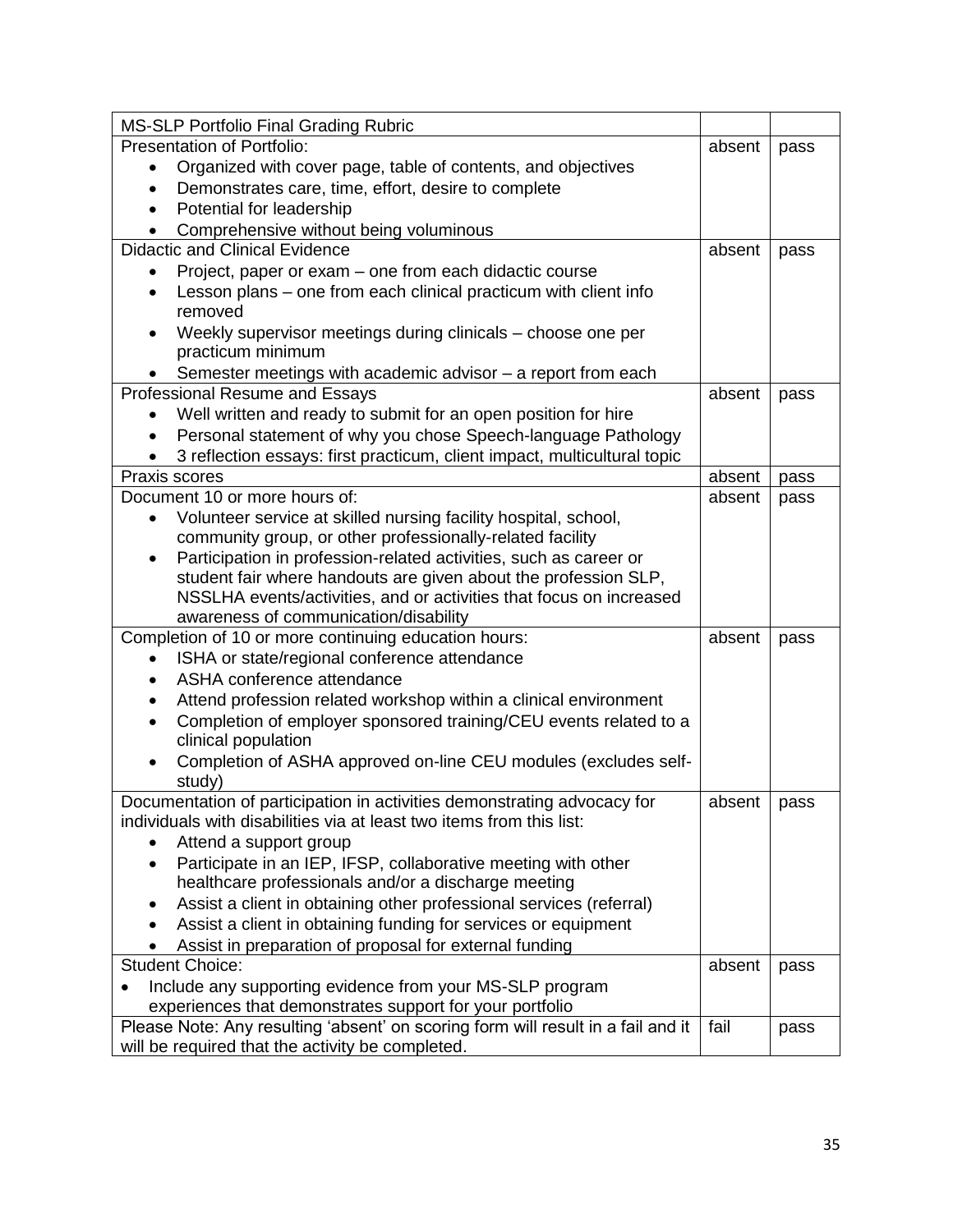<span id="page-35-0"></span>Professional Development Plan Checklist

| <b>Documentation</b>                                                                                                                                                                                                                                                                                                                            |
|-------------------------------------------------------------------------------------------------------------------------------------------------------------------------------------------------------------------------------------------------------------------------------------------------------------------------------------------------|
| $\Box$ Academic Advisor Meetings: minimum one per semester with a form completed for<br>the portfolio                                                                                                                                                                                                                                           |
| □ Advocacy Activities: attend a support group, participate in IEP, IFSP, collaborative<br>meeting, discharge planning meeting, assistance to client in a referral or support services,<br>assistance with funding proposal                                                                                                                      |
| Clinical Reflection: single page, brief information sheet listing strengths and areas to<br>$\Box$<br>focus on growth. Self-assessment and self-reflection can be the greatest tools in a<br>Speech-language Pathologist's tool box. A single page of self-assessment and self-<br>reflection is required on each practicum and the externship. |
| □ Continuing Education: Attend a continuing education event, complete an ASHA on-<br>line CEU module, attend a SLP workshop, etc. - 10+ hours                                                                                                                                                                                                   |
| □ Evidence for CFCC Standards for Certificate of Clinical Competence IV-B, IV-C, IV-D,<br>IV-E, IV-F, IV-G, IV-H, V-A, V-B V-C                                                                                                                                                                                                                  |
| □ Examinations, Projects and Assignments: Each semester select an examination, a<br>project or an assignment that you feel demonstrates your acquisition of knowledge and<br>outcomes being met.                                                                                                                                                |
| Lesson Plans: one from each practicum<br>$\Box$                                                                                                                                                                                                                                                                                                 |
| Letters of Recommendation: during MS-SLP program<br>□                                                                                                                                                                                                                                                                                           |
| Organization: cover page, table of contents, excellent communication skills<br>$\Box$<br>demonstrated (written grammar, syntax, etc.)                                                                                                                                                                                                           |
| <b>NSSLHA membership (optional)</b><br>□                                                                                                                                                                                                                                                                                                        |
| $\Box$ Praxis: results                                                                                                                                                                                                                                                                                                                          |
| Presentation and Organization: demonstrates care, time, effort, potential for<br>$\Box$<br>leadership, desire to complete task presented, cognizant of the impact of this assignment.                                                                                                                                                           |
| Professional goals: 4-6 goals written in SMART format (specific, measurable,<br>П<br>attainable, realistic, and timely).                                                                                                                                                                                                                        |
| Professional Resume: demonstrate ability to create a complete resume with<br>П<br>education, experiences, skills, etc. to apply for a position as a SLP                                                                                                                                                                                         |
| □ Reflective essays: first client, multicultural topic, and client impact.                                                                                                                                                                                                                                                                      |
| $\Box$ Service related activities: demonstrate leadership through volunteering in a SLP<br>related field, or participate in professional related activities (NSSLHA, communication<br>walk/disability, student fair/career fair to educate about SLP) - 10+ hours                                                                               |
| Statement: why choose the field of speech-language pathology (one-page)<br>⊔ ⊢                                                                                                                                                                                                                                                                  |
| $\Box$ Statement: future professional plans in speech-language pathology (one-page)                                                                                                                                                                                                                                                             |
| Weekly Meeting Form: one from each practicum<br>$\Box$                                                                                                                                                                                                                                                                                          |

\**Further portfolio guidance will take place in your SLP 5143 Clinical Methods course*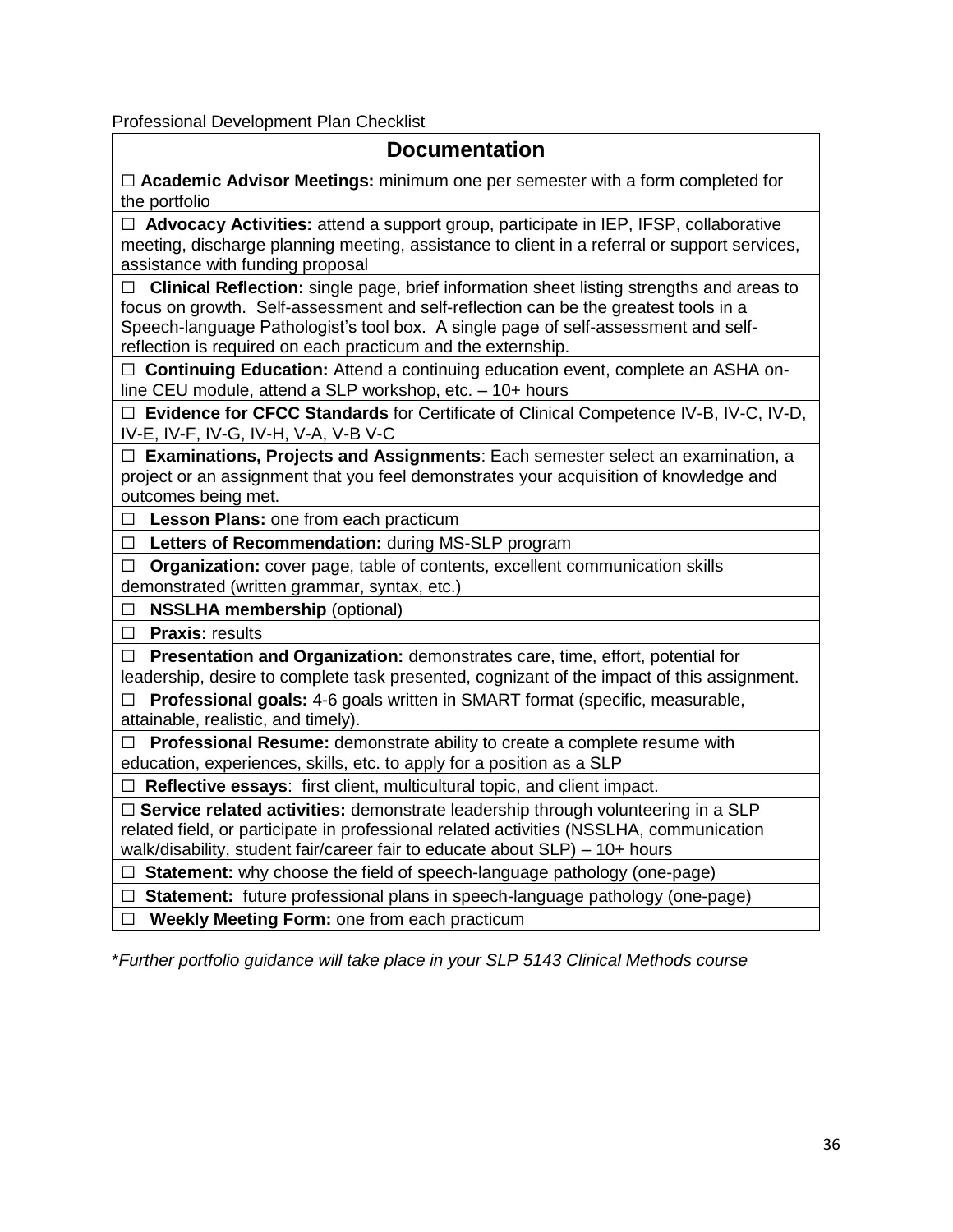**Trine University – College of Health Professions Master of Science in Speech-Language Pathology Medical Contraindications Wavier/Declination Form**

NAME: \_\_\_\_\_\_\_\_\_\_\_\_\_\_\_\_\_\_\_\_\_\_\_\_\_\_\_\_\_\_\_\_\_\_\_\_\_\_\_\_\_\_\_\_\_\_\_\_\_\_\_\_\_\_\_\_\_\_DATE: \_\_\_\_\_\_\_\_\_\_\_\_\_\_\_

#### **PROGRAM: □ MS-SLP**

I understand that because I participate as a speech-language pathology student in a health care environment involving both direct and indirect patient care, I am at risk for exposure to (and possible transmission of) serious, and sometimes deadly, vaccine-preventable diseases.

I acknowledge that I have a shared responsibility to prevent occupationally acquired infections and avoid causing harm to patients by taking reasonable precautions to prevent transmission of vaccinepreventable diseases.

I am aware that Influenza (www.flu.gov), Hepatitis B and other vaccinations are recommended by the Centers for Disease Control (http://www.cdc.gov/vaccines/adults/rec-vac/hcw.html) for all health care personnel. These screenings, in addition to others, are also required by Trine University's College of Health Professions and may be a requirement of clinical agencies in which I may be assigned.

I understand that I may be required to comply with other agency policies such as wearing a mask, etc. with direct patient contact if the agency requires these because of any vaccination declination.

I understand that the implications of not being vaccinated could have life-threatening consequences to my health and the health of those with whom I have contact, including my patients, others in the healthcare setting, and my family.

I understand that a healthcare agency may deny me entry as a student SLP for clinical practice in that facility, which may impact my ability to progress through the courses required for program completion. There is no guarantee that another facility will accept a student for a clinical experience who is not compliant with these requirements.

I have read, asked any questions, and fully understand the information presented above.

Student Signature Date Date of the Date of the Date Date Date Date of the Date Date of the Date of the Date of the Date of the Date of the Date of the Date of the Date of the Date of the Date of the Date of the Date of the

## **Student Vaccination Waiver/Declination Form Instructions**

\_\_\_\_\_\_\_\_\_\_\_\_\_\_\_\_\_\_\_\_\_\_\_\_\_\_\_\_\_\_\_\_\_\_\_\_\_\_\_\_\_\_\_\_\_\_\_\_\_\_\_\_\_\_\_\_\_\_\_\_\_\_\_\_\_\_\_\_\_\_\_\_\_\_\_\_\_\_\_\_\_\_\_\_

**Medical Waiver** - Requirements:

The student MUST provide documentation from their Medical Provider which includes:

- 1. A signed, written statement (*on the lines below or may attach to this document*) requesting an exemption from receiving any required vaccination(s) due to:
	- a. A medical condition(s), including the nature and probable duration of medical condition(s)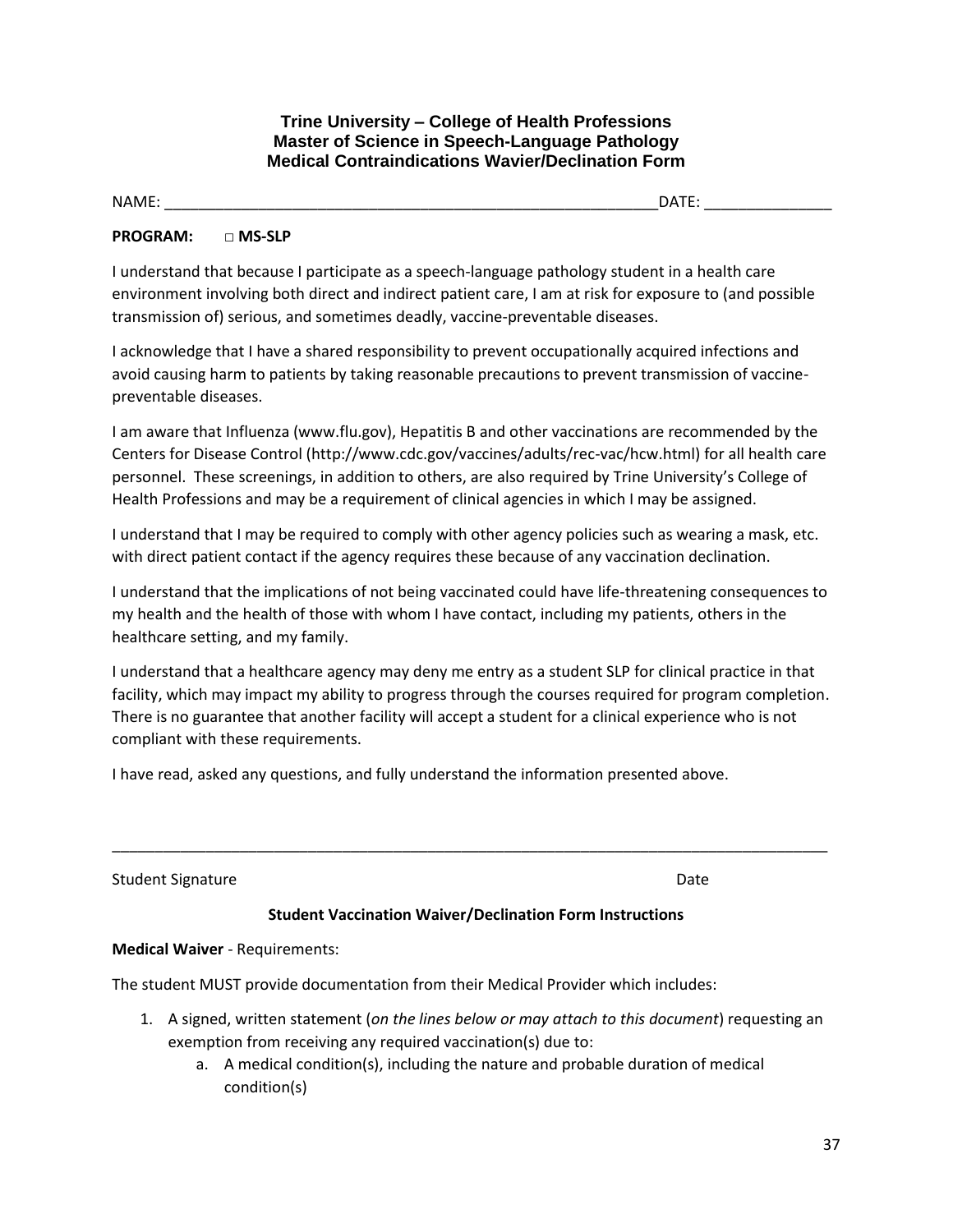and/or,

- b. Circumstances that contraindicate receiving any vaccination(s).
- 2. The written statement MUST include identification of the SPECIFIC vaccination(s) that could be detrimental to the student's health and for which this waiver is requested.
- 3. This completed and signed form, including any additional documentation must be submitted to Castle Branch and your clinical instructor at least four (4) weeks prior to starting any clinical course.

| Signature with credentials /Date: | Address: |
|-----------------------------------|----------|
| M.D., D.O., or N.P.               |          |
|                                   |          |

#### **Religious Declination** - requirements:

The student MUST provide:

- 1. a signed, written statement (*on the lines below or may attach to this document*) requesting an exemption from receiving any required vaccination(s) due:
	- a. to specified religious reasons.
- 2. The written statement MUST include identification of the SPECIFIC vaccination(s) for which the student is requesting a waiver for religious reasons.
- 3. This completed and signed form, including any additional documentation must be submitted to Castle Branch and your clinical instructor the at least four (4) weeks prior to starting any clinical course.

\_\_\_\_\_\_\_\_\_\_\_\_\_\_\_\_\_\_\_\_\_\_\_\_\_\_\_\_\_\_\_\_\_\_\_\_\_\_\_\_\_\_\_\_\_\_\_\_\_\_\_\_\_\_\_\_\_\_\_\_\_\_\_\_\_\_\_\_\_\_\_\_\_\_\_\_\_\_\_\_\_\_\_\_\_ \_\_\_\_\_\_\_\_\_\_\_\_\_\_\_\_\_\_\_\_\_\_\_\_\_\_\_\_\_\_\_\_\_\_\_\_\_\_\_\_\_\_\_\_\_\_\_\_\_\_\_\_\_\_\_\_\_\_\_\_\_\_\_\_\_\_\_\_\_\_\_\_\_\_\_\_\_\_\_\_\_\_\_\_\_ \_\_\_\_\_\_\_\_\_\_\_\_\_\_\_\_\_\_\_\_\_\_\_\_\_\_\_\_\_\_\_\_\_\_\_\_\_\_\_\_\_\_\_\_\_\_\_\_\_\_\_\_\_\_\_\_\_\_\_\_\_\_\_\_\_\_\_\_\_\_\_\_\_\_\_\_\_\_\_\_\_\_\_\_\_

\_\_\_\_\_\_\_\_\_\_\_\_\_\_\_\_\_\_\_\_\_\_\_\_\_\_\_\_\_\_\_\_\_\_ \_\_\_\_\_\_\_\_\_\_\_\_\_\_\_\_\_\_\_\_\_\_\_\_\_\_\_\_\_\_\_\_\_

Student Signature **Date:** Date: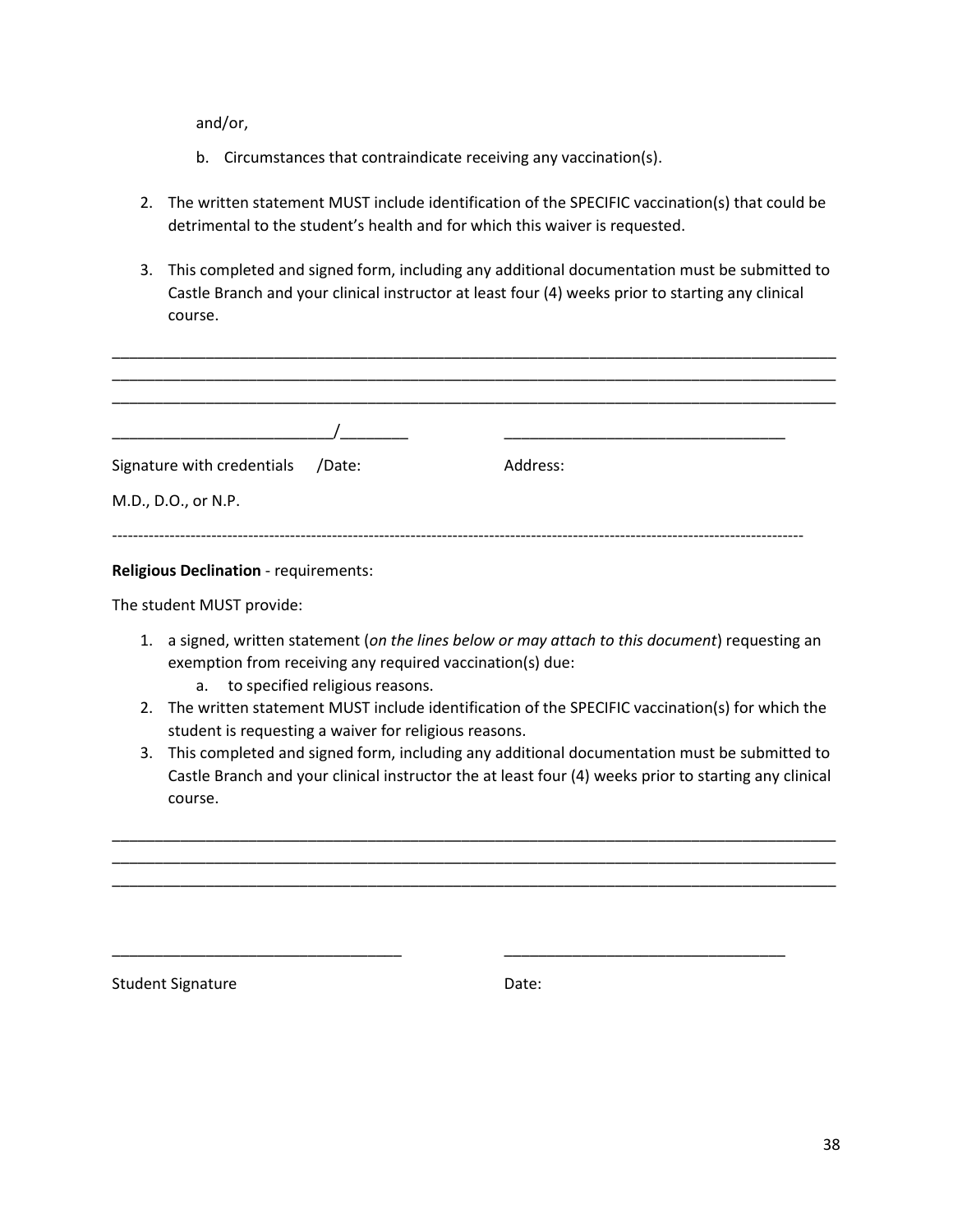#### **TRINE UNIVERSITY – College of Health Professions MS-SLP Program Health Clearance & Vaccination Form Student Release of Information**

#### **Instructions:**

- This completed and signed form, including any additional documentation must be submitted **at least four weeks prior** to starting any MS-SLP practicum**.**
- It is the student's responsibility to ensure that the form is complete and signed in all required areas prior to submission to Castle Branch.

#### **THIS SECTION TO BE COMPLETED BY THE STUDENT**

| Student Name: _____________________             | Student ID: The Student ID:                                                                 | Date of Birth $/$ /                                                                                                                                                                                                           |
|-------------------------------------------------|---------------------------------------------------------------------------------------------|-------------------------------------------------------------------------------------------------------------------------------------------------------------------------------------------------------------------------------|
|                                                 |                                                                                             |                                                                                                                                                                                                                               |
| Phone: Work _____ - _______ Cell _____ - ______ |                                                                                             | Email: Email: All and the second second second second second second second second second second second second second second second second second second second second second second second second second second second second |
|                                                 | I understand that the information on this form or the form itself may be given to practicum |                                                                                                                                                                                                                               |

- affiliate sites as required for institutional accreditation. • By signing this agreement, I affirm that I meet all requirements listed below and I do not have
- any physical or mental limitations which would prevent me from performing the speechlanguage pathology practicum in a clinical or public health setting.

**\_\_\_\_\_\_\_\_\_\_\_\_\_\_\_\_\_\_\_\_\_\_\_\_\_\_\_\_\_\_\_\_\_\_\_\_\_\_\_\_\_\_\_\_\_\_\_\_\_\_\_\_\_\_\_\_\_\_\_\_\_\_\_\_\_\_\_\_\_\_\_\_\_\_\_\_\_\_\_\_\_\_\_\_\_** 

**Name of Student (PRINT) Student Signature Date** 

## **THIS SECTION TO BE COMPLETED BY A PHYSICIAN, LICENSED PHYSICIAN ASSISTANT, OR ADVANCED REGISTERED NURSE PRACTITIONER**

*Students are expected to provide proof of immunization or serologic evidence of immunity (titer) prior to being enrolled MS-SLP practicum courses. If the student declines one or more the following vaccinations, a Student Vaccination Declination Form must be completed and signed by the student and health care provider. Forms are available in the MS-SLP Clinical Practicum guide.*

|                                            | Date of<br>Vaccination(s) | Date of Titer(s)<br><b>Showing Immunity if</b><br><b>No Vaccination</b> | <b>If Titer Negative for</b><br>Immunity,<br><b>Date of Subsequent</b><br>Vaccination(s) |
|--------------------------------------------|---------------------------|-------------------------------------------------------------------------|------------------------------------------------------------------------------------------|
|                                            | <b>Attach Record</b>      | <b>Attach Lab Report</b>                                                | <b>Attach Record</b>                                                                     |
| Hepatitis B #1                             |                           |                                                                         |                                                                                          |
| Hepatitis B #2 (1 mo. following #1)        |                           |                                                                         |                                                                                          |
| Hepatitis B #3 (5 mo. following #2)        |                           |                                                                         |                                                                                          |
| Influenza (1 dose annually)                |                           |                                                                         | N/A                                                                                      |
| Rubeolla (2 doses, at least 4 weeks apart) | <b>MMR</b>                |                                                                         | <b>MMR</b>                                                                               |
| Mumps (2 doses, at least 4 weeks apart)    | 1:                        |                                                                         | 1:                                                                                       |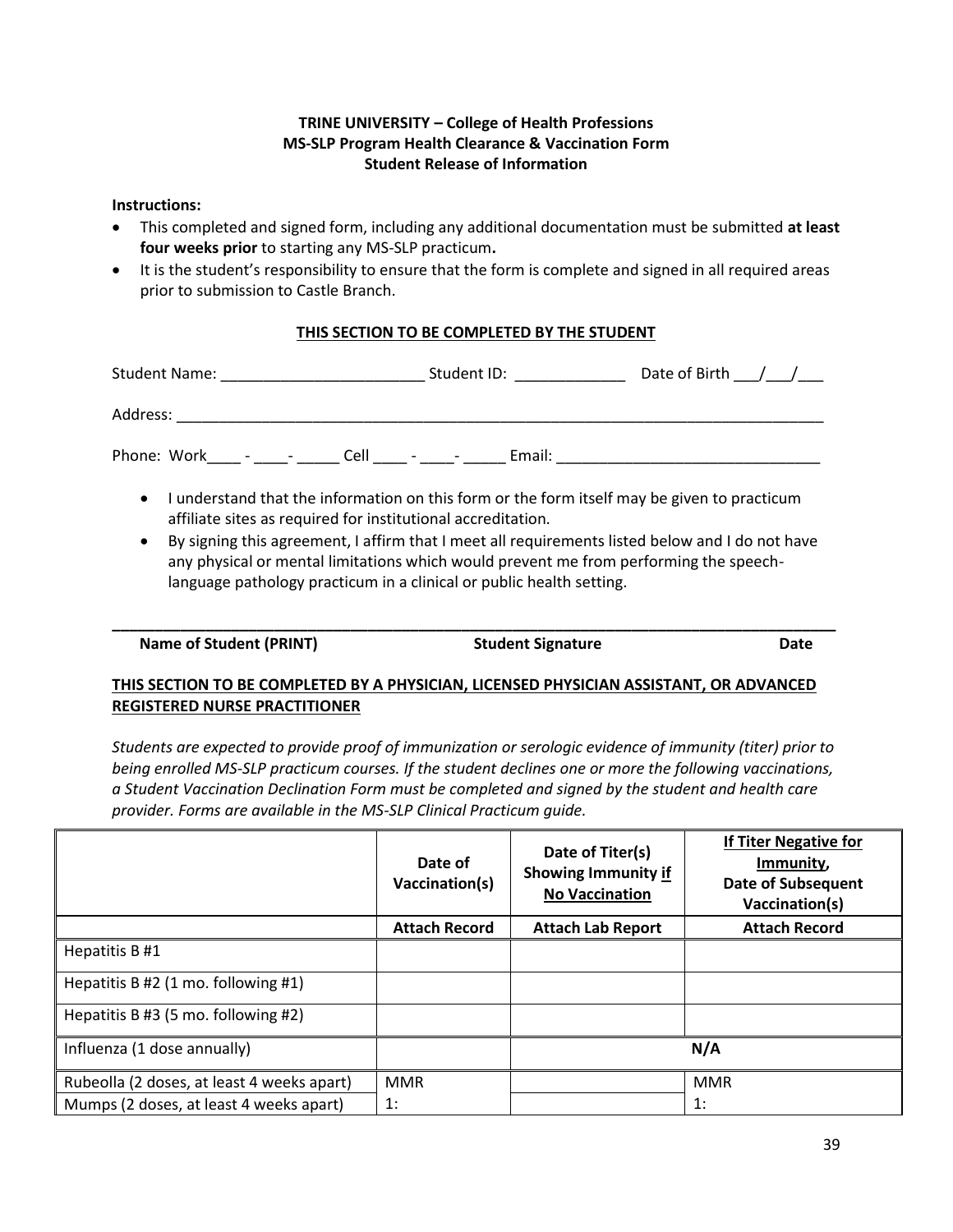| Rubella (1 dose)                                                                                           | 2:<br>2:                                                                                                            |  |  |  |
|------------------------------------------------------------------------------------------------------------|---------------------------------------------------------------------------------------------------------------------|--|--|--|
| Varicella (2 doses, at least 4 weeks apart)                                                                | 1:<br>1:                                                                                                            |  |  |  |
|                                                                                                            | 2:<br>2:                                                                                                            |  |  |  |
| Tetanus, Diptheria, & Pertussis (Tdap) - (1                                                                |                                                                                                                     |  |  |  |
| dose)                                                                                                      |                                                                                                                     |  |  |  |
| Tetanus (Td) Booster (every 10 years after                                                                 |                                                                                                                     |  |  |  |
| Tdap)                                                                                                      |                                                                                                                     |  |  |  |
|                                                                                                            | Tuberculosis testing is required by one of the following methods: A chest x-ray is required if any test results are |  |  |  |
| positive, or if the student has written documentation of a prior positive TST or treatment for TB disease. |                                                                                                                     |  |  |  |
| Tuberculin skin testing (TST)                                                                              | Date given: / / time: Date Read:                                                                                    |  |  |  |
|                                                                                                            | time:                                                                                                               |  |  |  |
|                                                                                                            | $\Box$ Negative $\Box$ Positive (chest x-ray required)<br>Results: mm                                               |  |  |  |
| Quantiferon GOLD (QFT-GIT), IGRA, T-Spot                                                                   | Date of test: $/$ /<br>$\Box$ Positive (chest x-ray<br>$\Box$ Negative                                              |  |  |  |
|                                                                                                            | required)                                                                                                           |  |  |  |
| Chest X-Ray (if required as stated above)                                                                  | Date of chest x-ray: $\left( \begin{array}{cc} \end{array} \right)$<br>$\sqcap$ Abnormal<br>$\Box$ Normal           |  |  |  |

| Is there, on examination, any abnormality of the following?         | <b>Comments</b> |
|---------------------------------------------------------------------|-----------------|
| Eyes, ears, nose, mouth, pharynx                                    |                 |
| Vision; corrective lenses                                           |                 |
| Nervous system (include gait, reflexes, paralysis)                  |                 |
| Respiratory system                                                  |                 |
| Cardiovascular system                                               |                 |
| Gastrointestinal system                                             |                 |
| Genitourinary system                                                |                 |
| Endocrine system                                                    |                 |
| Musculoskeletal system (spine, joints, deformities,<br>amputations) |                 |

I have reviewed the student's immunity status documentation and verified this information to be accurate, including initiation of immunization series.

#### **Yes □ No □**

I have reviewed results of TB screening and verify that the student is free of active tuberculosis.

#### **Yes □** No □

I have completed the examination above and based on my assessment, the medical history, and information provided by the patient, I have not identified any physical or mental limitations which would prevent the student from performing the nursing practicum in a clinical or public health setting.

**Yes □** No □ comments

PROVIDER PRINTED NAME/CREDENTIALS:

**(MD, DO, NP, PA)**

**PROVIDER SIGNATURE: \_\_\_\_\_\_\_\_\_\_\_\_\_\_\_\_\_\_\_\_\_\_\_\_\_\_\_\_\_\_\_\_\_\_\_\_\_\_\_\_\_\_\_\_\_\_\_\_\_\_\_\_\_\_\_\_\_\_\_\_\_\_\_\_**

**DATE: \_\_\_\_\_\_\_\_\_\_\_\_\_\_\_\_\_\_\_\_\_\_\_\_\_\_\_\_\_\_\_\_\_\_\_ PROVIDER PHONE: \_\_\_\_\_\_- \_\_\_\_\_\_ - \_\_\_\_\_\_\_\_\_**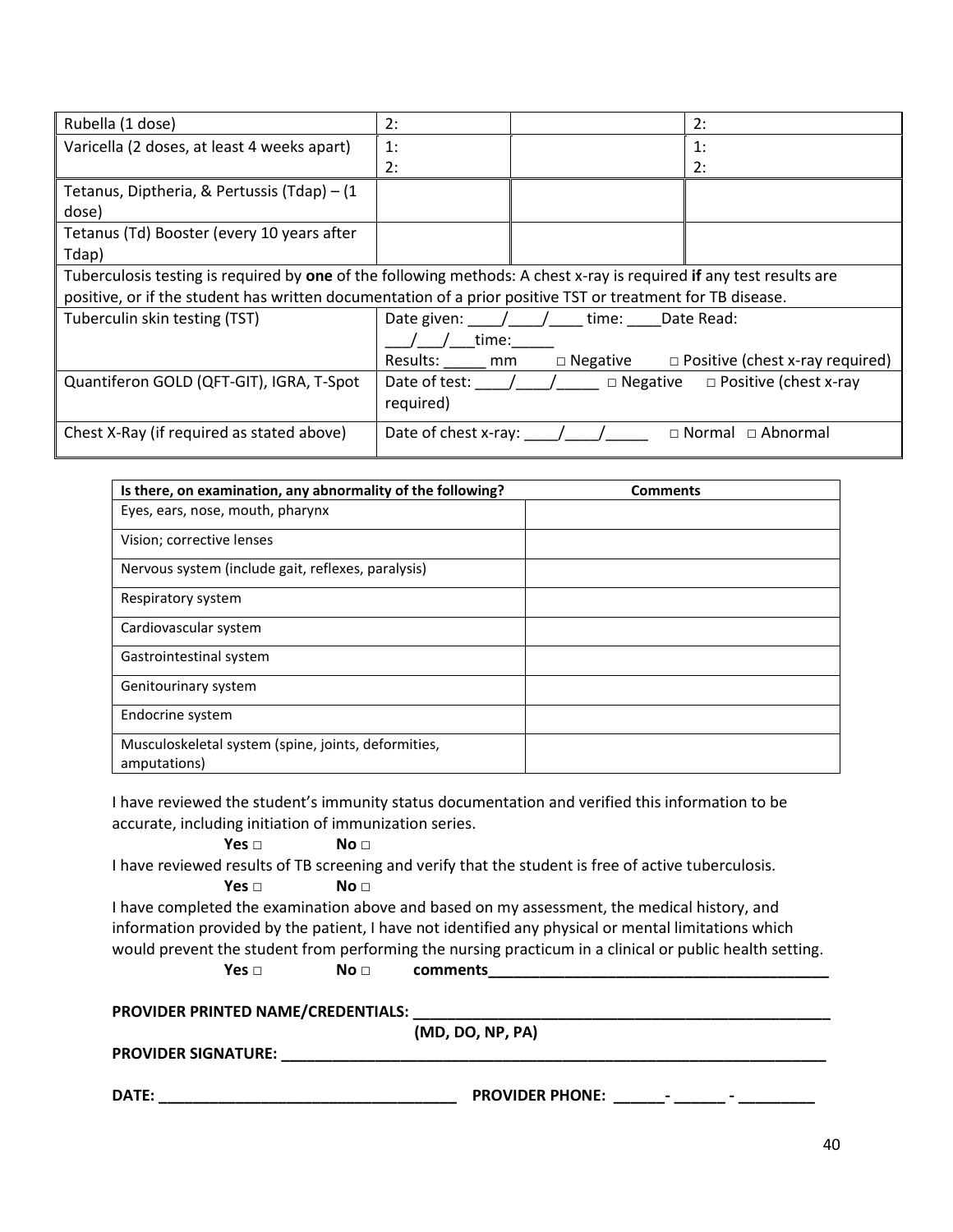# <span id="page-40-0"></span>TRINE UNIVERSITY FORT WAYNE

## **COLLEGE OF HEALTH PROFESSIONS**

Vaccine Acknowledgement

If a student, for whatever reason, elects to waive (decline) an immunization requirement(s), placement in a clinical setting cannot be guaranteed. As such, the student may be deemed unable to complete the required clinical education coursework or continue progression within the program of study.

Signing below indicates that you acknowledge receipt of this notification:

**Signature** 

Printed Name

Date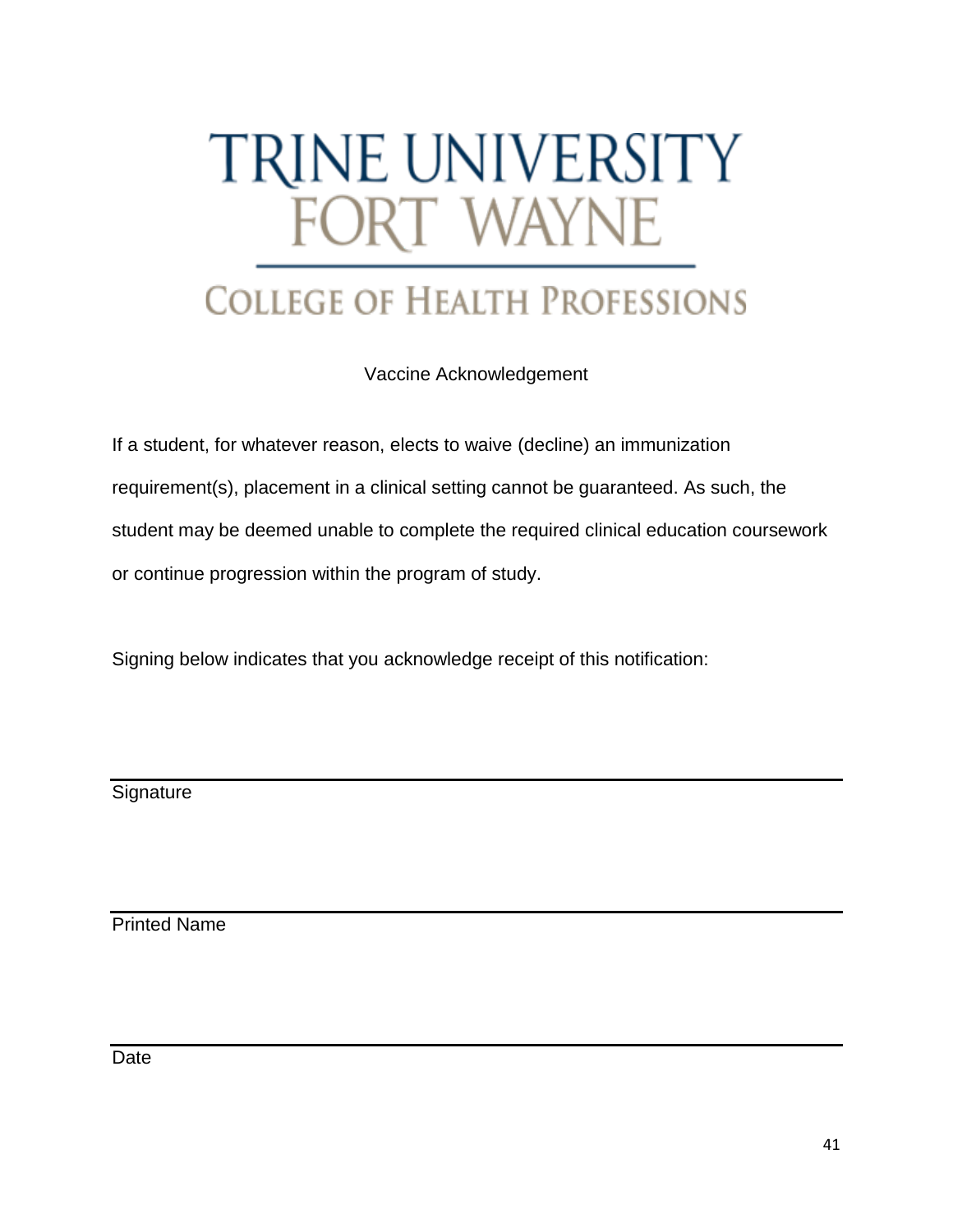## **Self-Reflection Form**

| $\mathbf{1}$   | The student clinician provides clear instructions or directions to<br>the client so they are able to understand what is expected. | Yes | <b>No</b> | Sometimes |
|----------------|-----------------------------------------------------------------------------------------------------------------------------------|-----|-----------|-----------|
|                |                                                                                                                                   |     |           |           |
| $\overline{2}$ | The student clinician arranges the environment to facilitate a                                                                    | Yes | <b>No</b> | Sometimes |
|                | successful session.                                                                                                               |     |           |           |
| 3              | The student clinician uses appropriate level or language so that                                                                  | Yes | <b>No</b> | Sometimes |
|                | the client understands them.                                                                                                      |     |           |           |
| 4              | The student clinician correctly models the target behavior.                                                                       | Yes | No        | Sometimes |
| 5              | The student clinician uses appropriate elicitation techniques.                                                                    | Yes | <b>No</b> | Sometimes |
| 6              | The student clinician provides appropriate amount of time for                                                                     | Yes | <b>No</b> | Sometimes |
|                | client to respond.                                                                                                                |     |           |           |
| $\overline{7}$ | The student clinician sets and maintains limits on inappropriate                                                                  | Yes | <b>No</b> | Sometimes |
|                | behaviors during the session.                                                                                                     |     |           |           |
| 8              | The student clinician appropriately identifies/discriminates target                                                               | Yes | <b>No</b> | Sometimes |
|                | behavior.                                                                                                                         |     |           |           |
| 9              | The student clinician records correct/incorrect responses                                                                         | Yes | <b>No</b> | Sometimes |
|                | appropriately.                                                                                                                    |     |           |           |
| 10             | The student clinician provides consistent and clear feedback to                                                                   | Yes | <b>No</b> | Sometimes |
|                | client.                                                                                                                           |     |           |           |
| 11             | The student clinician encourages client to self-evaluate.                                                                         | Yes | <b>No</b> | Sometimes |
| 12             | The student clinician provides appropriate correction methods.                                                                    | Yes | No        | Sometimes |
| 13             | The student clinician utilized therapy materials to achieve target                                                                | Yes | No        | Sometimes |
|                | behaviors.                                                                                                                        |     |           |           |
| 14             | The student clinician spent an appropriate amount of time on                                                                      | Yes | <b>No</b> | Sometimes |
|                | each activity.                                                                                                                    |     |           |           |
| 15             | The student clinician transitioned between activities successfully.                                                               | Yes | No        | Sometimes |
| 16             | The student clinician can think on-line or problem solve during                                                                   | Yes | No        | Sometimes |
|                | session.                                                                                                                          |     |           |           |
| 17             | The student clinician transition to close the end of the session.                                                                 | Yes | <b>No</b> | Sometimes |
| 18             | The student clinician provided a carry-over activity from session                                                                 | Yes | No        | Sometimes |
|                | to home.                                                                                                                          |     |           |           |
| 19             | The student clinician provided information to family/caregiver                                                                    | Yes | <b>No</b> | Sometimes |
|                | regarding session.                                                                                                                |     |           |           |
| 20             | The student clinician's written documentation of session is clear,                                                                | Yes | No        | Sometimes |
|                | accurate, concise and complete.                                                                                                   |     |           |           |

<span id="page-41-0"></span>Give yourself 2 points for yes, 1 point for sometimes, and zero for no. What is your percentage?